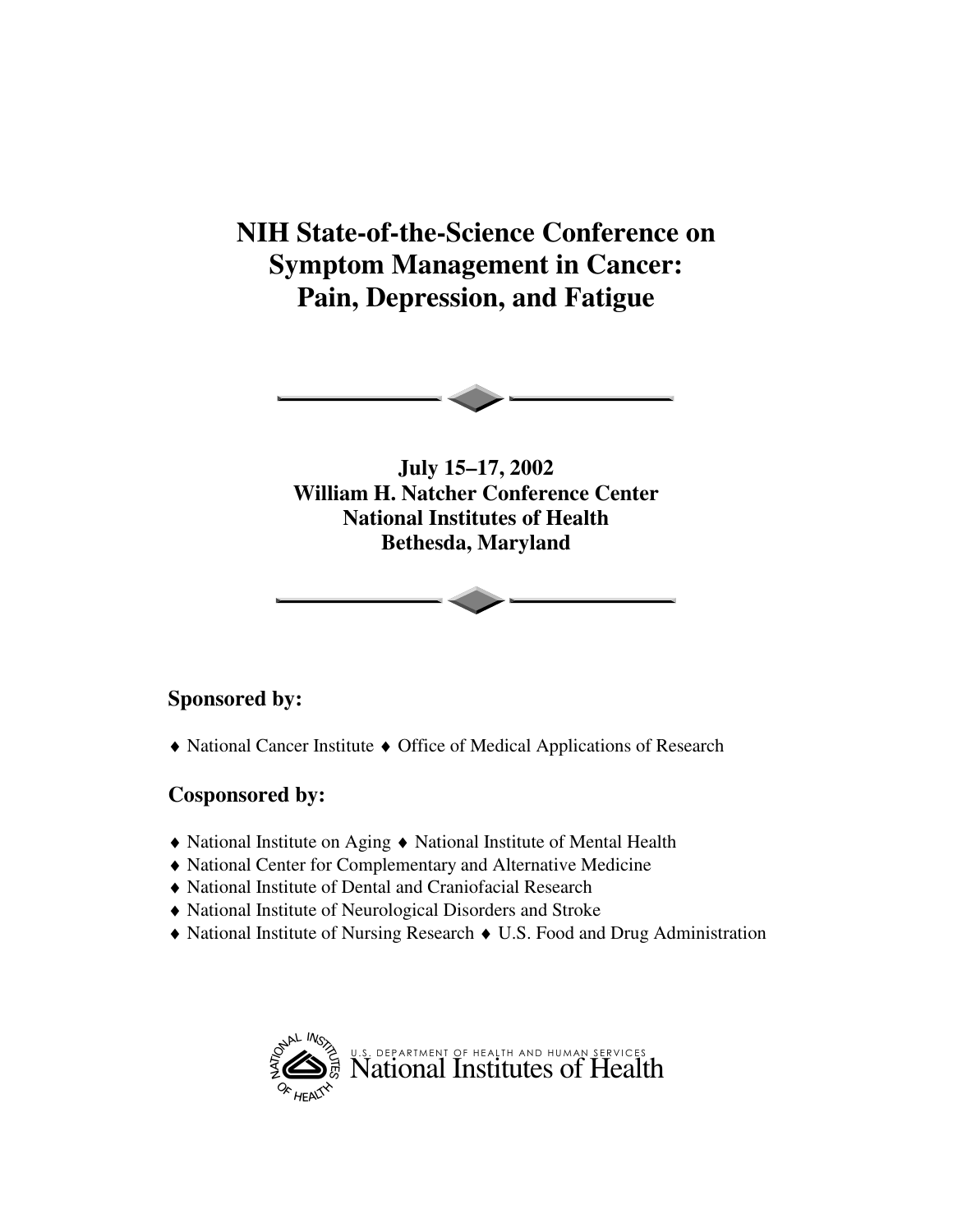# **Contents**

| <b>I. Introduction and Overview</b>                                  |
|----------------------------------------------------------------------|
| Methods of the Evidence Report                                       |
| <b>II. Occurrence</b>                                                |
| Prevalence of Cancer-Related Pain, Depression, and Fatigue           |
| Occurrence of Pain                                                   |
| The Prevalence of Depression in Patients With Cancer                 |
| My Get Up and Go Got Up and Went: Fatigue in People With Cancer      |
| Occurrence: Symptom Clusters                                         |
| <b>III.</b> Assessment                                               |
| Assessment of Cancer-Related Symptoms: Pain, Depression, and Fatigue |
| Assessment of Pain in Cancer                                         |
|                                                                      |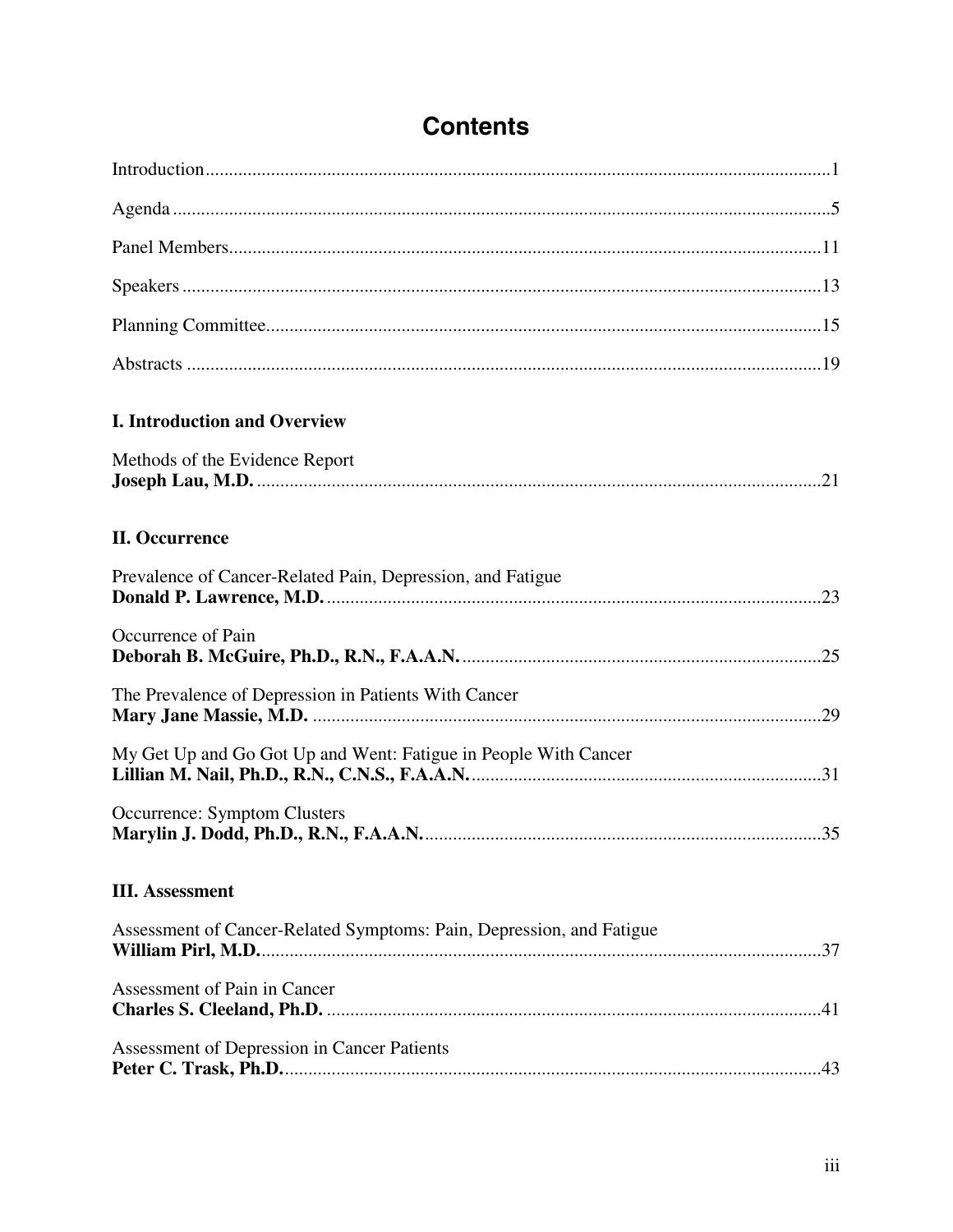# **III. Assessment (continued)**

| .69 |
|-----|
|     |
|     |
|     |
|     |
|     |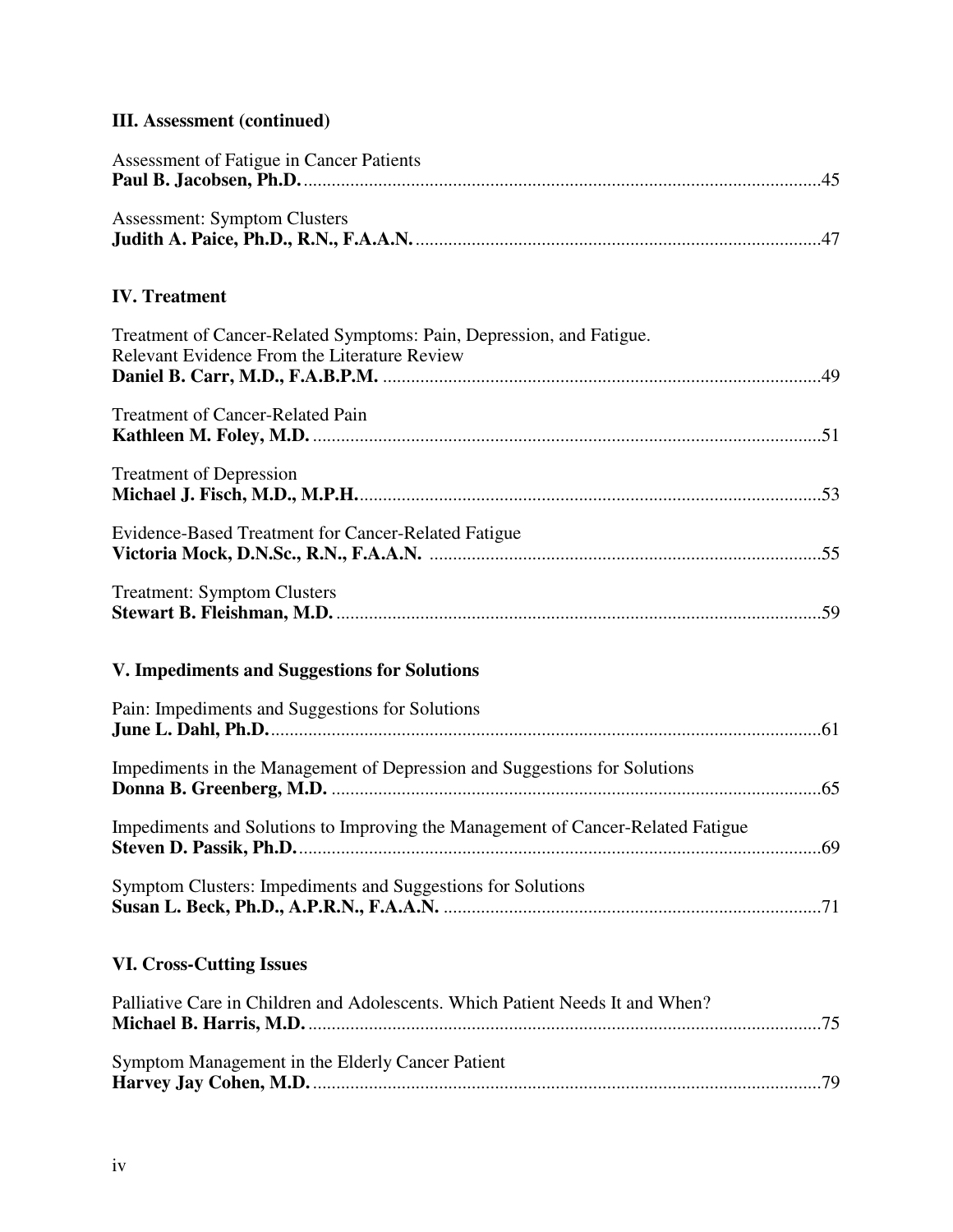# **Introduction**

#### **Overview**

The National Institutes of Health (NIH) is convening a State-of-the-Science Conference on Symptom Management in Cancer: Pain, Depression, and Fatigue, July 15–17, 2002.

Despite advances in early detection and effective treatment, cancer remains one of the most feared diseases, due not only to its association with death but with disability. Among the most common side effects of cancer and treatments for cancer are pain, depression, and fatigue. It is estimated that as many as 90 percent of patients will experience pain in the course of their illness. Between 20 and 40 percent will become depressed and a growing number will have fatigue that may persist even after treatment ends. Often these symptoms occur in combination.

While research is producing increasingly hopeful insights into the causes and cures of cancer, efforts to manage the side effects of the disease and its treatments have not kept pace. Evidence suggests that pain is frequently under-treated in the oncology setting. The increased use of multimodal therapies (e.g., surgery plus chemotherapy plus radiotherapy), as well as highdose and often multidrug regimens to achieve cancer control, is resulting in more survivors reporting problems with depression and persistent lack of energy. These symptoms may also be perceived and managed differently in diverse populations, including the very young, the elderly, those from low income or educational backgrounds, and those from ethno-culturally diverse groups.

In the past three decades, scientific discoveries have transformed cancer from a usually fatal disorder to a curable illness for some and a chronic disease for many more. With this shift has come a growing optimism about the future, but also a growing appreciation of the human costs of cancer care. As patients live longer with cancer, concern is growing about both the health-related quality of life of those diagnosed with cancer and the quality of care they receive. It is currently estimated that there are 8.9 million individuals living with a history of cancer in the United States alone. An additional 1,284,900 will be diagnosed with this disease in 2002, of whom approximately 62 percent can expect to be alive 5 years from now. With the aging of the population, it can be anticipated that the number of cancer survivors will continue to grow. Given these figures, addressing the acute and chronic side effects of cancer on individuals' lives is becoming increasingly critical to efforts to reduce the burden of cancer. The challenge that faces us is how to increase awareness about the importance of recognizing and actively addressing cancer-related distress when it occurs. Specifically, we need to be able to identify who is at risk for cancer-related pain, depression, and/or fatigue; what treatments work best to address these symptoms when they occur; and how best to deliver interventions across the continuum of care.

This two-and-a-half-day conference will examine the current state of knowledge regarding the management of pain, depression, and fatigue in individuals with cancer and identify directions for future research.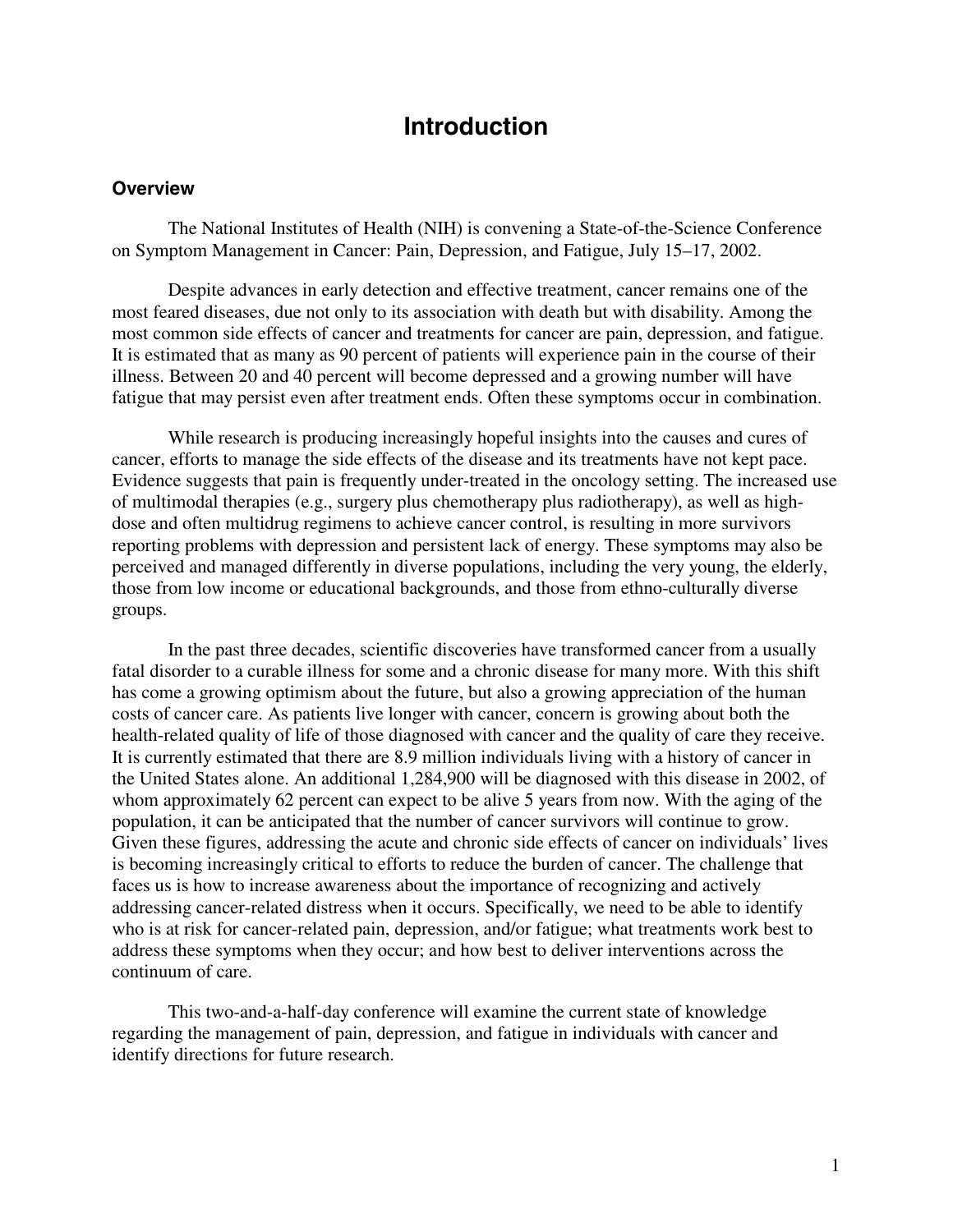During the first day-and-a-half of the conference, experts will present the latest research findings on cancer symptom management to an independent non-Federal panel. After weighing all of the scientific evidence, the panel will draft a statement addressing the following key questions:

- What is the occurrence of pain, depression, and fatigue, alone and in combination, in people with cancer?
- What are the methods used for clinical assessment of these symptoms throughout the course of cancer, and what is the evidence for their reliability and validity in cancer patients?
- What are the treatments for cancer-related pain, depression, and fatigue, and what is the evidence for their effectiveness?
- What are the impediments to effective symptom management in people diagnosed with cancer, and what are optimal strategies to overcome these impediments?
- What are the directions for future research?

On the final day of the conference, the panel chairperson will read the draft statement to the conference audience and invite comments and questions. A press conference will follow to allow the panel and chairperson to respond to questions from the media.

The consensus panel's draft statement will be posted to the Consensus Program Web site—http://consensus.nih.gov—Wednesday, July 17, 2002.

#### **General Information**

Conference sessions will be held in the Natcher Conference Center, National Institutes of Health, Bethesda, Maryland. Sessions will run from 8:30 a.m. to 5:30 p.m. on Monday, July 15, from 8:30 a.m. to 12:15 p.m. on Tuesday, July 16, and from 9 a.m. to 11 a.m. on Wednesday, June 17. A press conference will follow at 1 p.m. The telephone number for the message center is (301) 594-7302; the fax number is (301) 480-5982.

#### **Cafeteria**

The cafeteria in the Natcher Conference Center is located one floor above the auditorium on the main floor of the building. It is open from 7 a.m. to 2 p.m., serving breakfast and lunch.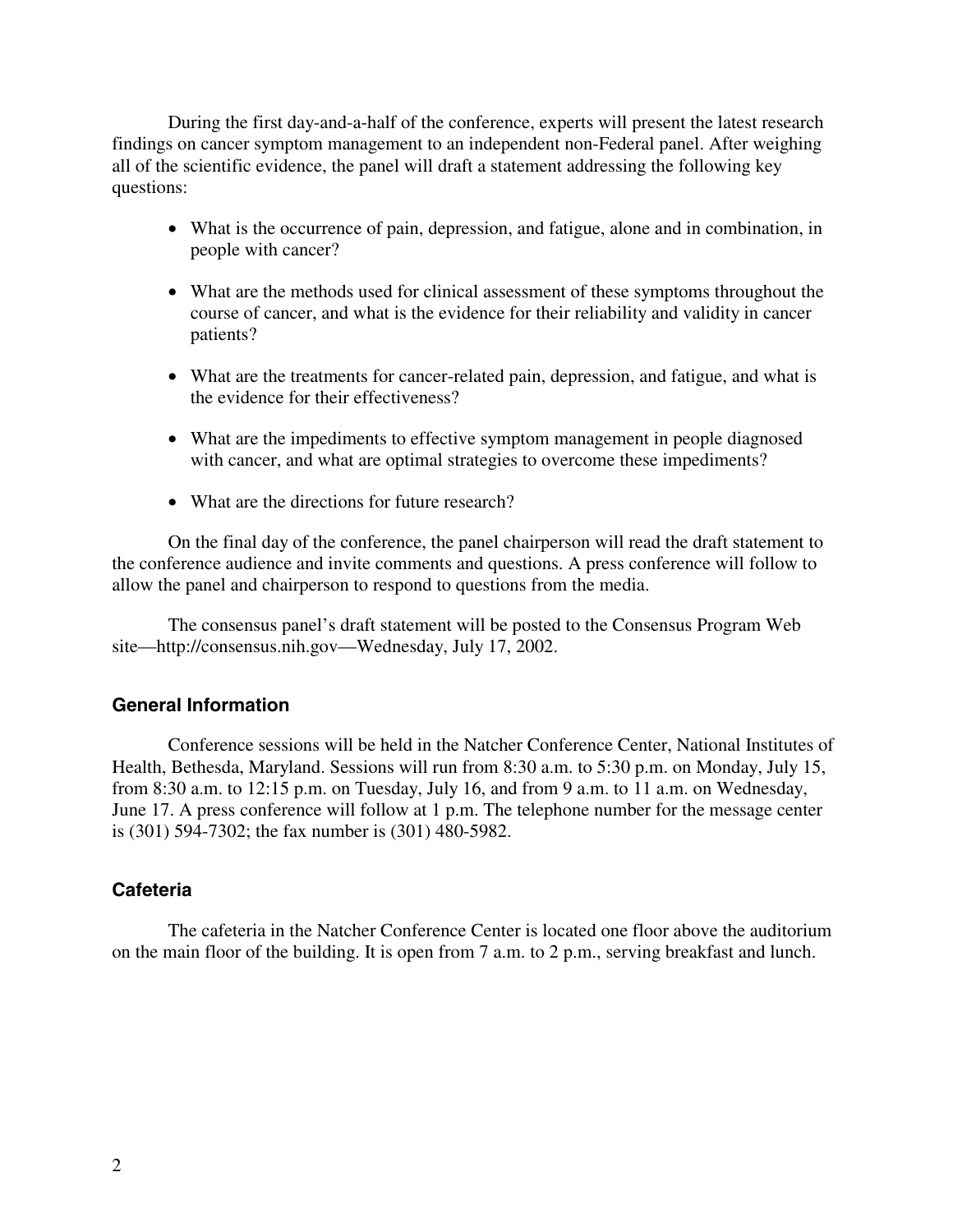#### **Sponsors**

The primary sponsors of this meeting are the National Cancer Institute (NCI) and the Office of Medical Applications of Research (OMAR) of the National Institutes of Health (NIH). The cosponsors are the National Institute on Aging (NIA), the National Institute of Mental Health (NIMH), the National Center for Complementary and Alternative Medicine (NCCAM), the National Institute of Dental and Craniofacial Research (NIDCR), the National Institute of Neurological Disorders and Stroke (NINDS), the National Institute of Nursing Research (NINR), and the U.S. Food and Drug Administration (FDA).

### **Statement of Interest**

Each speaker presenting at this conference has been asked to submit documentation outlining all outside involvement pertaining to the subject area. Please refer to the chart in your participant packet for details.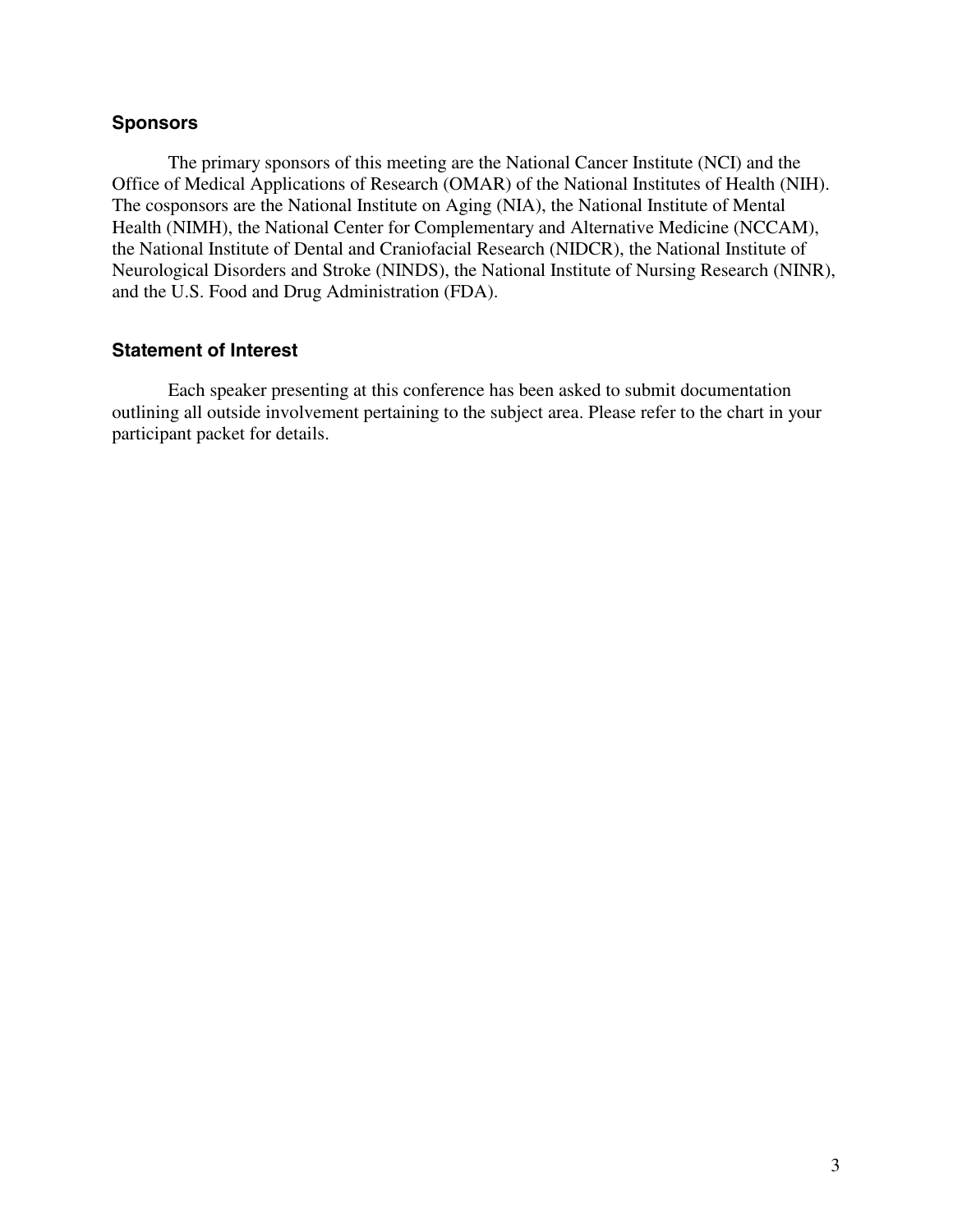# **Agenda**

# **Monday, July 15, 2002**

# **I. Introduction and Overview**

| 8:30 a.m.   | <b>Opening Remarks</b><br>Andrew C. von Eschenbach, M.D.<br>Director<br><b>National Cancer Institute</b><br>National Institutes of Health                                                                                                           |
|-------------|-----------------------------------------------------------------------------------------------------------------------------------------------------------------------------------------------------------------------------------------------------|
| 8:40 a.m.   | Charge to the Panel<br>Barnett S. Kramer, M.D., M.P.H.<br>Director<br>Office of Medical Applications of Research, Office of the Director<br>National Institutes of Health                                                                           |
| 8:50 a.m.   | Conference Overview and Panel Activities<br>Donald L. Patrick, Ph.D., M.S.P.H.<br>Panel and Conference Chairperson<br>Professor and Director of Social and Behavioral Sciences Program<br>Department of Health Services<br>University of Washington |
| 9:00 a.m.   | <b>Symptoms</b><br>Richard Payne, M.D.<br>Chief, Pain and Palliative Care Service and Anne Burnett Tandy<br>Chair in Neurology<br>Department of Neurology<br>Memorial Sloan-Kettering Cancer Center                                                 |
| $9:20$ a.m. | <b>Symptom Clusters</b><br>Christine Miaskowski, Ph.D., R.N., F.A.A.N.<br>Professor and Chair<br>Department of Physiological Nursing<br>University of California, San Francisco                                                                     |
| 9:40 a.m.   | Methods of the Evidence Report<br>Joseph Lau, M.D.<br>Director<br>Tufts-New England Medical Center Evidence-Based Practice Center<br>Tufts University School of Medicine                                                                            |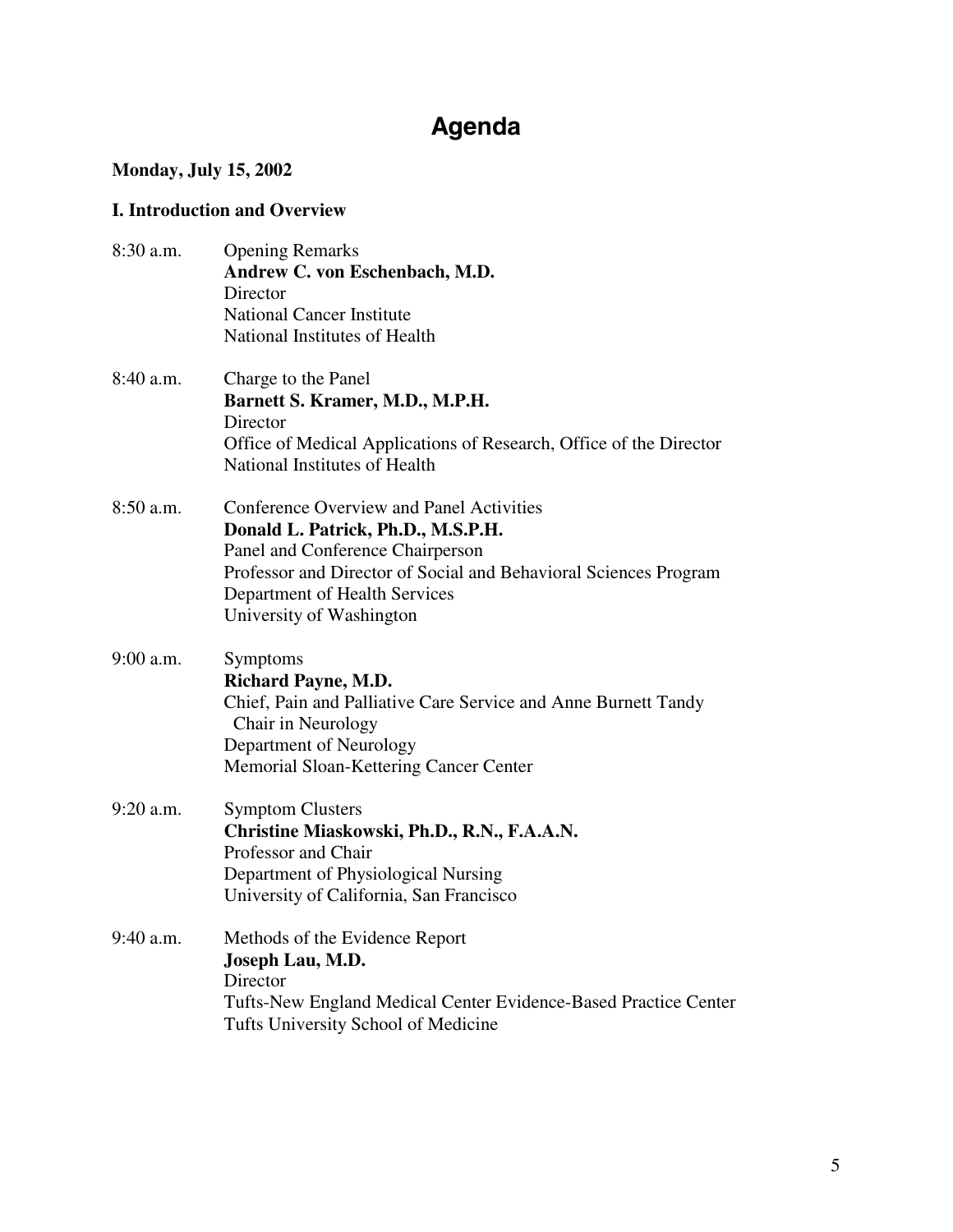# **Monday, July 15, 2002 (continued)**

## **II. Occurrence**

| Prevalence of Cancer-Related Pain, Depression, and Fatigue.           |
|-----------------------------------------------------------------------|
| Relevant Evidence From the Literature                                 |
| Donald P. Lawrence, M.D.                                              |
| <b>Medical Oncologist</b>                                             |
| Division of Hematology/Oncology                                       |
| <b>Tufts-New England Medical Center</b>                               |
| Tufts University School of Medicine                                   |
| Occurrence of Pain                                                    |
| Deborah B. McGuire, Ph.D., R.N., F.A.A.N.                             |
| <b>Associate Professor</b>                                            |
| University of Pennsylvania School of Nursing                          |
| The Prevalence of Depression in Patients With Cancer                  |
| Mary Jane Massie, M.D.                                                |
| <b>Attending Psychiatrist</b>                                         |
| Department of Psychiatry and Behavioral Sciences                      |
| Memorial Sloan-Kettering Cancer Center                                |
| My Get Up and Go Got Up and Went: Fatigue in People With Cancer       |
| Lillian M. Nail, Ph.D., R.N., C.N.S., F.A.A.N.                        |
| Dr. May E. Rawlinson Distinguished Professor and Senior Scientist     |
| Director                                                              |
| Center for Research on Symptom Management in Life-Threatening Illness |
| Oregon Health & Science University School of Nursing                  |
| Occurrence: Symptom Clusters                                          |
| Marylin J. Dodd, Ph.D., R.N., F.A.A.N.                                |
| Associate Dean, Academic Affairs                                      |
| Professor, Department of Physiological Nursing                        |
| University of California, San Francisco School of Nursing             |
| Discussion                                                            |
|                                                                       |

12:05 p.m. Lunch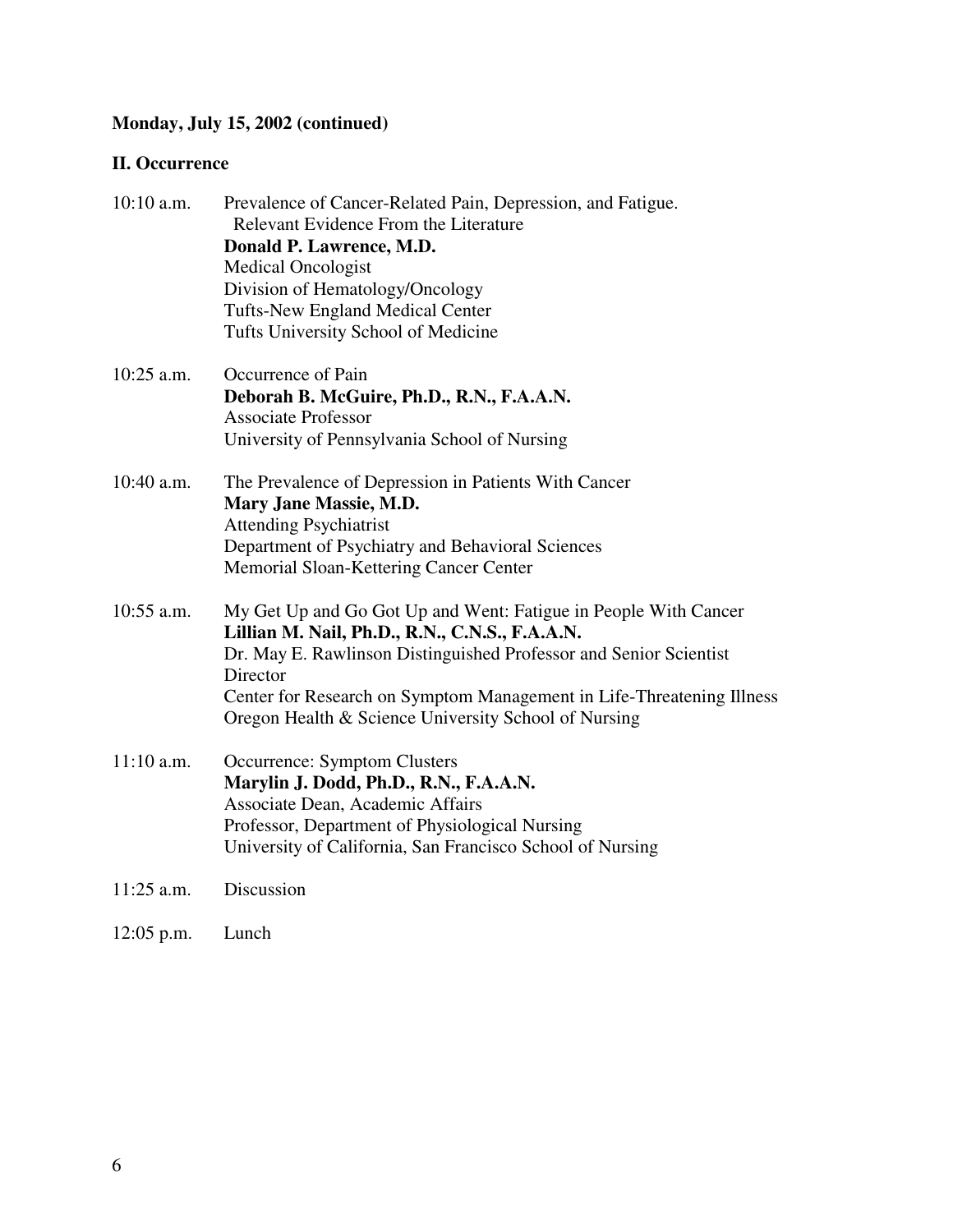# **Monday, July 15, 2002 (continued)**

## **III. Assessment**

| $1:05$ p.m. | Assessment of Cancer-Related Symptoms: Pain, Depression, and Fatigue.<br>Relevant Evidence From the Literature<br>William Pirl, M.D.<br>Psychiatrist<br>Department of Psychiatry, Massachusetts General Hospital<br>Tufts University School of Medicine                           |
|-------------|-----------------------------------------------------------------------------------------------------------------------------------------------------------------------------------------------------------------------------------------------------------------------------------|
| $1:20$ p.m. | Assessment of Pain in Cancer<br><b>Charles S. Cleeland, Ph.D.</b><br>McCullough Professor of Cancer Research<br>Director, PAHO/WHO Collaborating Center in Supportive Cancer Care<br>Chairman, Department of Symptom Research<br>M.D. Anderson Cancer Center, University of Texas |
| $1:40$ p.m. | Assessment of Depression in Cancer Patients<br>Peter C. Trask, Ph.D.<br>Clinical Associate and Research Investigator<br>Behavioral Medicine Clinic, Department of Psychiatry<br>University of Michigan                                                                            |
| $2:00$ p.m. | Assessment of Fatigue in Cancer Patients<br>Paul B. Jacobsen, Ph.D.<br>Program Leader, Psychosocial and Palliative Care Program<br>Professor, Department of Psychology<br>Moffitt Cancer Center, University of South Florida                                                      |
| $2:20$ p.m. | <b>Assessment: Symptom Clusters</b><br>Judith A. Paice, Ph.D., R.N., F.A.A.N.<br><b>Research Professor of Medicine</b><br>Palliative Care and Home Hospice Program, Division of Hematology/Oncology<br>Northwestern University Feinberg Medical School                            |

2:40 p.m. Discussion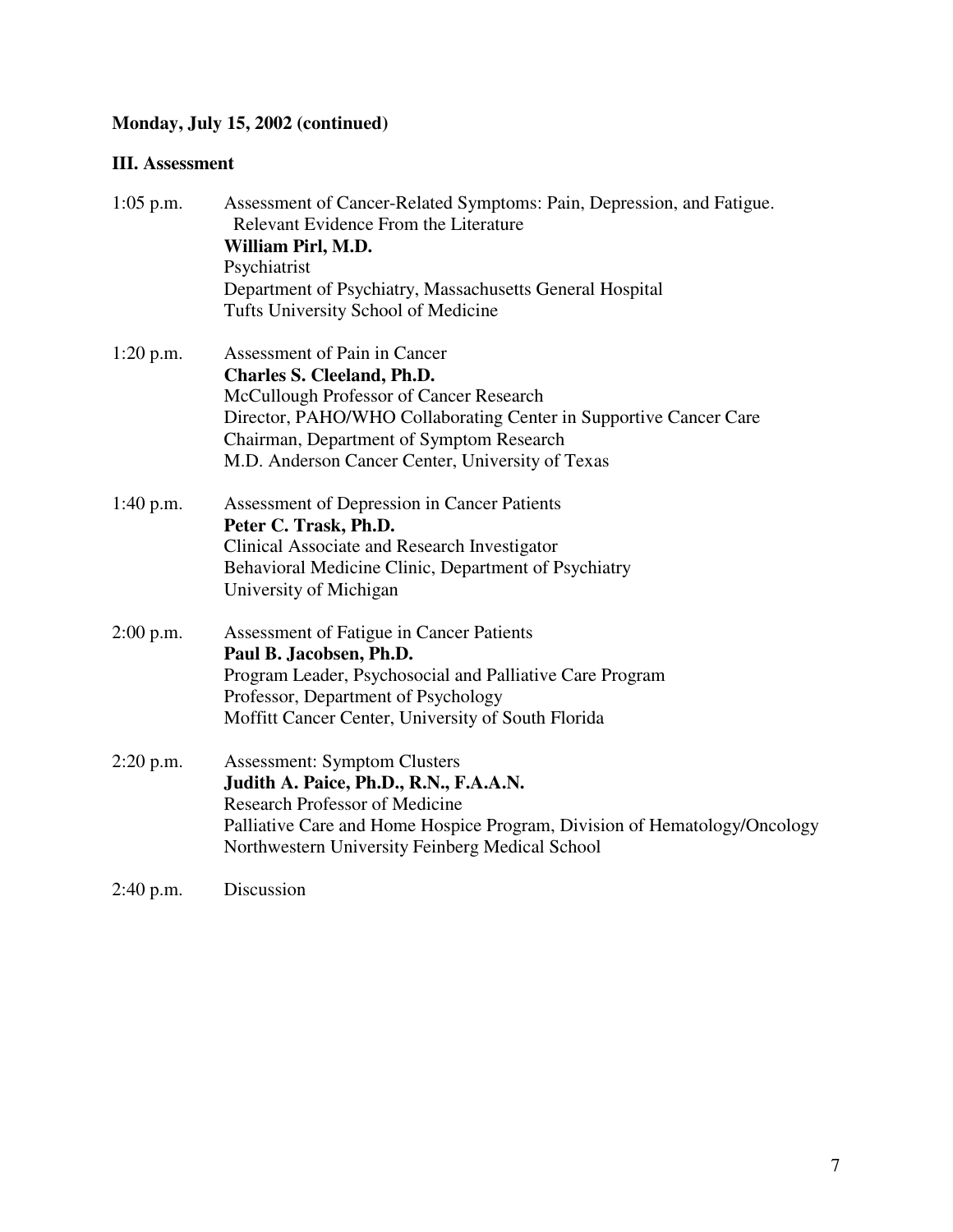# **Monday, July 15, 2002 (continued)**

## **IV. Treatment**

| $3:20$ p.m. | Treatment of Cancer-Related Symptoms: Pain, Depression, and Fatigue.<br>Relevant Evidence From the Literature Review<br>Daniel B. Carr, M.D., F.A.B.P.M.<br>Saltonstall Professor of Pain Research<br>Medical Director, Pain Management Program<br>Department of Anesthesia, Tufts-New England Medical Center<br>Tufts University School of Medicine |
|-------------|------------------------------------------------------------------------------------------------------------------------------------------------------------------------------------------------------------------------------------------------------------------------------------------------------------------------------------------------------|
| $3:35$ p.m. | <b>Treatment of Cancer Related Pain</b><br>Kathleen M. Foley, M.D.<br>Society of Memorial Sloan-Kettering Cancer Center Chair in Pain Research<br>Director, Project on Death in America of the Open Society Institute<br>Attending Neurologist, Pain and Palliative Care Service<br>Memorial Sloan-Kettering Cancer Center                           |
| $3:55$ p.m. | <b>Treatment of Depression</b><br>Michael J. Fisch, M.D., M.P.H.<br><b>Assistant Professor</b><br>Symptom Control and Palliative Care<br>M.D. Anderson Cancer Center, University of Texas                                                                                                                                                            |
| $4:15$ p.m. | Evidence-Based Treatment for Cancer-Related Fatigue<br>Victoria Mock, D.N.Sc., R.N., F.A.A.N.<br><b>Associate Professor</b><br>The Johns Hopkins University School of Nursing                                                                                                                                                                        |
| $4:35$ p.m. | <b>Treatment: Symptom Clusters</b><br><b>Stewart B. Fleishman, M.D.</b><br>Director<br><b>Cancer Supportive Services</b><br><b>Continuum Cancer Centers of New York</b><br>St. Luke's-Roosevelt Hospital Center<br><b>Beth Israel Medical Center</b><br>Phillips Ambulatory Care Center                                                              |
| $4:55$ p.m. | Discussion                                                                                                                                                                                                                                                                                                                                           |

Adjourn around 5:30 p.m.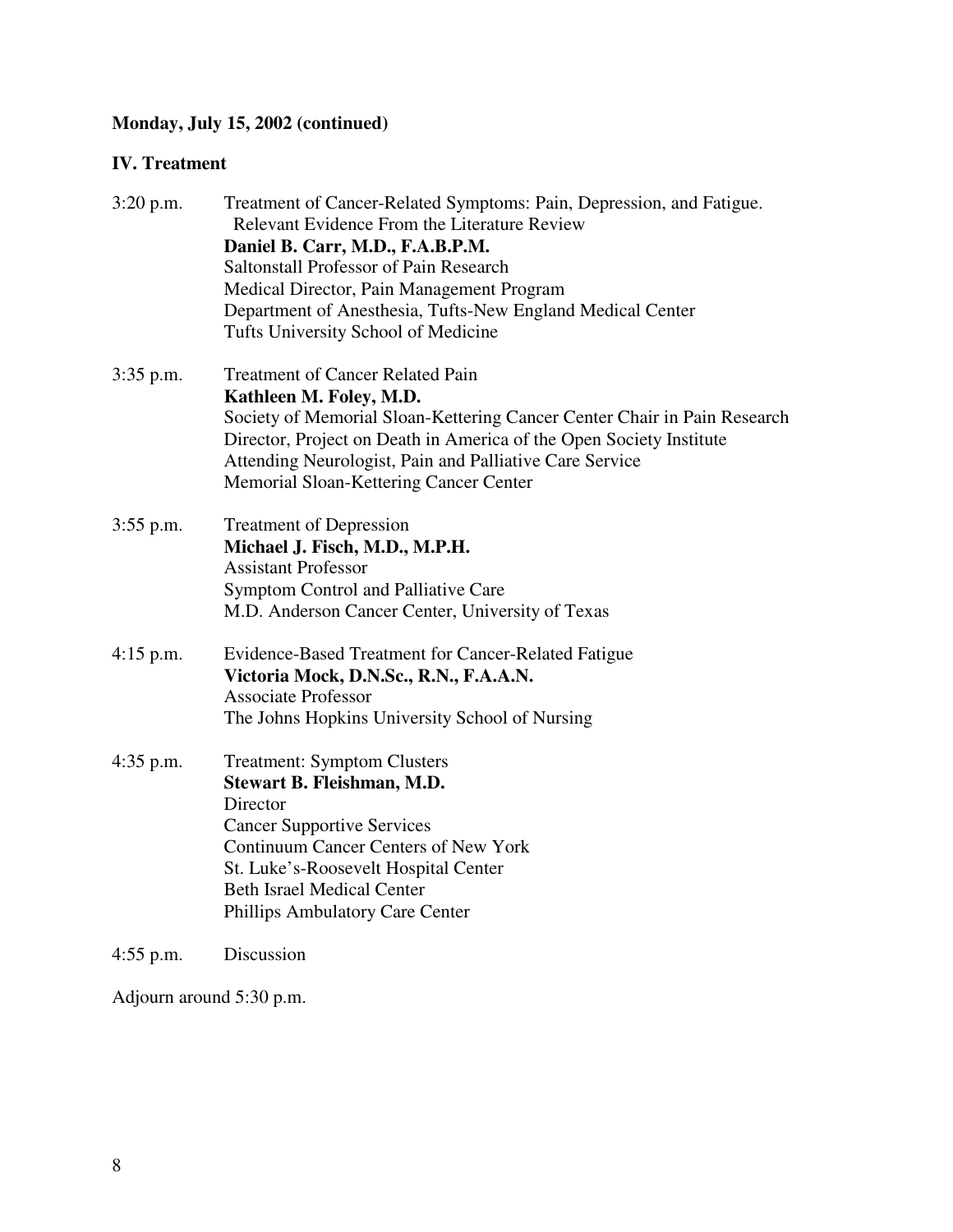# **Tuesday, July 16, 2002**

# **V. Impediments and Suggestions for Solutions**

| 8:30 a.m.   | Pain: Impediments and Suggestions for Solutions                                           |
|-------------|-------------------------------------------------------------------------------------------|
|             | June L. Dahl, Ph.D.                                                                       |
|             | Executive Director, American Alliance of Cancer Pain Initiatives                          |
|             | Professor, Department of Pharmacology                                                     |
|             | University of Wisconsin-Madison Medical School                                            |
| $8:45$ a.m. | Impediments in the Management of Depression and Suggestions for Solutions                 |
|             | Donna B. Greenberg, M.D.                                                                  |
|             | Associate Professor, Psychiatry                                                           |
|             | <b>Harvard Medical School</b>                                                             |
|             | Psychiatry Service, Medicine Service                                                      |
|             | <b>Massachusetts General Hospital</b>                                                     |
| $9:00$ a.m. | Impediments and Solutions to Improving the Management of<br><b>Cancer-Related Fatigue</b> |
|             | Steven D. Passik, Ph.D.                                                                   |
|             | Director                                                                                  |
|             | Symptom Management and Palliative Care                                                    |
|             | Markey Cancer Center, University of Kentucky                                              |
| $9:15$ a.m. | Symptom Clusters: Impediments and Suggestions for Solutions                               |
|             | Susan L. Beck, Ph.D., A.P.R.N., F.A.A.N.                                                  |
|             | Associate Dean for Research and Scholarship                                               |
|             | University of Utah College of Nursing                                                     |
| 9:30 a.m.   | Discussion                                                                                |

# **VI. Cross-Cutting Issues**

| $10:00$ a.m. | Gender                                                                        |
|--------------|-------------------------------------------------------------------------------|
|              | Christine Miaskowski, Ph.D., R.N., F.A.A.N.                                   |
|              | Professor and Chair                                                           |
|              | Department of Physiological Nursing                                           |
|              | University of California, San Francisco                                       |
| $10:20$ a.m. | Palliative Care in Children and Adolescents. Which Patient Needs It and When? |
|              | Michael B. Harris, M.D.                                                       |
|              | <b>Professor of Pediatrics</b>                                                |
|              | University of Medicine and Dentistry of New Jersey                            |
|              | Director                                                                      |
|              | Tomorrows Children's Institute                                                |
|              | Hackensack University Medical Center                                          |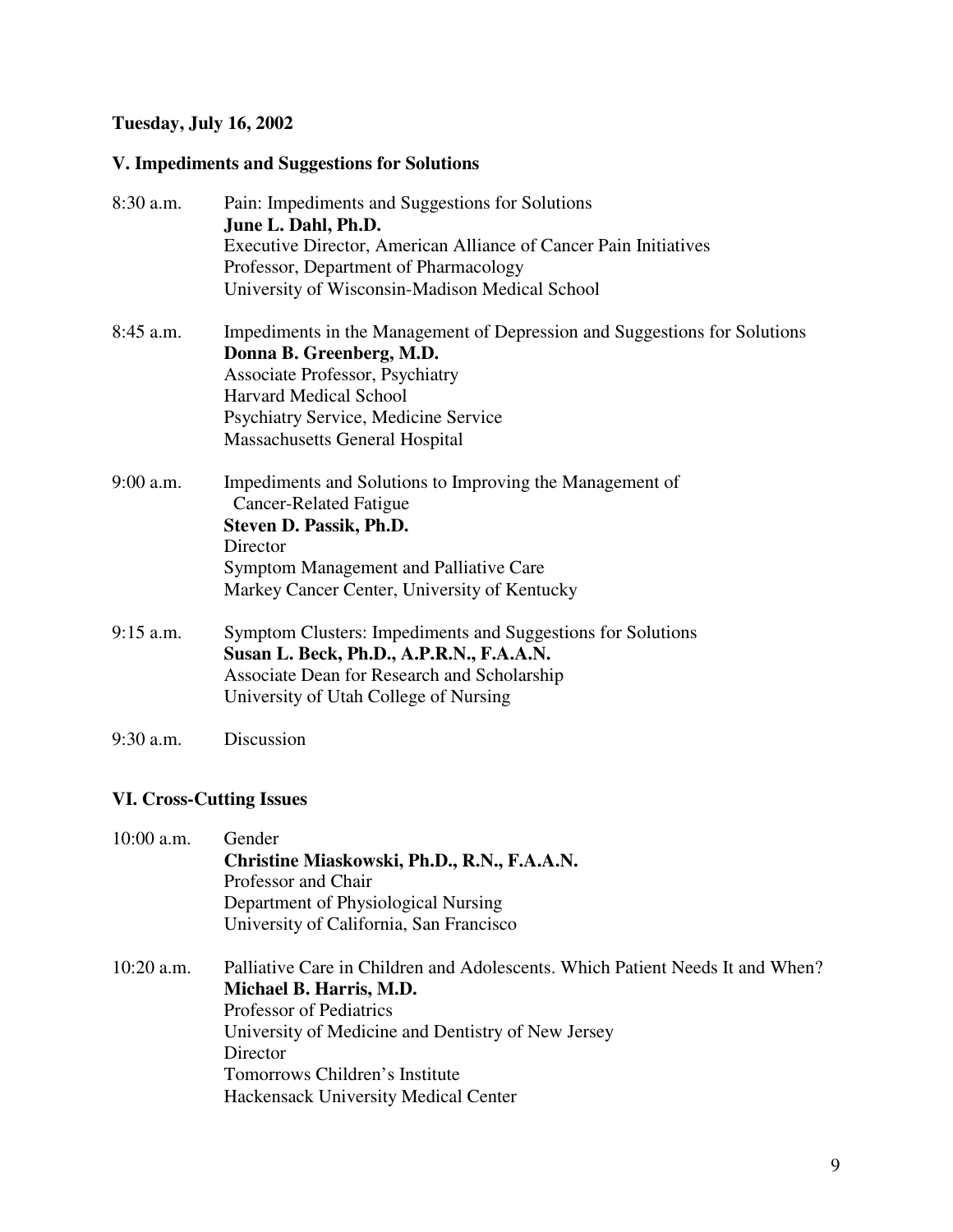#### **Tuesday, July 16, 2002 (continued)**

#### **VI. Cross-Cutting Issues (continued)**

- 10:40 a.m. Symptom Management in the Elderly Cancer Patient **Harvey Jay Cohen, M.D.**  Director, Geriatric Research, Education, and Clinical Center Durham VA Medical Center Chief, Division of Geriatrics Director, Center for the Study of Aging and Human Development Department of Medicine Duke University
- 11:00 a.m. Culture **Richard Payne, M.D.**  Chief, Pain and Palliative Care Service and Anne Burnett Tandy Chair in Neurology Department of Neurology Memorial Sloan-Kettering Cancer Center
- 11:20 a.m. Discussion

Adjourn around 12:15 p.m.

#### **Wednesday, July 17, 2002**

- 9:00 a.m. Presentation of the State-of-the-Science Consensus Statement 9:30 a.m. Public Discussion 11:00 a.m. Panel Meets in Executive Session 1:00 p.m. Press Conference
- 2:00 p.m. Adjournment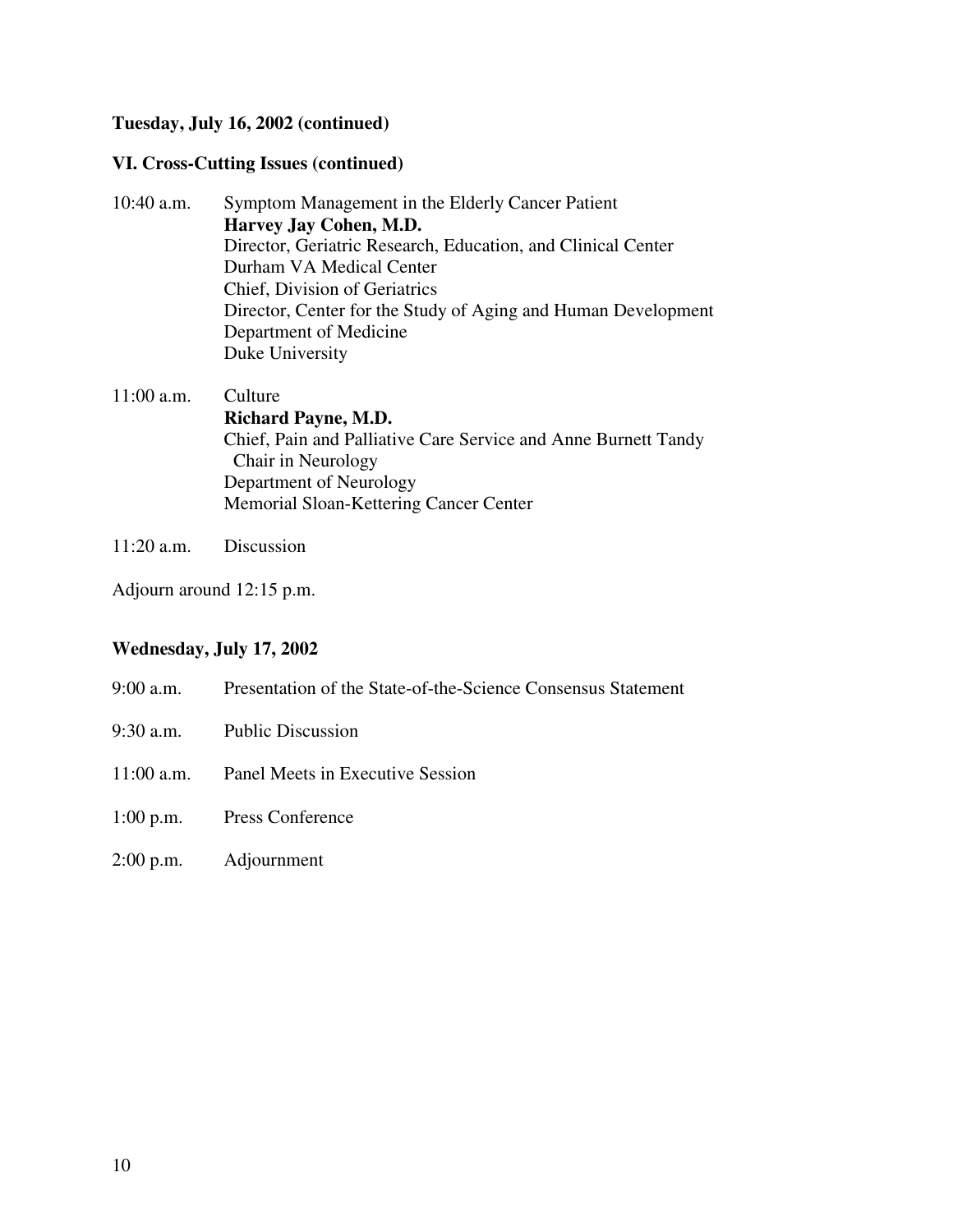# **Panel Members**

#### **Panel Chair: Donald L. Patrick, Ph.D., M.S.P.H.**

Panel and Conference Chairperson Professor and Director of Social and Behavioral Sciences Program Department of Health Services University of Washington Seattle, Washington

#### **Sandra L. Ferketich, Ph.D., R.N., F.A.A.N.**

Dean and Professor College of Nursing University of New Mexico Albuquerque, New Mexico

#### **Paul S. Frame, M.D.**

Clinical Professor University of Rochester School of Medicine Tri-County Family Medicine Cohocton, New York

#### **Jesse J. Harris, Ph.D.**

Colonel, U.S. Army (Retired) Dean and Professor School of Social Work University of Maryland, Baltimore Baltimore, Maryland

#### **William R. Hazzard, M.D.**

Professor, Division of Gerontology and Geriatric Medicine Department of Medicine University of Washington Seattle VAPSHCS GRECC Seattle, Washington

#### **Carolyn B. Hendricks, M.D.**

Medical Oncologist Oncology Care Associates, P.A. Bethesda, Maryland

#### **Bernard Levin, M.D.**

Professor Vice President for Cancer Prevention M.D. Anderson Cancer Center University of Texas Houston, Texas

#### **Michael P. Link, M.D.**

Professor of Pediatrics Chief Division of Pediatric Hematology, Oncology, and Bone Marrow Transplantation Stanford University Medical Center Stanford, California

#### **Craig Lustig, M.P.A.**

Communications Specialist University of Maryland Center on Aging College Park, Maryland

#### **Joseph McLaughlin, Ph.D.**

President International Epidemiology Institute Rockville, Maryland

#### **L. Douglas Ried, Ph.D.**

Associate Professor Pharmacy Health Care Administration College of Pharmacy University of Florida Gainesville, Florida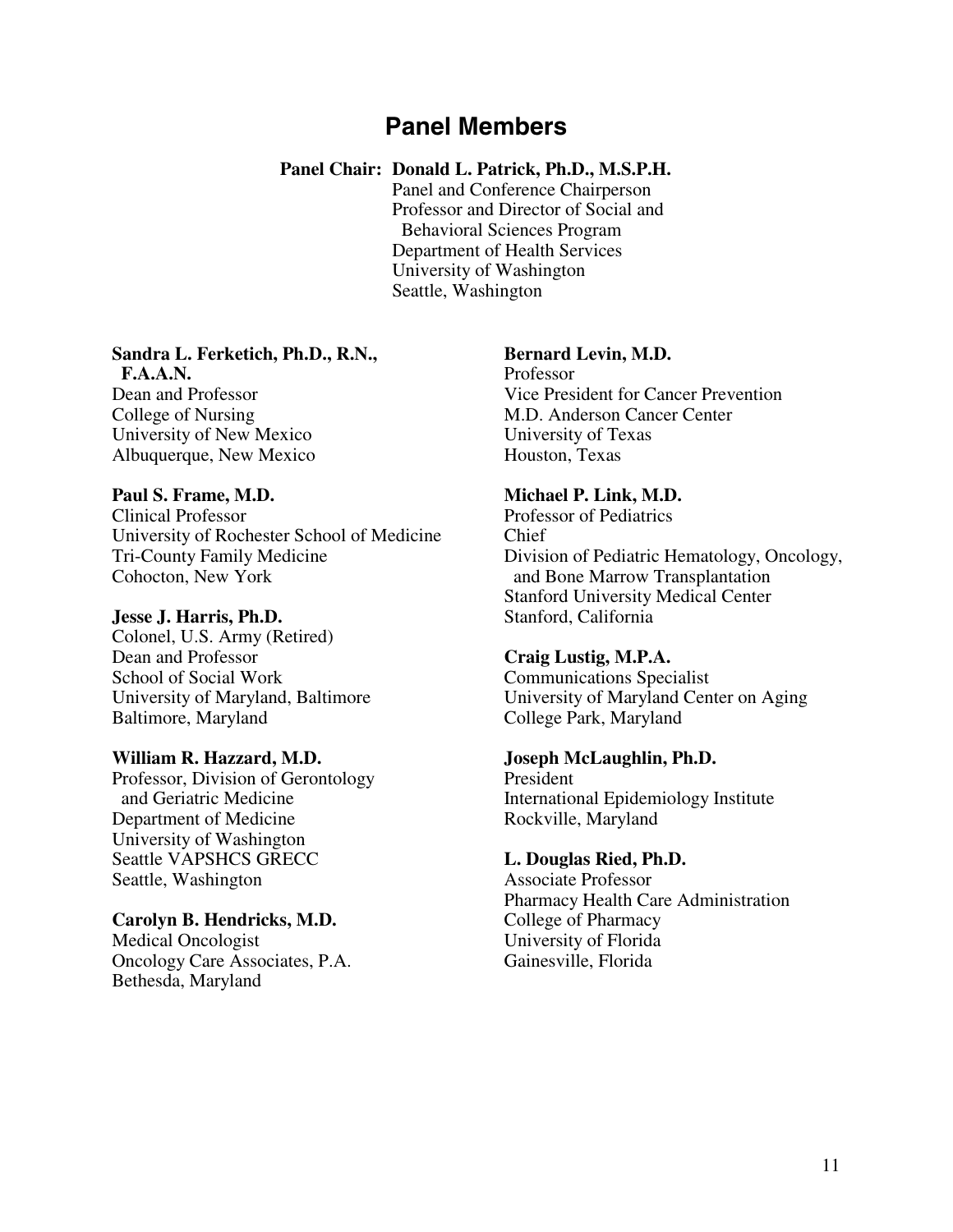#### **Andrew T. Turrisi III, M.D.**

Professor and Chair Radiation Oncology Medical University of South Carolina Charleston, South Carolina

## **Jürgen Unützer, M.D., M.P.H.**

Associate Professor-in-Residence Department of Psychiatry and Biobehavioral Sciences Neuropsychiatric Institute University of California, Los Angeles School of Medicine Los Angeles, California

#### **Sally W. Vernon, Ph.D.**

Professor of Epidemiology and Behavioral Sciences Center for Health Promotion and Prevention Research School of Public Health University of Texas at Houston Houston, Texas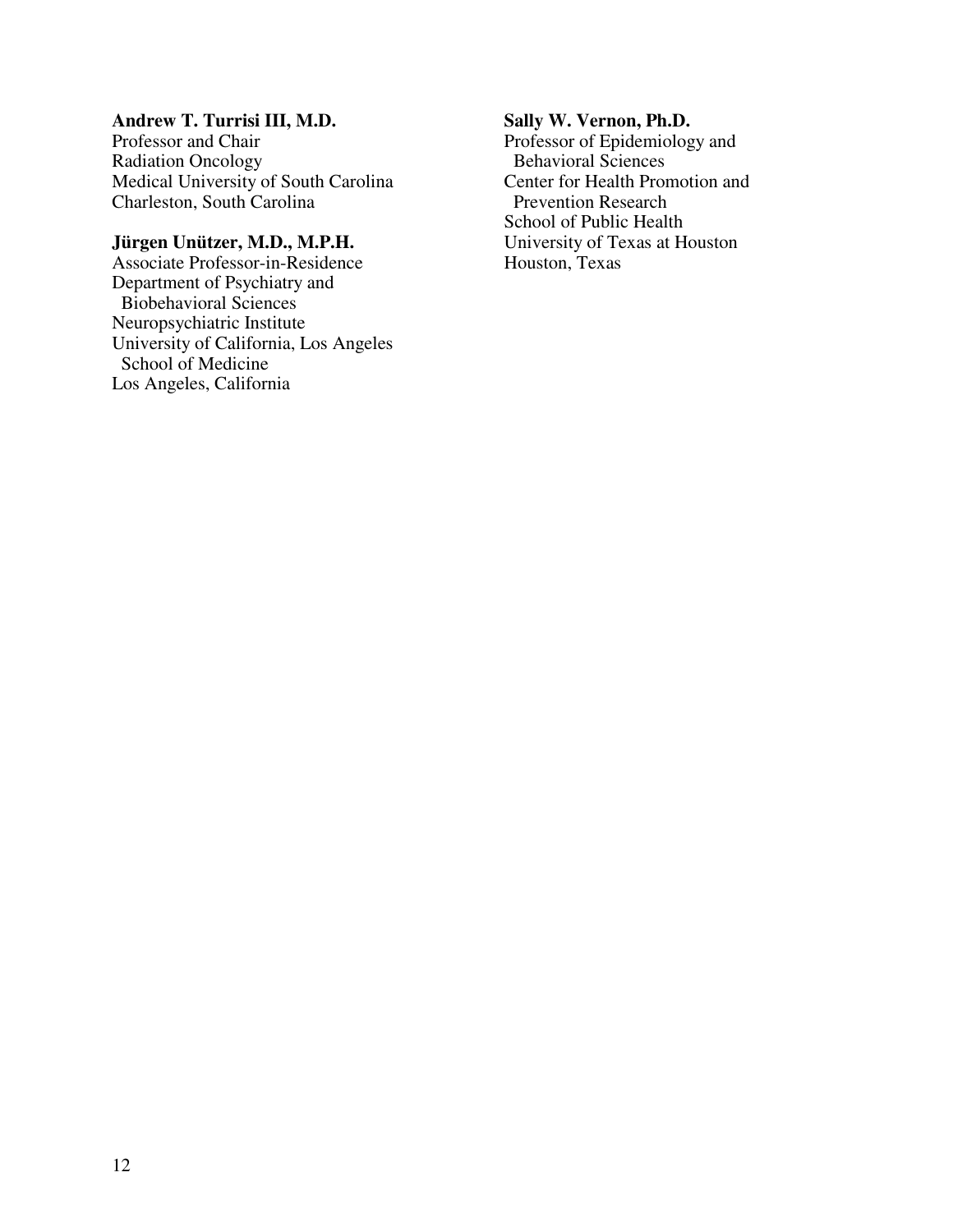# **Speakers**

#### **Susan L. Beck, Ph.D., A.P.R.N., F.A.A.N.**

Associate Dean for Research and Scholarship University of Utah College of Nursing Salt Lake City, Utah

#### **Daniel B. Carr, M.D., F.A.B.P.M.**

Saltonstall Professor of Pain Research Medical Director, Pain Management Program Department of Anesthesia Tufts-New England Medical Center Boston, Massachusetts

#### **Charles S. Cleeland, Ph.D.**

McCullough Professor of Cancer Research Director, PAHO/WHO Collaborating Center in Supportive Cancer Care Chairman, Department of Symptom Research M.D. Anderson Cancer Center University of Texas Houston, Texas

#### **Harvey Jay Cohen, M.D.**

Director, Geriatric Research, Education, and Clinical Center Durham VA Medical Center Chief, Division of Geriatrics Director, Center for the Study of Aging and Human Development Department of Medicine Duke University Durham, North Carolina

#### **June L. Dahl, Ph.D.**

Executive Director American Alliance of Cancer Pain Initiatives Professor Department of Pharmacology University of Wisconsin-Madison Medical School Madison, Wisconsin

#### **Marylin J. Dodd, Ph.D., R.N., F.A.A.N.**

Associate Dean, Academic Affairs Professor Department of Physiological Nursing University of California, San Francisco School of Nursing San Francisco, California

#### **Michael J. Fisch, M.D., M.P.H.**

Assistant Professor Symptom Control and Palliative Care M.D. Anderson Cancer Center University of Texas Houston, Texas

#### **Stewart B. Fleishman, M.D.**

Director, Cancer Supportive Services Continuum Cancer Centers of New York St. Luke's-Roosevelt Hospital Center Beth Israel Medical Center Phillips Ambulatory Care Center New York, New York

#### **Kathleen M. Foley, M.D.**

Society of Memorial Sloan-Kettering Cancer Center Chair in Pain Research Director, Project on Death in America of the Open Society Institute Attending Neurologist Pain and Palliative Care Service Memorial Sloan-Kettering Cancer Center New York, New York

#### **Donna B. Greenberg, M.D.**

Associate Professor, Psychiatry Harvard Medical School Psychiatry Service Medicine Service Massachusetts General Hospital Boston, Massachusetts

#### **Michael B. Harris, M.D.**

Professor of Pediatrics University of Medicine and Dentistry of New Jersey **Director** Tomorrows Children's Institute Hackensack University Medical Center Hackensack, New Jersey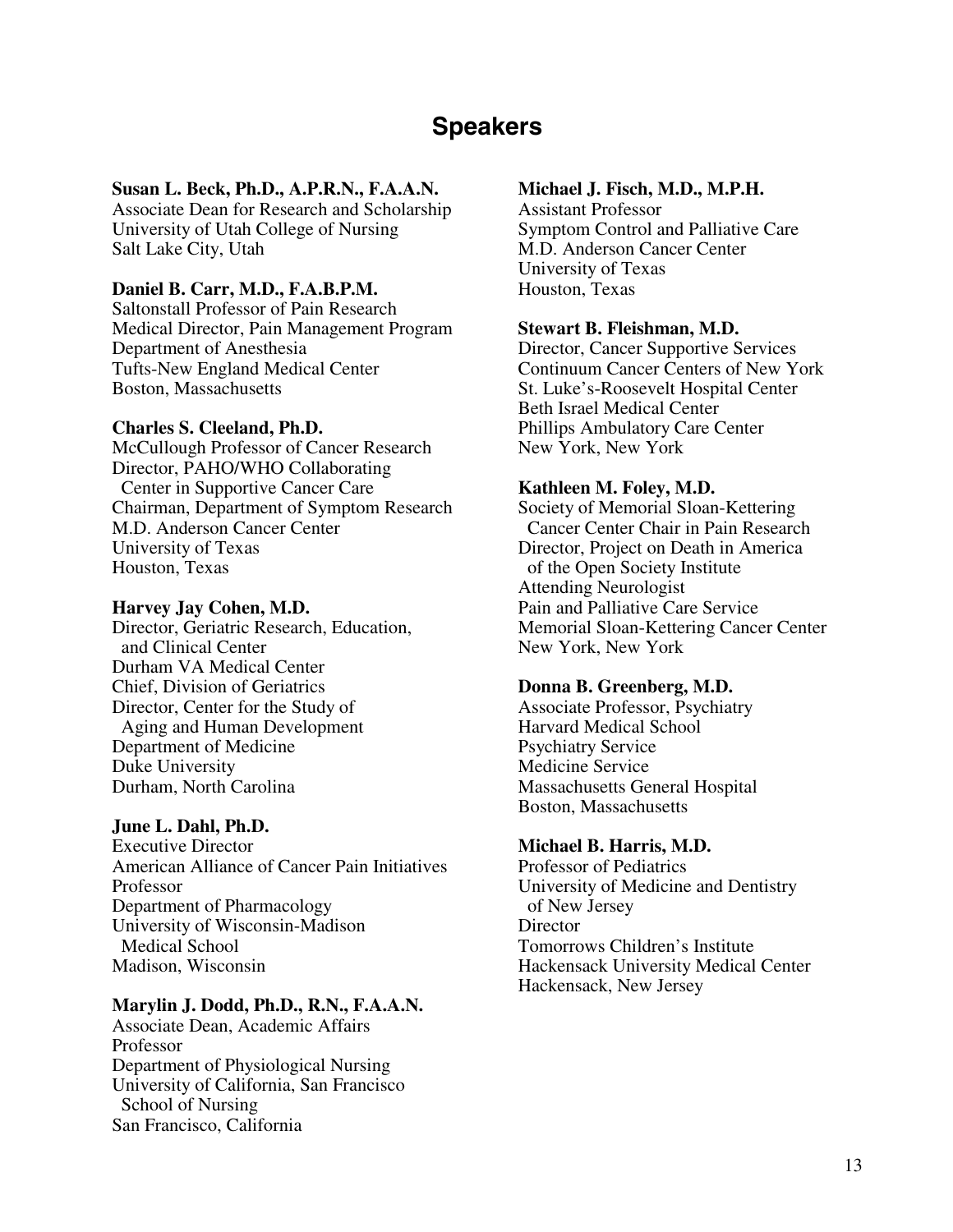#### **Paul B. Jacobsen, Ph.D.**

Program Leader, Psychosocial and Palliative Care Program Professor, Department of Psychology Moffitt Cancer Center University of South Florida Tampa, Florida

#### **Joseph Lau, M.D.**

**Director** Tufts-New England Medical Center Evidence-Based Practice Center Tufts University School of Medicine Boston, Massachusetts

#### **Donald P. Lawrence, M.D.**

Medical Oncologist Division of Hematology/Oncology Tufts-New England Medical Center Tufts University School of Medicine Boston, Massachusetts

#### **Mary Jane Massie, M.D.**

Attending Psychiatrist Department of Psychiatry and Behavioral **Sciences** Memorial Sloan-Kettering Cancer Center New York, New York

#### **Deborah B. McGuire, Ph.D., R.N., F.A.A.N.**

Associate Professor University of Pennsylvania School of Nursing Philadelphia, Pennsylvania

#### **Christine Miaskowski, Ph.D., R.N., F.A.A.N.**

Professor and Chair Department of Physiological Nursing University of California, San Francisco San Francisco, California

#### **Victoria Mock, D.N.Sc., R.N., F.A.A.N.**

Associate Professor The Johns Hopkins University School of Nursing Baltimore, Maryland

### **Lillian M. Nail, Ph.D., R.N., C.N.S., F.A.A.N.**  Dr. May E. Rawlinson Distinguished

Professor and Senior Scientist **Director** Center for Research on Symptom Management in Life-Threatening Illness Oregon Health & Science University School of Nursing Portland, Oregon

#### **Judith A. Paice, Ph.D., R.N., F.A.A.N.**

Research Professor of Medicine Palliative Care and Home Hospice Program Division of Hematology/Oncology Northwestern University Feinberg Medical School Chicago, Illinois

#### **Steven D. Passik, Ph.D.**

Director, Symptom Management and Palliative Care Markey Cancer Center University of Kentucky Lexington, Kentucky

### **Richard Payne, M.D.**

Chief, Pain and Palliative Care Service Anne Burnett Tandy Chair in Neurology Department of Neurology Memorial Sloan-Kettering Cancer Center New York, New York

#### **William Pirl, M.D.**

Psychiatrist Department of Psychiatry Massachusetts General Hospital Boston, Masachusetts

#### **Peter C. Trask, Ph.D.**

Clinical Associate Research Investigator Behavioral Medicine Clinic Department of Psychiatry University of Michigan Ann Arbor, Michigan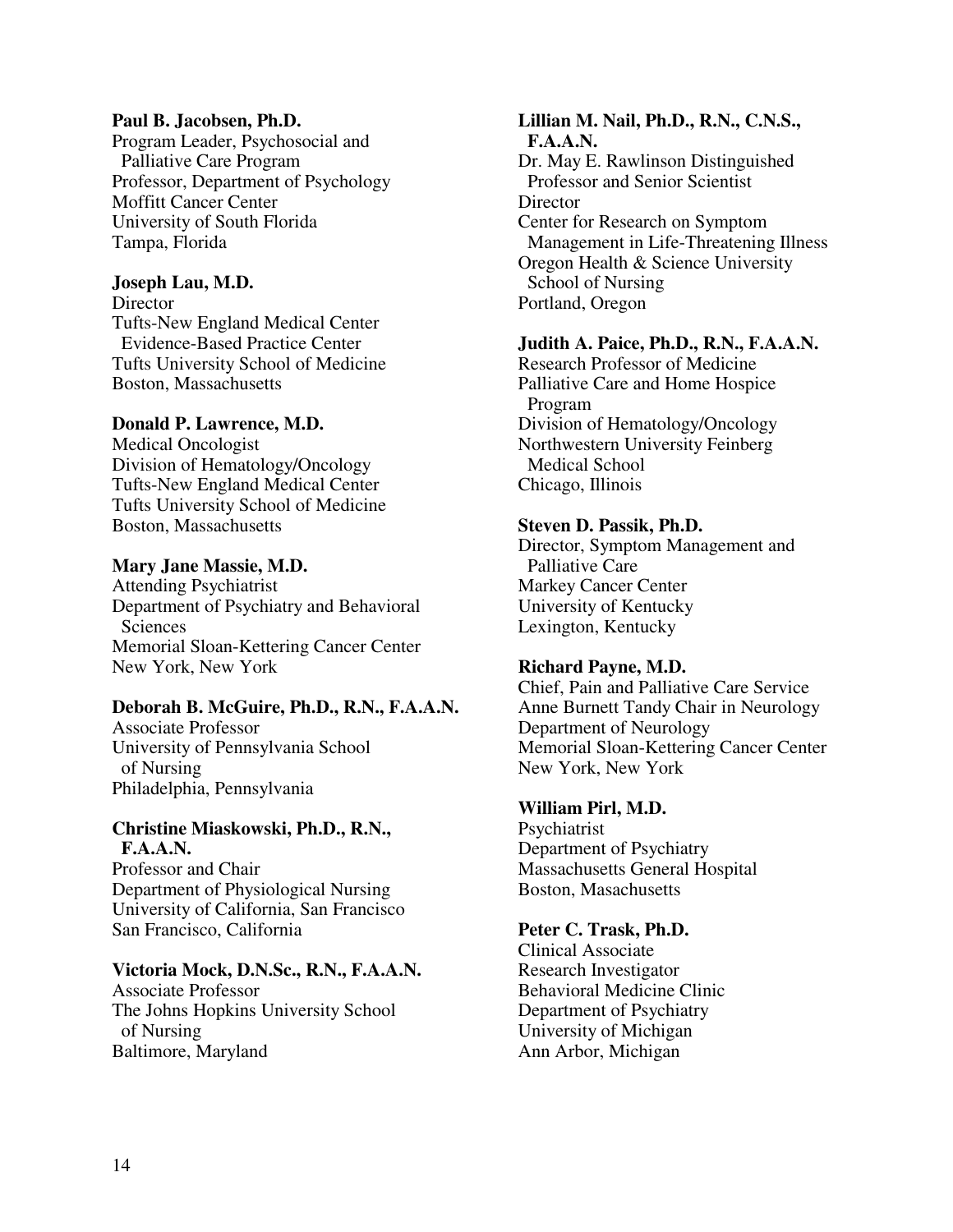# **Planning Committee**

### **Planning Committee Chairs:**

#### **Julia H. Rowland, Ph.D.**

Director, Office of Cancer Survivorship Division of Cancer Control and Population Sciences National Cancer Institute National Institutes of Health Bethesda, Maryland

#### **Claudette Varricchio, D.S.N., R.N.,**

**F.A.A.N.**  Chief Office of Extramural Programs National Institute of Nursing Research National Institutes of Health Bethesda, Maryland

#### **John A. Bowersox**

Communications Specialist Office of Medical Applications of Research Office of the Director National Institutes of Health Bethesda, Maryland

#### **Patricia S. Bryant, Ph.D.**

Program Director Behavior and Health Promotion Research Office of Clinical, Behavioral, and Health Promotion Research National Institute of Dental and Craniofacial Research National Institutes of Health Bethesda, Maryland

#### **Margaret Coopey, R.N., M.G.A., M.P.S.**

Health Policy Analyst Center for Practice and Technology Assessment Agency for Healthcare Research and Quality U.S. Department of Health and Human Services Rockville, Maryland

### **Jerry M. Elliott**

Program Analysis and Management Officer Office of Medical Applications of Research Office of the Director National Institutes of Health Bethesda, Maryland

#### **Stewart B. Fleishman, M.D.**

Director, Cancer Supportive Services Continuum Cancer Centers of New York St. Luke's-Roosevelt Hospital Center Beth Israel Medical Center Phillips Ambulatory Care Center New York, New York

### **Donna J. Griebel, M.D.**

Medical Officer Division of Oncology Drug Products Office of Review Management Center for Drug Evaluation and Research U.S. Food and Drug Administration Rockville, Maryland

#### **Paul B. Jacobsen, Ph.D.**

Program Leader, Psychosocial and Palliative Care Program Professor, Department of Psychology Moffitt Cancer Center University of South Florida Tampa, Florida

#### **Cheryl Kitt, Ph.D.**

Program Director Pain, Neuroendocrinology, and Neurotoxicology Research Systems and Cognitive Neuroscience National Institute of Neurological Disorders and Stroke National Institutes of Health Bethesda, Maryland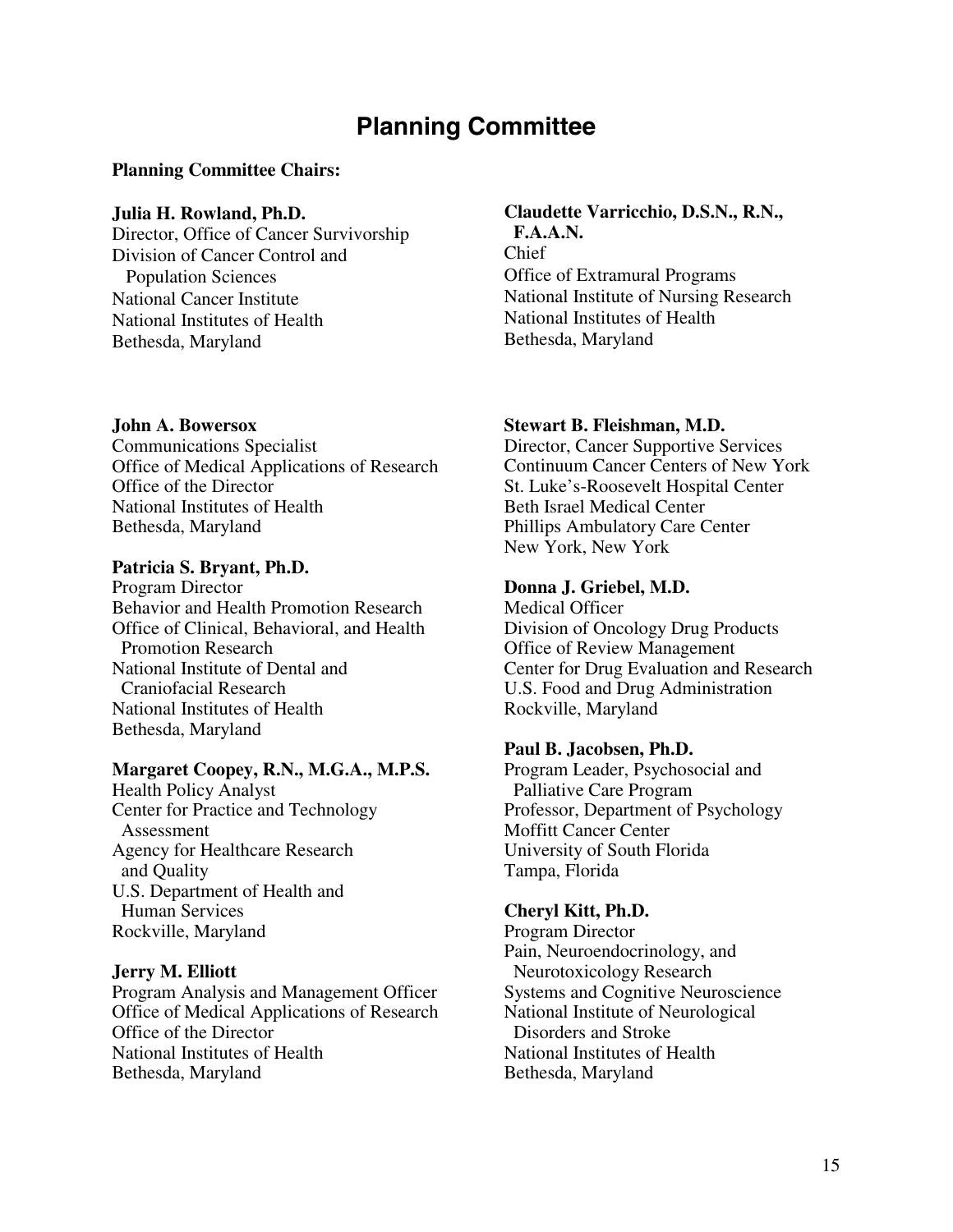#### **Barnett S. Kramer, M.D., M.P.H.**

**Director** Office of Medical Applications of Research Office of the Director National Institutes of Health Bethesda, Maryland

#### **Joseph Lau, M.D.**

Director Tufts-New England Medical Center Evidence-Based Practice Center Tufts University School of Medicine Boston, Massachusetts

#### **Christine Miaskowski, Ph.D., R.N., F.A.A.N.**

Professor and Chair Department of Physiological Nursing University of California, San Francisco San Francisco, California

#### **Peter Muehrer, Ph.D.**

Chief, Health and Behavioral Science Research Branch Division of Mental Disorders, Behavioral Research, and AIDS National Institute of Mental Health National Institutes of Health Bethesda, Maryland

#### **Karen Patrias, M.L.S.**

Senior Resource Specialist Public Services Division National Library of Medicine National Institutes of Health Bethesda, Maryland

#### **Donald L. Patrick, Ph.D., M.S.P.H.**

Panel and Conference Chairperson Professor and Director of Social and Behavioral Sciences Program Department of Health Services University of Washington Seattle, Washington

#### **Richard Payne, M.D.**

Chief, Pain and Palliative Care Service Anne Burnett Tandy Chair in Neurology Department of Neurology Memorial Sloan-Kettering Cancer Center New York, New York

#### **Janice Phillips, Ph.D., R.N., F.A.A.N.**

Program Director Health Promotion and Risk Behaviors Office of Extramural Programs National Institute of Nursing Research National Institutes of Health Bethesda, Maryland

#### **Brad H. Pollock, Ph.D., M.P.H.**

Professor Department of Pediatrics University of Texas Health Science Center at San Antonio San Antonio, Texas

#### **Mary Ann Richardson, Dr.P.H., M.P.H.**

Program Officer National Center for Complementary and Alternative Medicine National Institutes of Health Bethesda, Maryland

#### **Susan Rossi, Ph.D., M.P.H.**

Deputy Director Office of Medical Applications of Research Office of the Director National Institutes of Health Bethesda, Maryland

#### **Edward Trimble, M.D., M.P.H.**

Head, Surgery Section Clinical Investigation Branch Cancer Therapy Evaluation Program Division of Cancer Treatment and Diagnosis National Cancer Institute National Institutes of Health Bethesda, Maryland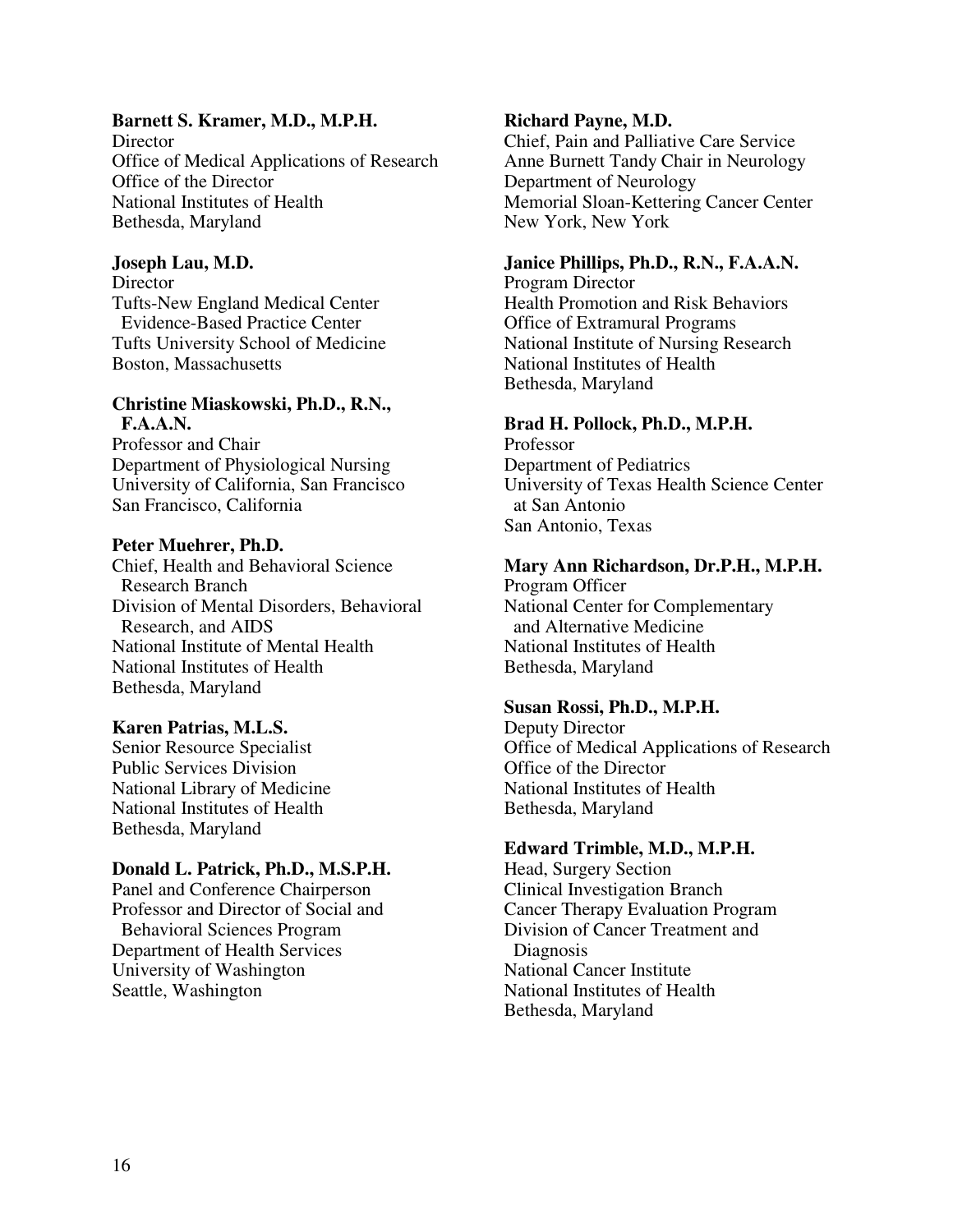#### **Rosemary Yancik, Ph.D.**

Chief, Cancer Section Geriatrics Program National Institute on Aging National Institutes of Health Bethesda, Maryland

### **Marcia Zorn, M.A., M.L.S.**

Librarian Public Services Division National Library of Medicine National Institutes of Health Bethesda, Maryland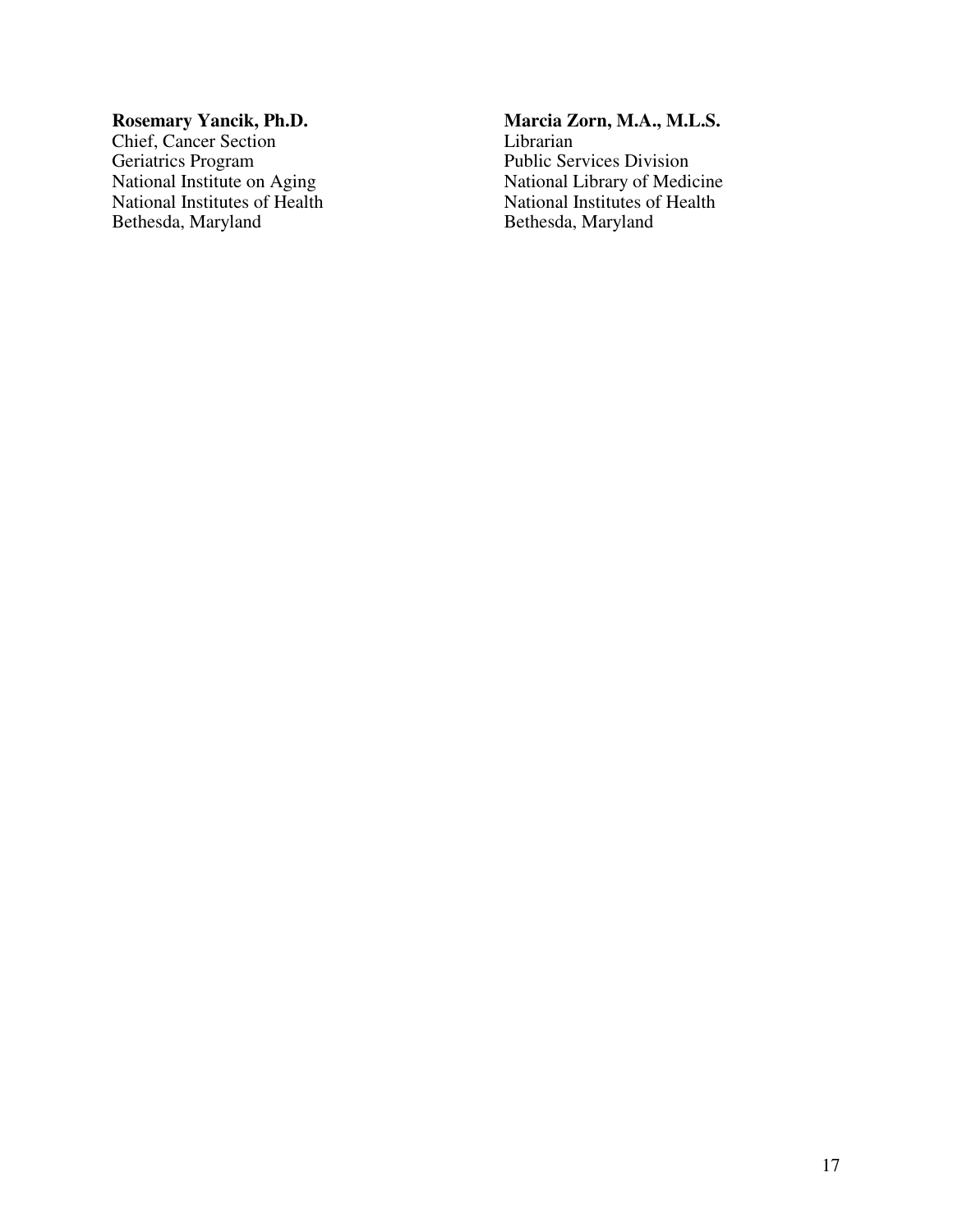# **Abstracts**

The following are abstracts of presentations to the NIH State-of-the-Science Conference on Symptom Management in Cancer: Pain, Depression, and Fatigue. They are designed for the use of panelists and participants in the conference and as a reference document for anyone interested in the conference deliberations. We are grateful to the authors for their participation and for supplying these summaries.

Abstracts for the following presentations do not appear:

Symptoms—Richard Payne, M.D.

Symptom Clusters–Christine Miaskowski, Ph.D., R.N., F.A.A.N.

Gender—Christine Miaskowski, Ph.D., R.N., F.A.A.N.

Culture—Richard Payne, M.D.

Julia H. Rowland, Ph.D. Director, Office of Cancer Survivorship Division of Cancer Control and Population Sciences National Cancer Institute National Institutes of Health

Claudette Varricchio, D.S.N., R.N., F.A.A.N. Program Director Nurse Consultant Division of Cancer Prevention National Cancer Institute National Institutes of Health

Cynthia A. Rooney Program Analyst Office of Medical Applications of Research Office of the Director National Institutes of Health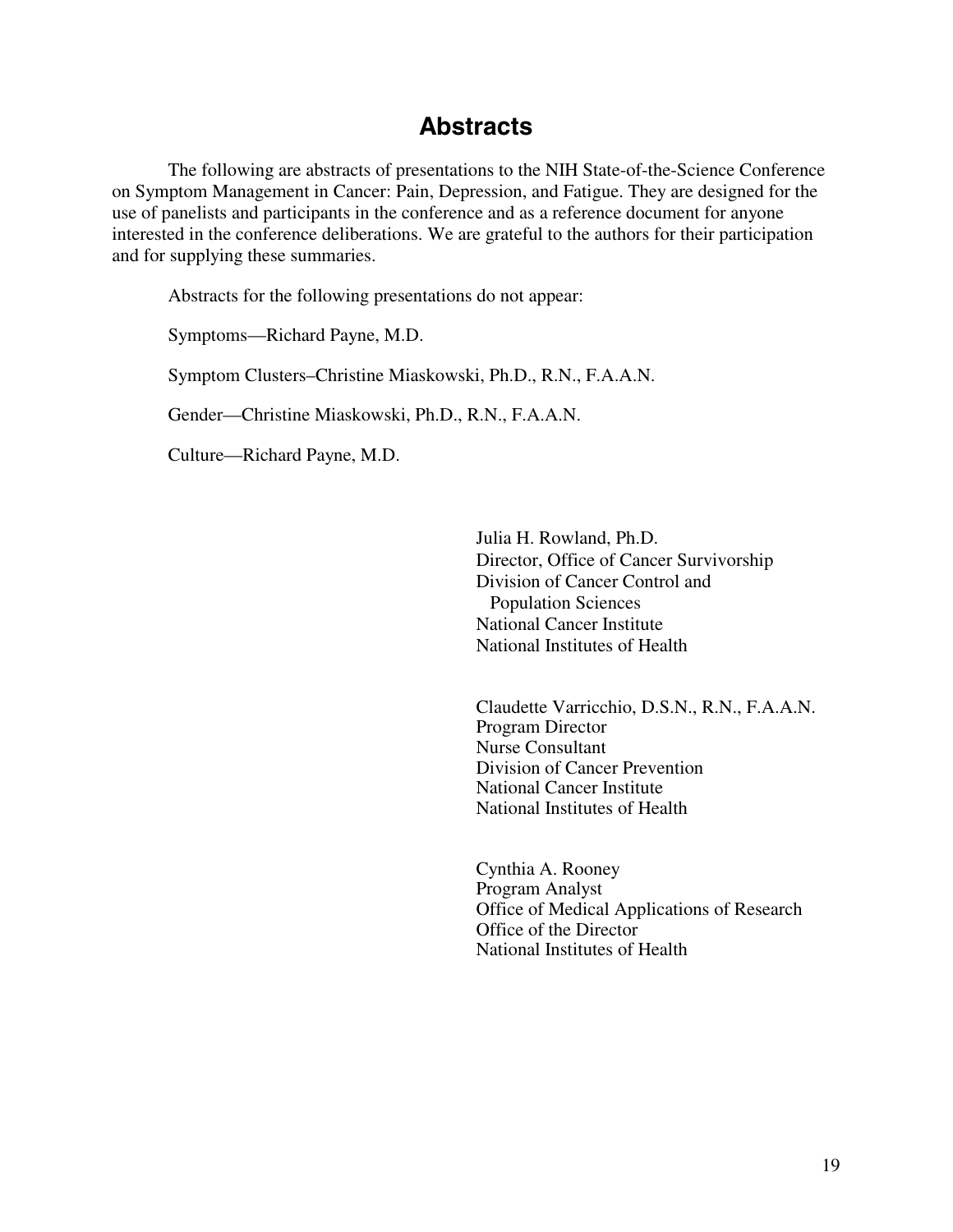# **Methods of the Evidence Report**

## **Joseph Lau, M.D.**

The Office of Medical Applications of Research (OMAR) at the National Institutes of Health (NIH) requested that the Agency for Healthcare Research and Quality (AHRQ), through its Evidence-Based Practice Center (EPC) program, produce an evidence report on the topic of Symptom Management in Cancer: Pain, Depression, and Fatigue for this State-of-the-Science Conference. The New England Medical Center EPC produced this evidence report based on a systematic review of the literature summarizing evidence in several key areas identified by the conference planning committee. The clinical conditions covered in this report include cancerrelated pain, depression, and fatigue. The issues addressed for each of these conditions in this report include prevalence, assessment, and treatment.

Evidence reports review relevant scientific literature on assigned clinical care topics and produce evidence reports and technology assessments, conduct research on methodologies and the effectiveness of their implementation, and participate in technical assistance activities. Public and private sector organizations may use the reports and assessments as the basis for their own clinical guidelines and other quality improvement activities.

The various combinations of symptoms and issues identified by the planning committee create nine distinct topics, several of which are very broad in nature and encompass many interrelated issues. Addressing each of the nine topics fully is beyond the scope of this evidence report. Supplementing the information in our evidence report, speakers will be invited to discuss topics of their expertise at the State-of-the-Science Conferences. This evidence report is structured according to the following topics:

- Prevalence of cancer-related pain
- Prevalence of cancer-related depression
- Prevalence of cancer-related fatigue
- Assessment of cancer-related pain
- Assessment of cancer-related depression
- Assessment of cancer-related fatigue
- Treatment of cancer-related pain
- Treatment of cancer-related depression
- Treatment of cancer-related fatigue

For some of these topics, in particular the treatment of cancer pain, there are multiple questions. Our EPC previously produced the evidence report on the Management of Cancer Pain based on a literature search conducted in December 1998. For the cancer-related pain topics, the results for the key questions addressed in the prior report have been thoroughly updated. At the request of the conference planning committee, we added two new topics to the treatment of cancer-related pain (oral mucositis and post-herpetic neuralgia) in this report. We have summarized the methodological approach and reported the new evidence. Readers are referred to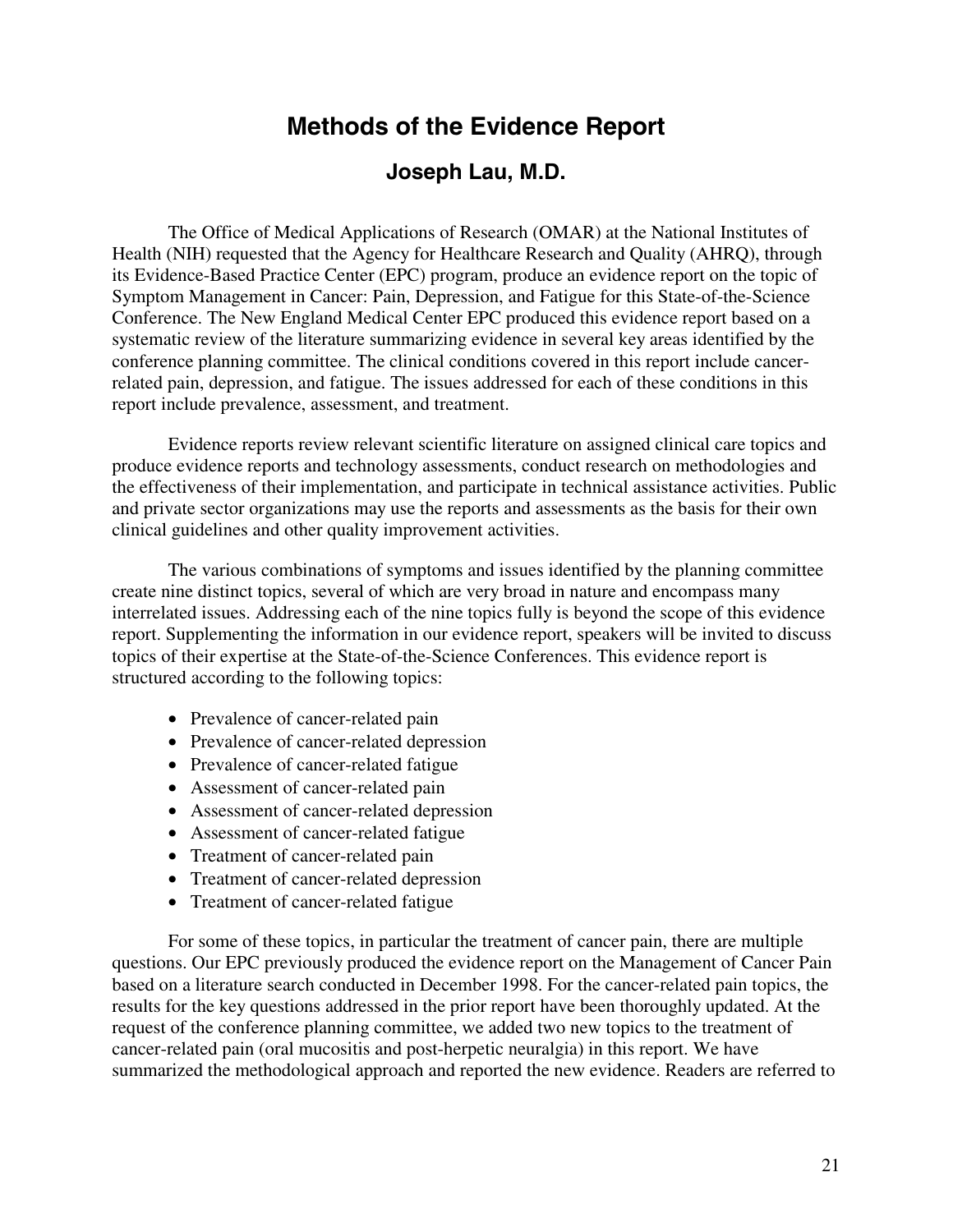the earlier evidence report for detailed information. New systematic reviews are also included for the symptoms of cancer-related depression and cancer-related fatigue.

### **Literature Search**

Literature searches were conducted to identify studies published between 1966 and 2001. For cancer pain, we applied the same search strategy used in our previously published Management of Cancer Pain evidence report to identify new studies published from December 1998 through June 2001. The National Library of Medicine, as a partner in the State-of-the-Science conference process, with input from the EPC staff, performed the literature search for cancer-related depression and cancer-related fatigue. The searches were supplemented with reviews of bibliographies of selected references. We also identified published meta-analyses and used their data for selected topics.

### **Selection Criteria**

We accepted all studies that addressed the issues of prevalence, assessment, or treatment in patients with a diagnosis of cancer who suffered from pain, depression, or fatigue due to cancer or treatment of cancer. We placed no restrictions on the patients' age, gender, ethnicity, and stage of the primary disease or presence of metastases.

For estimating the prevalence of cancer-related symptoms, we used only studies that assessed the prevalence of the symptom as the primary purpose of the study. For assessment, both retrospective and prospective studies were used, as well as randomized and nonrandomized trials and cross-sectional and longitudinal studies. Randomized controlled trials were used to analyze efficacy of interventions.

#### **Summarizing the Literature**

We incorporated over 200 English language articles in the evidence report. Specific inclusion criteria and methods of synthesis were developed for each of the topics. Relevant data from each article were abstracted into evidence tables. Information from the evidence tables was synthesized into summary tables describing the findings of each study.

The nine topics addressed in this evidence report are presented in the order of prevalence, assessment, and treatment. Each of these issues covers the symptoms of pain, depression, and fatigue. Evidence is summarized using three complementary approaches. Evidence tables provide detailed information about the characteristics and outcomes of all the studies examined. Information from the evidence tables was synthesized into summary tables describing the findings of each study. A narrative description of the studies along with an evidence-grading scheme accompanies the summary tables.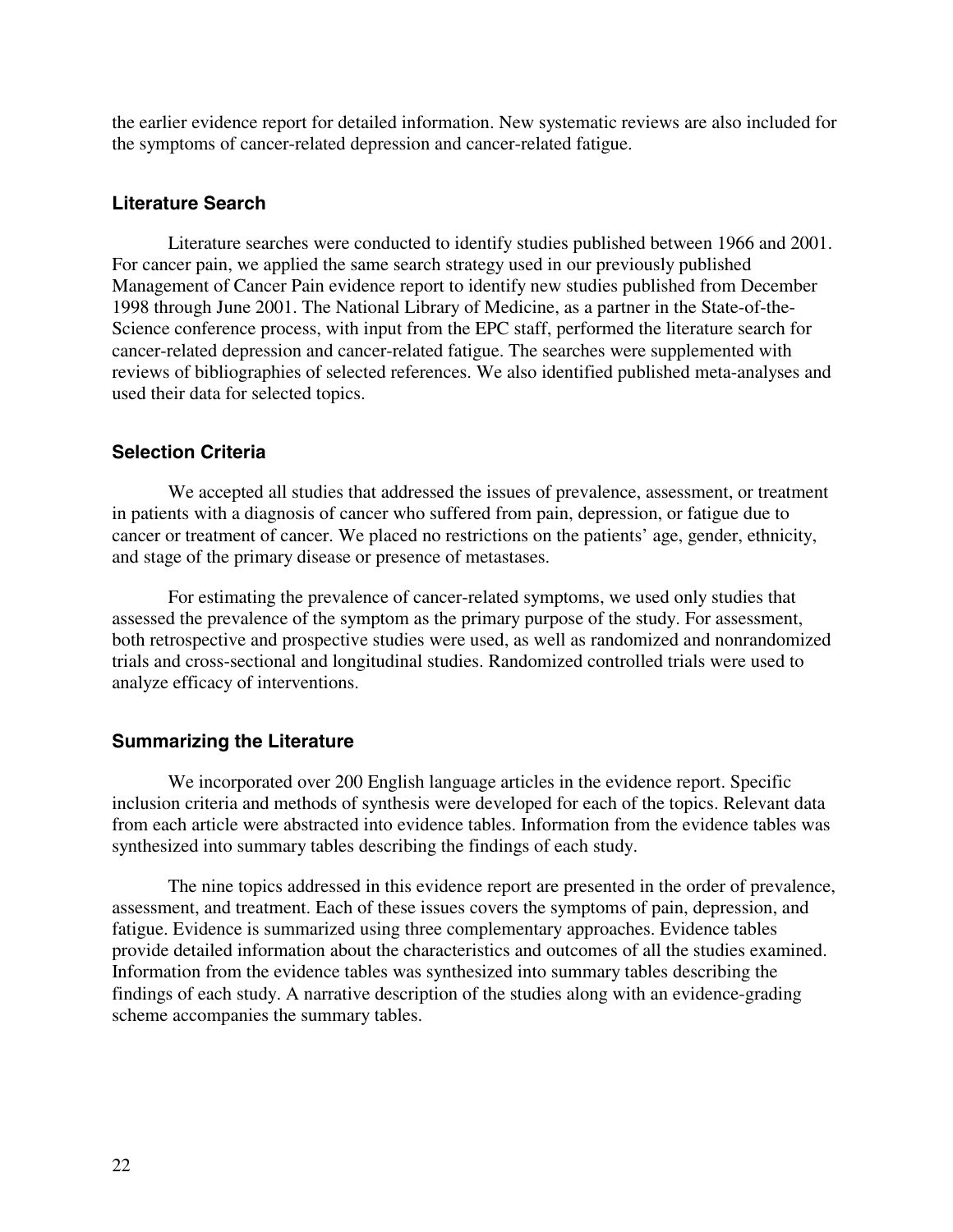# **Prevalence of Cancer-Related Pain, Depression, and Fatigue**

## **Donald P. Lawrence, M.D.**

An evidence report on the topic of "Symptom Management in Cancer: Pain, Depression, and Fatigue" was requested by the Office of Medical Applications of Research of the National Institutes of Health for a State-of-the-Science Conference. As requested by the planning committee of this conference, a systematic review of the medical literature on the prevalence of cancer-related pain, fatigue, and depression was performed as part of this evidence report. The methodology used to produce this report is described elsewhere.

#### **Cancer-Related Pain**

Twenty-nine studies on the prevalence or incidence of cancer-related pain were identified and summarized for this report. The minimum prevalence or incidence rate of pain reported in these studies was 14 percent. Surveillance data on the incidence and prevalence of cancer, and observational and survey data on the incidence of cancer-related pain, indicate that a majority of patients will experience pain at some point during their course and that cancer pain impairs quality of life and functionality. This disturbing finding reflects data from developed countries, often in tertiary care or in specialist consultative settings. The likelihood of pain increases, as does its severity, with advancing cancer stage. Pain is generally not eliminated despite analgesic therapy administered according to the World Health Organization method for cancer pain relief, and it may continue to be a problem even after eradication of the underlying neoplasia.

Future Research: Multiple processes underlie cancer-related pain, yet survey data only now are beginning to distinguish between different etiologies and mechanisms. Additional research is required to provide a comprehensive picture of pain course over the continuum of care, and of the relationship between effectiveness of pain control and quality of life. Minorities, women, and the elderly may be at greater risk for undertreatment of cancer pain, and these issues should be the subjects of future research.

#### **Cancer-Related Depression**

Although depressive symptoms are present in several psychiatric disorders, the ones most commonly seen in people with cancer are major depressive disorder, adjustment disorder with depressed mood, and mood disorder secondary to general medical condition. Depressive symptoms may also occur in the absence of a psychiatric disorder. Because major depressive disorder is the best described in the literature, 12 studies were reviewed that used Diagnostic and Statistical Manual of Mental Disorders (DSM) criteria to identify the rate of major depressive disorder in cancer patients. The rate ranged from 10 to 25 percent in the majority of these studies. In addition, studies of clinically significant depressive symptoms regardless of psychiatric diagnosis were reviewed. A variety of assessment instruments were utilized, making comparisons of the reported rates of depressive symptoms problematic. The review was therefore limited to 15 studies that employed the Hospital Anxiety and Depression Scale (HADS), the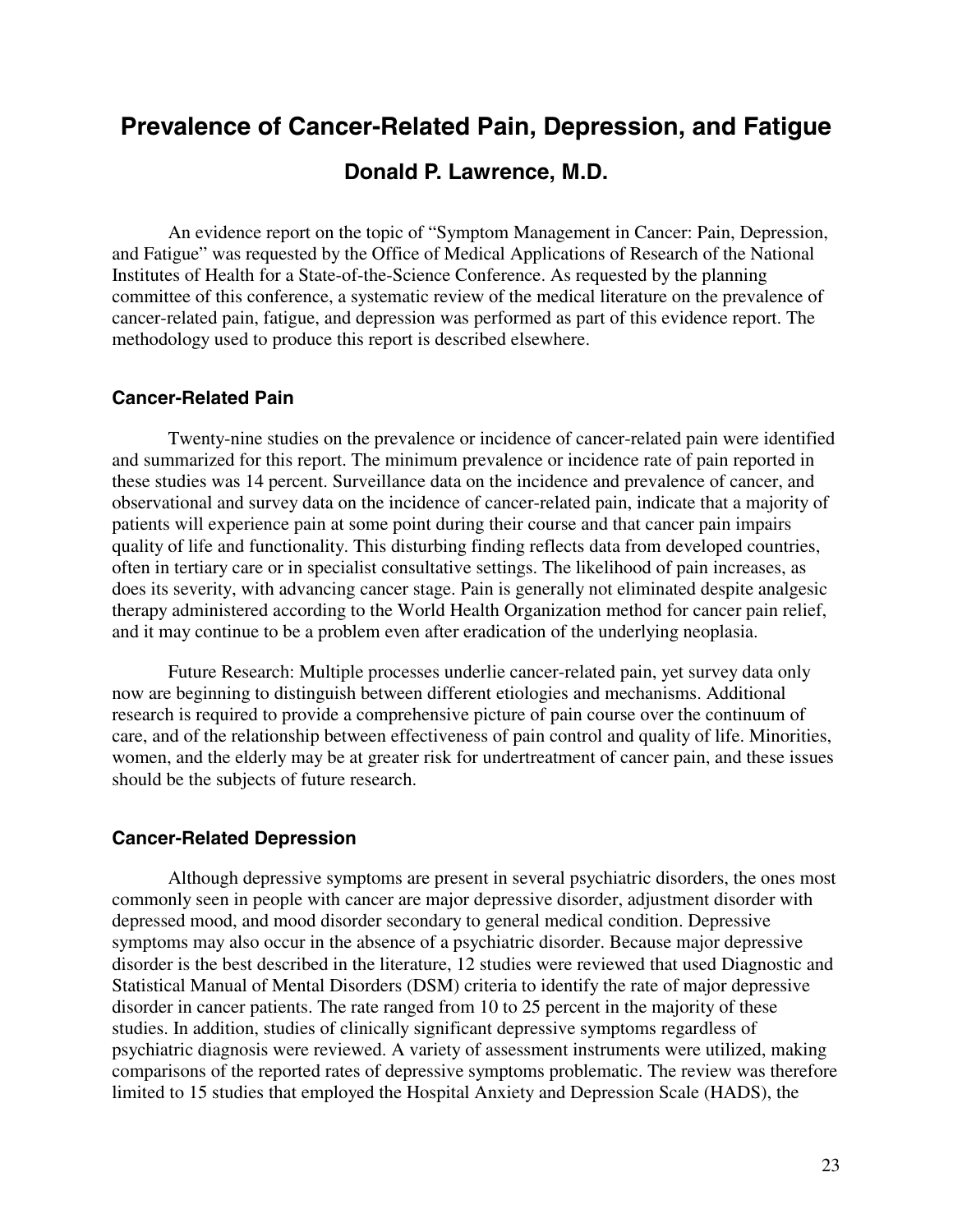most commonly used instrument. The rates of clinically significant depressive symptoms ranged from 7 to 21 percent in the majority of these studies. In contrast to prevalence studies, no studies were identified that examined the incidence of major depressive disorder in patients with cancer. Many studies, however, contained information on the incidence of clinically significant depressive symptoms in cancer patients. The review was again limited to five studies that employed the HADS, the most widely utilized instrument. The incidence rate of depressive symptoms was 1.8–7.4 percent per year in these studies.

Future Research: A large number of variables may affect the rates of depressive disorders and depressive symptoms in cancer patients, including medical and sociodemographic factors as well as the method and timing of the assessment. Further research is needed to determine the influence of such variables and the prevalence of depression associated with specific types of cancer and cancer treatment. Predictive models to determine which cancer patients are at risk for depression would be of value.

#### **Cancer-Related Fatigue**

Twenty-seven studies were identified that reported prevalence rates of cancer-related fatigue in the setting of many types of cancer treatment, in patients receiving palliative care, and in cancer survivors, but the data is by no means comprehensive. Many types of cancer were not specifically addressed. A very broad range of prevalence rates was reported, from 4 percent in breast cancer prior to starting chemotherapy and 8 percent in prostate cancer prior to radiation therapy to 91 percent in breast cancer patients after surgery and chemotherapy and before bone marrow transplantation. Findings of significant concern were the high rates of fatigue in cancer survivors: 26 percent in Hodgkin's disease survivors, 35–56 percent in breast cancer survivors, and 48 percent in a cohort treated for various cancers.

Comparisons of the prevalence rates between studies are problematic because each study used different criteria for defining the presence or absence of fatigue and its severity. Most studies measured fatigue at only one time point during treatment or remission, or at a limited number of time points associated with a particular cancer treatment. There were no longitudinal studies of cancer fatigue. Fatigue may have been systematically underestimated in studies using selected cohorts because the most fatigued patients may have been unable to participate. There have been few population-based studies of the prevalence of cancer fatigue.

Future Research: More comprehensive assessments are needed of the prevalence of fatigue in a wider variety of cancer types and settings. Additional population-based as well as longitudinal studies are needed. Useful data on the prevalence of fatigue can potentially be extracted from studies of health-related quality of life, general symptom surveys, and treatment trials. However, methods to compare results from studies that employ different assessment instruments must be devised.

Research is also needed on the potential interactions between pain, depression, and fatigue (as well as other cancer symptoms) and their impact on health-related quality of life. The influence of gender and cultural factors on patients' experience of cancer symptoms and on how these symptoms are diagnosed and treated is another important area for future exploration.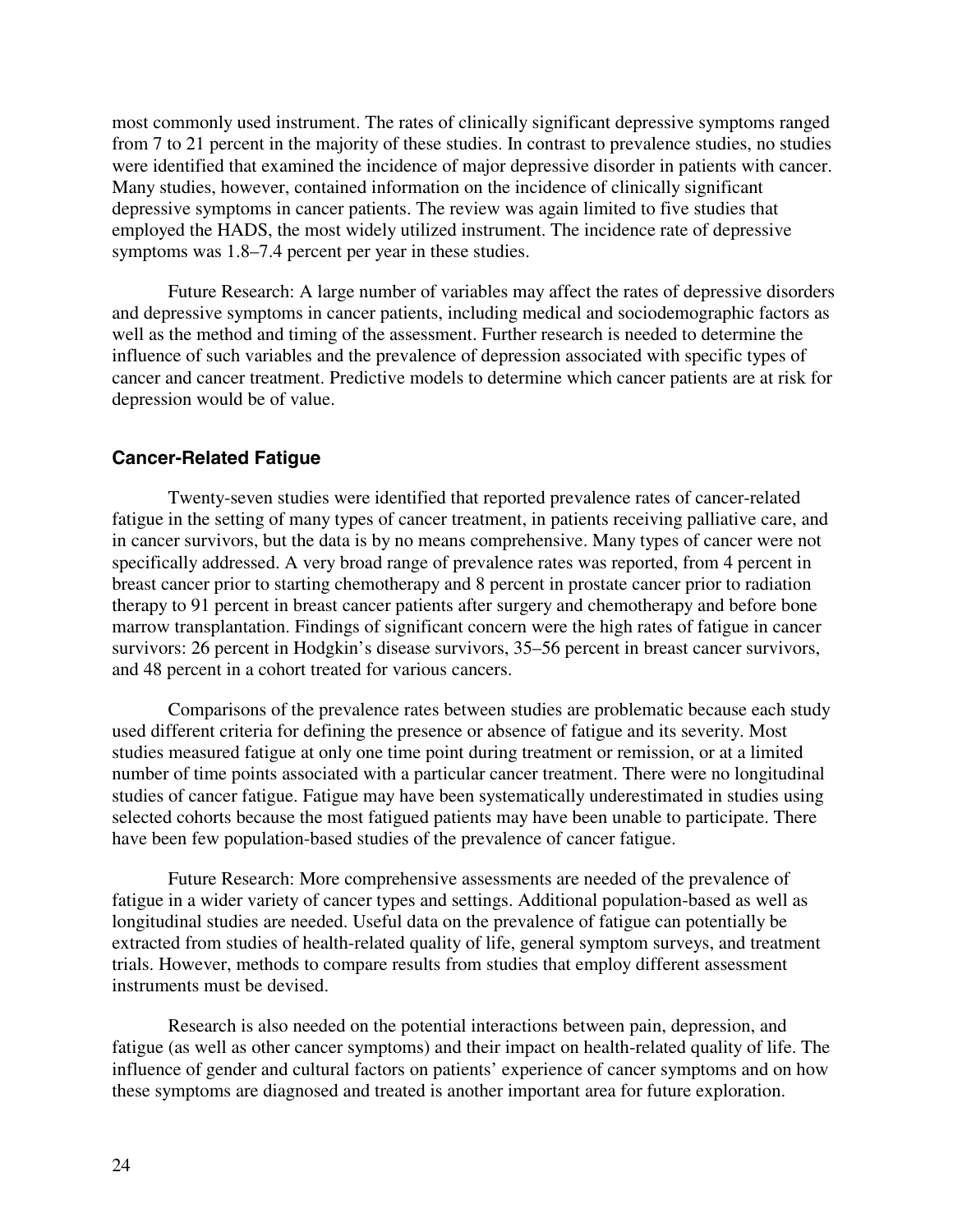# **Occurrence of Pain Deborah B. McGuire, Ph.D., R.N., F.A.A.N.**

Occurrence of pain in people with cancer is highly variable and incompletely understood because of the multiple factors involved and because of the difficulties in studying it. Researchers have attempted to conduct incidence and prevalence surveys, but much of their work is not population-based and is characterized by small and often heterogeneous samples; variable pain assessment techniques; and incomplete information about etiology of pain, types of pain syndromes, and clinical and/or demographic factors.

Cancer-related pain is generally acknowledged to consist of three major categories: (1) pain caused by direct tumor involvement, (2) pain that results from diagnostic or therapeutic procedures, and (3) pain that is caused by side effects or toxicities of cancer treatment. These categories can be further subdivided into syndromes and/or subtypes, each of which has specific characteristics with respect to manifestations, temporal nature, defining qualities, and so on. Moreover, it is common for a single individual to have more than one type of cancer-related pain at the same time, and for pain to wax and wane throughout the course of cancer.

Taking this complexity into account, it is obvious why a complete understanding of the occurrence of cancer-related pain remains elusive. It is rare for researchers to report on specific types of cancer pain in their samples. Nevertheless, existing data do provide insight into the occurrence of pain. Incidence and prevalence rates range from 14 to 100 percent, and between one-third to one-half of people with cancer will experience pain at some point in their cancer trajectory. Careful analysis of existing studies reveals numerous patterns of occurrence, depending on the patient population, study methodology, instruments used to assess pain, and other factors. The majority of incidence or prevalence studies have focused on people with types of cancer most commonly associated with pain, for instance, breast, lung, and prostate, or with solid tumors in general.

Most researchers report a variety of cancers in their samples, with little attempt to delineate incidence or prevalence according to specific type of cancer. And although most of the investigators do not specifically report whether pain is caused by direct tumor involvement, it can probably be safely assumed that this is the case. No study reported a rate of less than 14 percent, and many reported ranges such as  $43-80$  percent;<sup>(1)</sup> 38-60 percent;<sup>(2)</sup> 54–92 percent;<sup>(3)</sup> or 63–90 percent.<sup>(4)</sup> Rates seem to be somewhat higher (e.g., 70–100 percent) in settings that focused on palliative care or pain management.<sup> $(5,6)$ </sup>

Few researchers have conducted studies that focused solely on pain caused by diagnostic or therapeutic procedures, generally preferring to report statistics on both tumor and diagnostic/treatment pain. In one such study, only about half of the patients had pain related to treatment, while over half had both tumor- and treatment-related pain or treatment-related pain alone. A few investigators have reported rates of pain occurrence for specific populations, for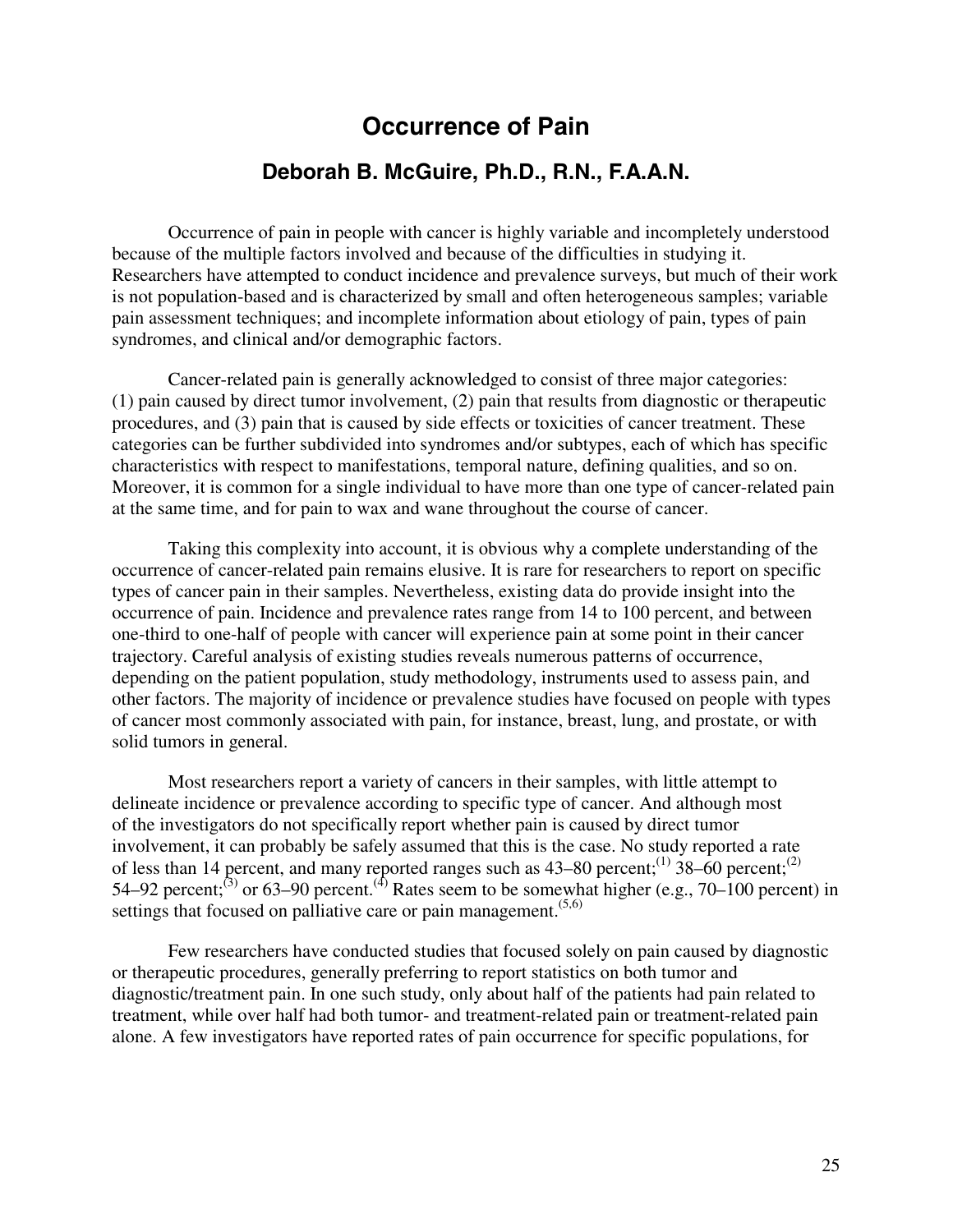example, a 20 percent rate of postmastectomy pain.<sup>(7)</sup> Still fewer researchers have devoted themselves to obtaining occurrence data on pain that is caused by specific cancer treatment side effects or toxicities. A notable example is the acute oral pain that is caused by mucositis, a treatment side effect, with some rates as high as 100 percent in certain patient populations.<sup>(8)</sup>

Existing studies have several important characteristics. For instance, although the majority of studies have been conducted in the United States, several large international studies have examined rates of pain, yielding essentially similar results to those in the U.S. studies. Only a few studies have included minority groups or others at particular risk of pain, such as the elderly or women. Still others have focused on specific types of pain, such as transitory or breakthrough pain. And some authors have carefully followed pain over time to determine its course, severity, impact on quality of life and functional status, and other related factors.<sup>(5)</sup>

Recommendations for future research include the need to acquire further specific information on the occurrence of pain in a variety of cancer diagnoses, settings, and groups of people. These studies will serve to increase our understanding of the scope and nature of the occurrence of pain. It is often difficult to determine the precise characteristics of cancer-related pain in a given sample because of aggregate reporting and lack of specific information broken down by type of cancer, stage, type of cancer pain, and other factors. However, linking these critical areas of information will improve our understanding of pain and enhance our ability to fashion appropriate and clinically salient interventions, thereby increasing patients' quality of lives.

### **References**

- 1. Vainio A, Auvinen A. Prevalence of symptoms among patients with advanced cancer in an international collaborative study. Symptom Prevalence Group. J Pain Symptom Manage 1996;12(1):3–10.
- 2. Greenwald HB, Bonica JJ, Bergner M. The prevalence of pain in four cancers. Cancer 1987;60(10):2563–9.
- 3. Petzke F, Radbruch L, Zech D, et al. Temporal presentation of chronic cancer pain: Transitory pains on admission to a multidisciplinary pain clinic. J Pain Symptom Manage 1999;17(6):391–401.
- 4. Higginson IJ, Hearn J. A multicenter evaluation of cancer pain control by palliative care teams. J Pain Symptom Manage 1997;14(1):29–35.
- 5. Brescia FJ, Portenoy RK, Ryan M, et al. Pain, opioid use, and survival in hospitalized patients with advanced cancer. J Clin Oncol 1992;10(1):149–55.
- 6. Coyle N, Adelhardt J, Foley KM, et al. Character of terminal illness in the advanced cancer patient: Pain and other symptoms during the last four weeks of life. J Pain Symptom Manage 1990;5(2):83–93.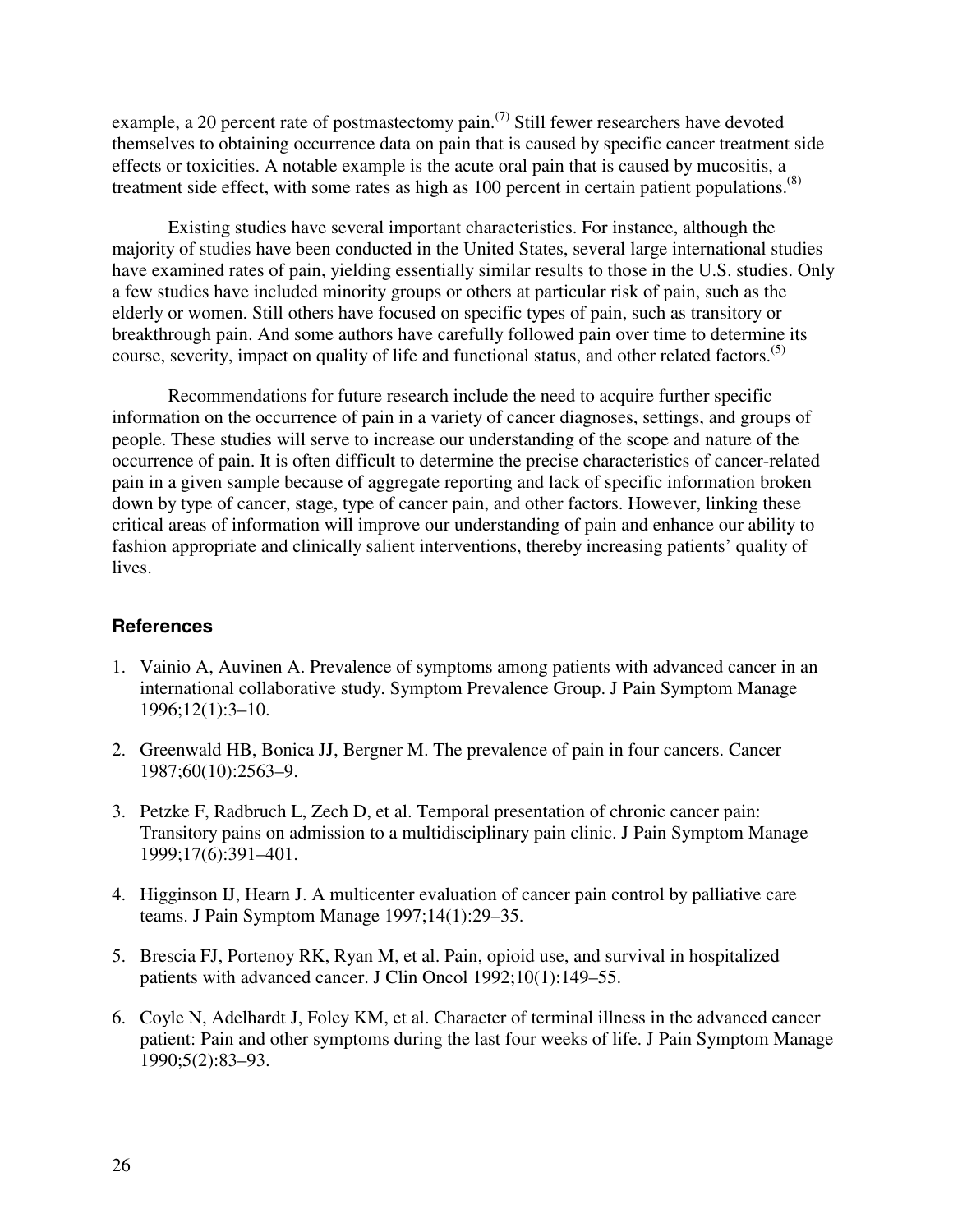- 7. Stevens PE, Dibble SL, Miaskowski C. Prevalence, characteristics, and impact of postmastectomy pain syndrome: An investigation of women's experiences. Pain  $1995;61(1):61-8.$
- 8. McGuire DB, Altomonte V, Peterson DE, et al. Patterns of mucositis and pain in patients receiving preparative chemotherapy and bone marrow transplantation. Oncol Nurs Forum 1993;20(10):1493–502.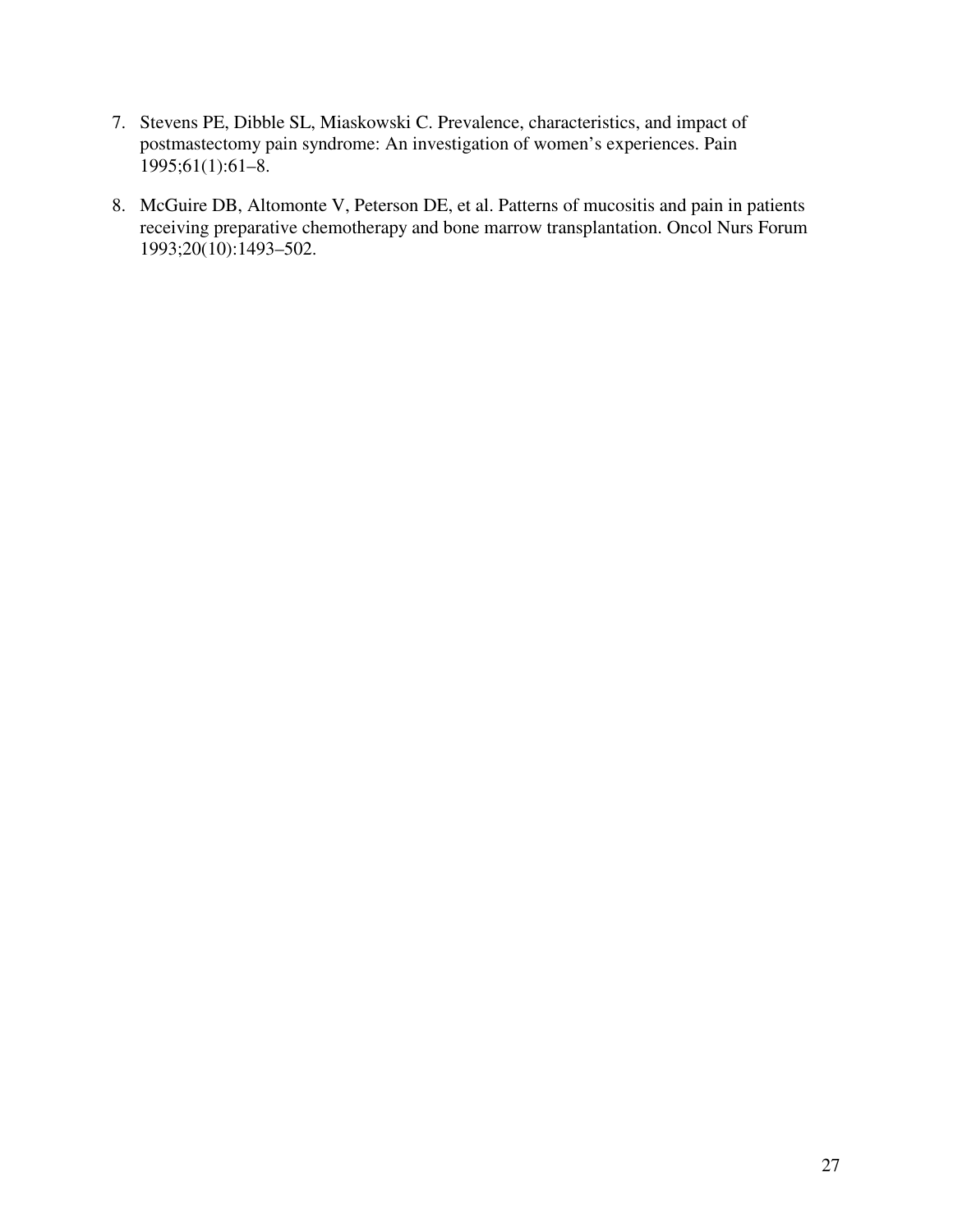# **The Prevalence of Depression in Patients With Cancer**

## **Mary Jane Massie, M.D.**

Americans have a one in five chance of developing depression in their lifetimes. Depression is at least twice as common in patients with several medical or neurological illnesses. The clinical "rule of thumb" is that 25 percent of cancer patients are likely depressed enough at some point in the course of disease to warrant evaluation and treatment.

Depression is the psychiatric syndrome that has received the most attention in individuals with cancer. Depression has been challenging to study because symptoms occur on a spectrum that ranges from sadness to major affective disorder, and mood change is often difficult to evaluate when a patient is confronted by repeated threats to life, is receiving cancer treatments, is fatigued, and/or is experiencing pain.

Although many research groups have assessed depression in cancer patients since the 1960s, the reported prevalence (major depression 0–38 percent; depression spectrum syndromes 0–58 percent) varies significantly because of varying conceptualizations of depression, different criteria used to define depression, differences in methodological approaches to the measurement of depression, and different populations studied (i.e., hospitalized patients who had just completed a disfiguring surgery that led to a cancer diagnosis; patients awaiting a bone marrow transplant that has significant morbidity and mortality; patients without evidence of disease and likely cured, evaluated at an annual medical oncology clinic followup visit, etc.). The methods (self-report, brief screening instruments, and structured clinical interviews) most commonly used were the HADS, BDI, EORTC-QLQ-C30, and DSM III criteria. Effects of cancer treatments and non-cancer related variables that affect mood often are not accounted for in these studies.

In early, usually cross-sectional studies, the rate of depression was usually reported for adults with all types and stages of cancer.<sup> $(1,2)$ </sup> Depression was reported by severity (borderline, mild, moderate, severe), by a symptom such as depressed mood, or by some of these diagnostic categories: major depression, minor depression, depressive disorder, adjustment disorder with depressed mood, or dysthymia. Most research groups reported the gender and age (usually older) of study subjects, but findings often were not reported by demographic variables. Minorities were always underrepresented in these studies.

A meta-analysis of 58 studies conducted from 1980 to 1994 demonstrated that cancer patients were significantly more depressed than the normal population and that there were significant differences among groups with regard to sex, age, and type of cancer.<sup>(3)</sup> Another review of 49 studies of depression in cancer patients revealed no gender differences, although the prevalence of depression in women is greater than the prevalence in men.<sup> $(4)$ </sup>

Cancer types highly associated with depression are oropharyngeal (22–57 percent), pancreas (33–50 percent), breast (4.5–46 percent) and lung (11–44 percent). A less high prevalence of depression is reported in patients with other cancers, such as colon (13–25 percent), gynecological (12–23 percent), and lymphoma (8–19 percent). It is unclear whether the particularly high rates of depression reported for some cancers (i.e.,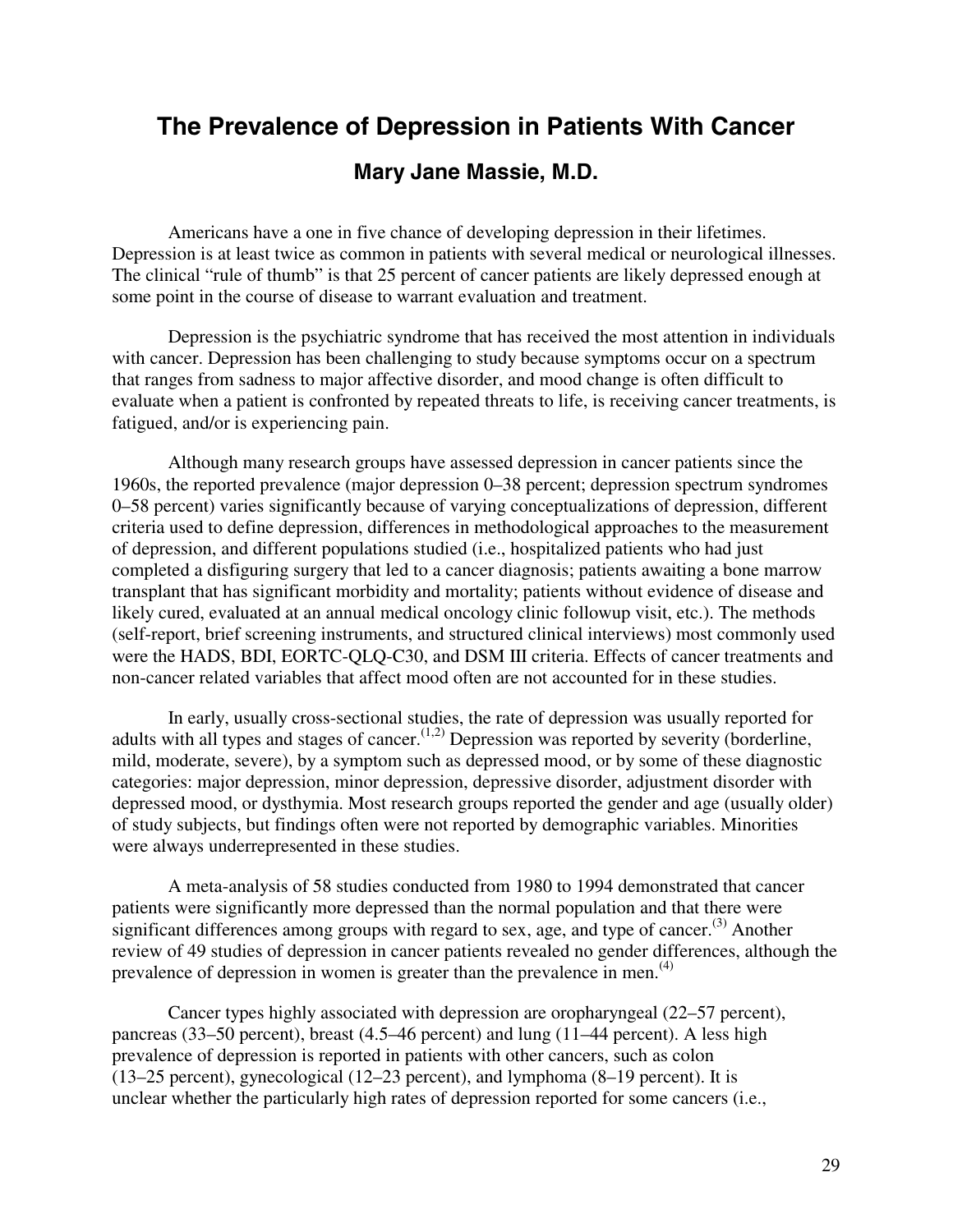oropharyngeal and pancreatic) are related to treatment side effects or the pathophysiology of the  $t$ tumor.  $(5)$ 

## **Conclusions**

The are over 100 studies of the prevalence of depression in cancer patients. The occurrence of depression is significant, and challenges remain for the assessment of depression in cancer patients. Future research must focus on establishing diagnostically reliable criteria, developing standard instruments for measuring depression, characterizing the causative role of antineoplastics in depression, and identifying biological markers for depression.

### **References**

- 1. Derogatis LR, Morrow GR, Fetting J. The prevalence of psychiatric disorders among cancer patients. JAMA 1983;249:751–7.
- 2. Bukberg J, Penman D, Holland JC. Depression in hospitalized cancer patients. Psychosom Med 1984;46:199–212.
- 3. van't Spijker A, Trijsburg RW, Duivenvoorden HJ. Psychological sequelae of cancer diagnosis: a meta-analytical review of 58 studies after 1980. Psychosom Med 1997;59:280–93.
- 4. DeFlorio ML, Massie MJ. Review of depression in cancer: gender differences. Depression 1995;3:66–80.
- 5. Newport DJ, Nemeroff CB. Assessment and treatment of depression in the cancer patient. J Psychosom Res 1998;45(3):215–37.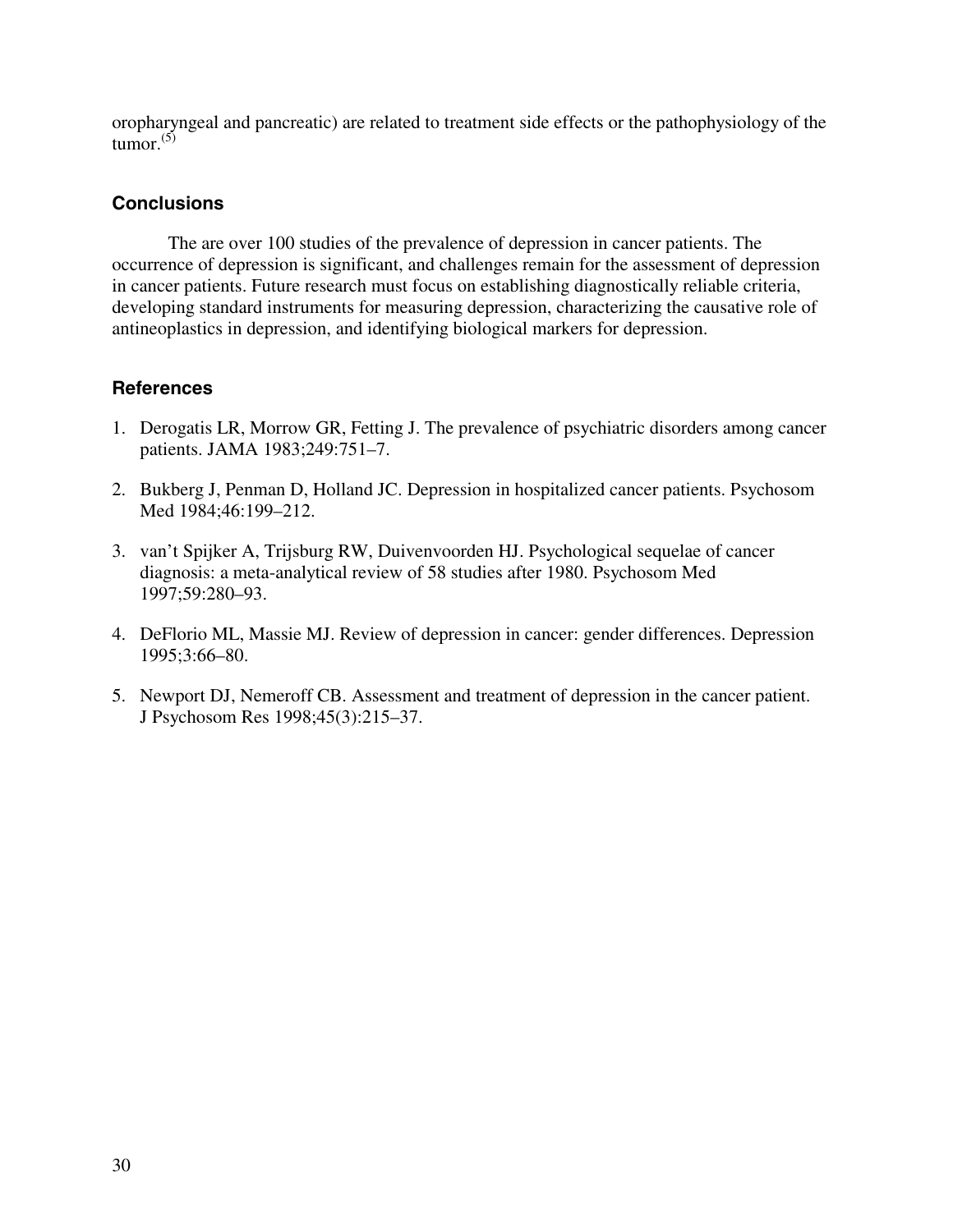# **My Get Up and Go Got Up and Went: Fatigue in People With Cancer**

# **Lillian M. Nail, Ph.D., R.N., C.N.S., F.A.A.N.**

Prior to the mid-1980s, fatigue was rarely addressed in the literature on the symptom experience of people with cancer. The massive interest in fatigue that began in the early 1990s has produced a significant body of research and has fostered the development of guidelines for assessing and managing fatigue. Despite this high level of activity, there are a number of gaps in knowledge about fatigue in people with cancer that need to be addressed in order to support clinical practice.

Information on the incidence and prevalence of fatigue in people with cancer is based on incidental findings of cancer treatment studies, studies of the psychosocial aspects of cancer and cancer treatment, and studies of the pattern and characteristics of fatigue during cancer treatment. The majority of studies address fatigue during single modality treatment for localized or regional disease. Results vary according to the type of cancer treatment, point in treatment when fatigue is assessed, and the approach used for defining the occurrence of fatigue. The common finding across these diverse studies is that fatigue is experienced by 50 to 100 percent of people undergoing cancer treatment. High-dose interferon therapy for malignant melanoma is an example of severe fatigue that was dose-limiting.

The longitudinal studies of people undergoing specific types of cancer treatment demonstrate a pattern of fatigue that is treatment-related, as the sensation of tiredness increases over the course of treatment and decreases following the completion of treatment. The cyclic treatment schedules seen in many standard cancer chemotherapy regimens produce a cyclic pattern of fatigue, while traditional external beam radiation treatment produces a pattern of steady increase in fatigue with a peak near the completion of treatment. There is little information on demographic or clinical variables associated with risk for fatigue during cancer treatment. Very few studies have addressed the experience of children with cancer; however, the recent work on this topic demonstrates that children also experience fatigue as a side effect of cancer treatment. The results of the longitudinal treatment studies provide the content for the preparatory information provided to people about to start treatment and guide the timing of clinical assessment.

Many different mechanisms are suggested as contributing to fatigue during cancer treatment. Some of the hypothesized mechanisms include anemia, muscle mass loss, nutritional deficits, hormone shifts, accumulation of products of cell death, specific cytokines released as a response to immune suppression or as part of the immune response, dehydration, sleep disruption, and changes in neurotransmitter levels or function. Chemotherapy-induced anemia is the only one that has been studied in the depth required to demonstrate that it does cause fatigue.

Fatigue has also been identified as a persistent side effect following cancer treatment. Although research on this topic is just beginning, type of treatment is believed to be an important factor, with persistent fatigue identified as a key quality of life issue in long-term survivors, and the prevalence of persistent fatigue is estimated at 10 percent among women who have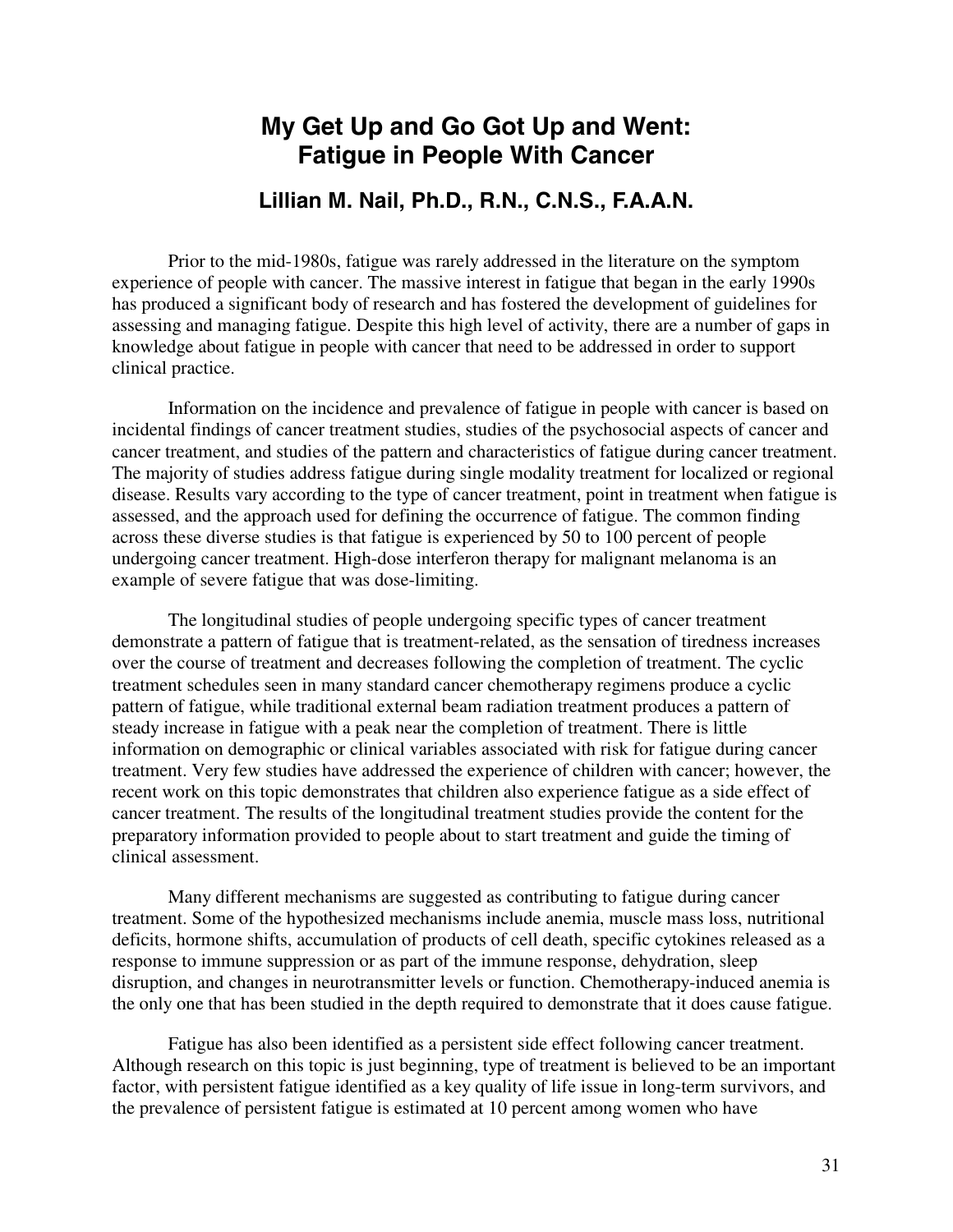completed adjuvant therapy for breast cancer. Longitudinal studies are needed in order to characterize the incidence, prevalence, pattern, risk factors, and correlates of persistent fatigue in adults and to determine if persistent fatigue occurs in children.

A major gap in knowledge about fatigue in people with cancer is about the role of cancer as a cause of fatigue. It is difficult to separate the effects of treatment from the effects of cancer because there are few untreated people with cancer; most fatigue studies have accrued subjects with no evidence of disease; and studies of people with advanced cancer are difficult to interpret because of multiple confounding factors (i.e., cachexia, dehydration, side effects of analgesics, decreased physical activity, and/or abnormal liver function). However, the studies of symptoms in people with advanced cancer referred for palliative care indicate that not all of them report fatigue. This finding challenges a long tradition of listing fatigue as a presenting symptom of cancer and viewing "having cancer" as a sufficient explanation for the fatigue reported by people with cancer. The specific situations in which fatigue is likely to be seen as a presenting symptom of cancer need to be defined, and evaluation of the independent contribution of tumor burden to fatigue should be considered in future work on mechanisms of fatigue in people with cancer.

A similar challenge is posed by the belief that fatigue is solely an indicator of depression. Examining the relationship between feelings of sadness and symptoms is difficult because of the issues of temporal precedence, where fatigue and depression can occur together because fatigue is an indicator of depression or because feeling tired all the time makes one feel sad. When analyses have been conducted to address this question, the findings indicate that fatigue should not be considered diagnostic of clinical depression in people with cancer undergoing active treatment. Further research is needed to determine if the same patterns of relationships exist following treatment and in advanced cancer and to understand the extent to which clarifying the relationship between these two symptoms can improve symptom management.

Fatigue is now recognized as the most common side effect of cancer treatment. The patterns of fatigue associated with the most common forms of cancer treatment in adults have been described, and research on fatigue that persists beyond the completion of treatment is growing. These studies indicate the need for assessment and management of fatigue throughout cancer treatment and during followup care. Knowledge about mechanisms of fatigue is needed to address prevention and management, to target the identification of high-risk groups, and to provide answers to basic questions about the occurrence of fatigue in people with cancer.

### **References**

Andrykowski MA, Curran SL, Lightner R. Off-treatment fatigue in breast cancer survivors: a controlled comparison. J Behav Med 1998;21:1–18.

Demetri GD, Kris M, Wade J, Degos L, Cella D. Quality-of-life benefit in chemotherapy patients treated with Epoetin Alfa is independent of disease response or tumor type: results from a prospective community oncology study. J Clin Oncol 1998;16:3412–25.

Mock V, Barsevick A, Cella D, Cimprich B, Cleeland C, Donnelly J, Eisenberger MA, Escalante C, Hinds P, Jacobsen PB, Kaldor P, Knight SJ, Peterman A, Piper BF, Rugo H,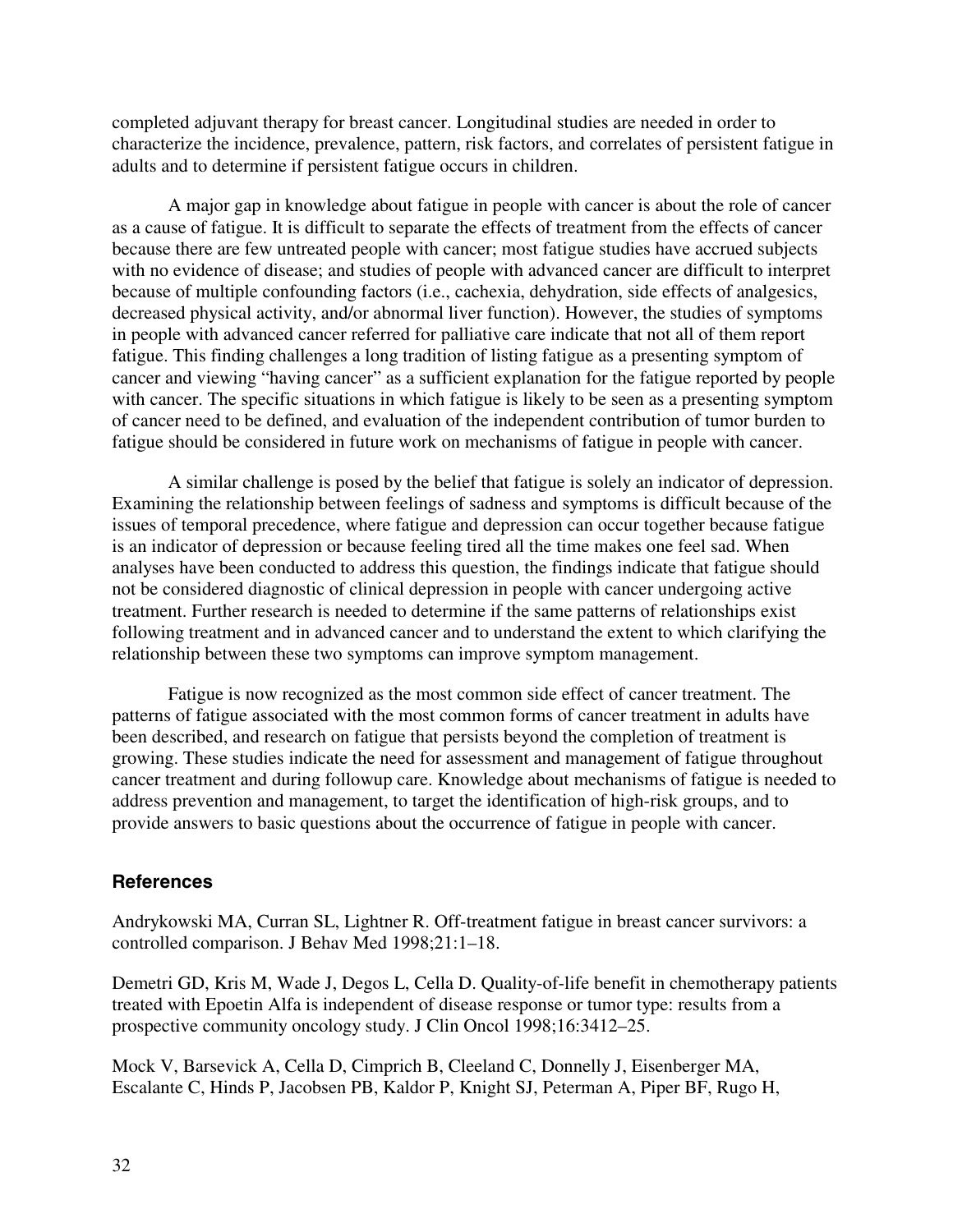Sabbatini P, Stahl C. NCCN practice guidelines for cancer-related fatigue. Oncology (Huntington) 2000;14(11A):151–61.

Nail LM. Fatigue in patients with cancer. Oncol Nurs Forum 2002;29:537–46.

Winningham ML, Nail LM, Burke MB, Brophy L, Cimprich B, Jones LS, Pickard-Holley S, Rhodes V, St. Pierre B, Beck S, et al. Fatigue and the cancer experience: the state of the knowledge. Oncol Nurs Forum 1994;21:23–36.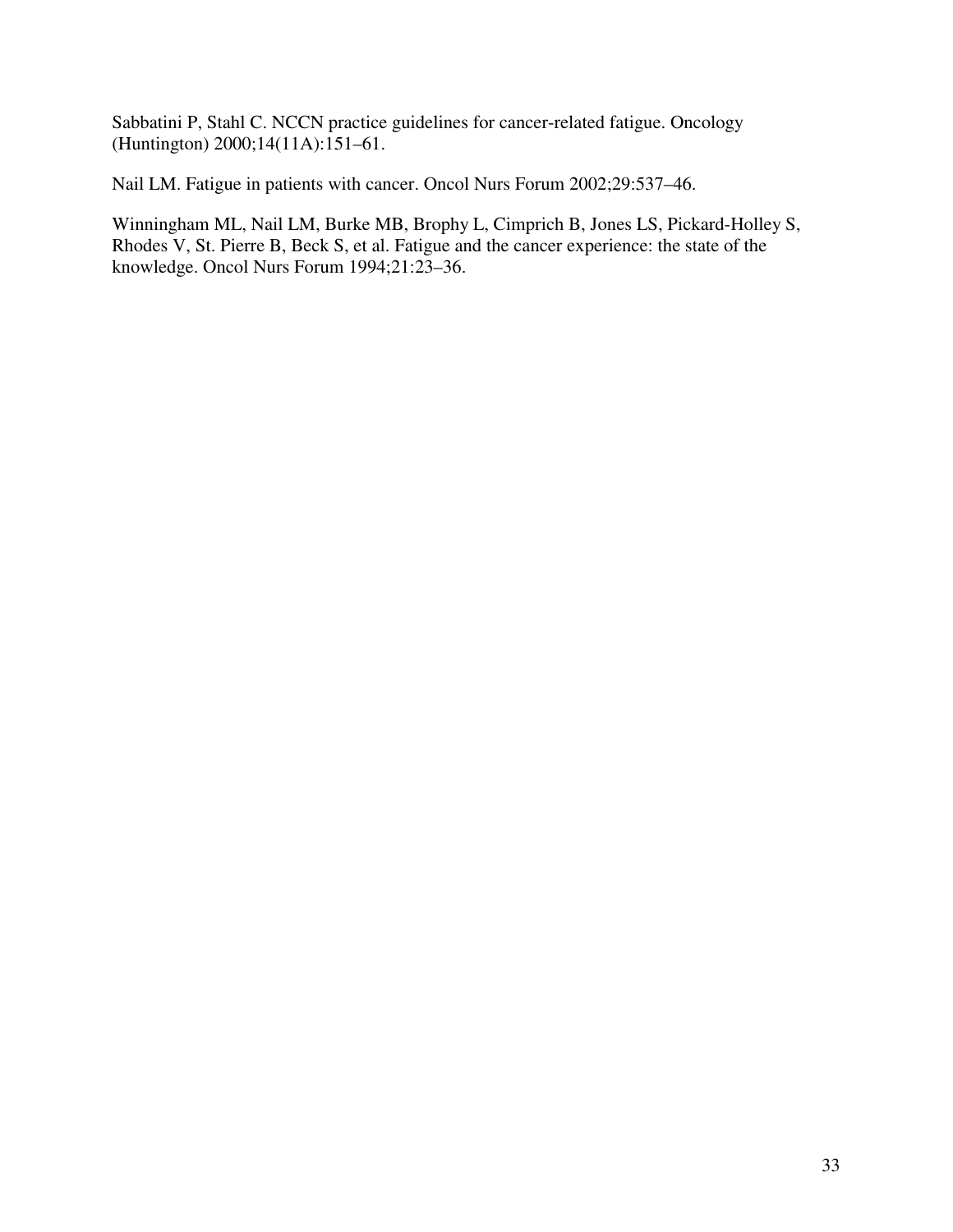# **Occurrence: Symptom Clusters**

## **Marylin J. Dodd, Ph.D., R.N., F.A.A.N., and Christine Miaskowski, Ph.D., R.N., F.A.A.N.**

### **Introduction**

Determining the occurrence/prevalence of "symptom clusters" in persons with cancer rests squarely with attempts at defining the term. This presentation will report on a search of the cancer literature using the key term "symptom cluster" and similar terms ("symptom constellation" or "symptom combinations") and the challenges encountered. Foremost in these challenges is the current definition of these terms. Another challenge is the diverse roles that coexisting, correlated symptoms have played in data-based studies, ranging from predictors of patient outcomes to outcomes themselves.

### **Background**

It was noted that the occurrence of coexisting symptoms led to greater patient morbidity in a sample of elderly patients with cancer who had undergone surgery. This finding has been tested by other groups of investigators, and this work yielded the initial definition of "symptom clusters."(1)

#### **Initial Definition of Symptom Clusters**

- Symptom clusters are three or more concurrent symptoms that are correlated with each other. The suggested strength of the relationships has not been specified.
- The symptoms within the cluster are not required to have the same etiology.
- The amount of time that all of the symptoms within the cluster need to be present to be considered a "cluster" has not been specified.
- Symptom clusters have an adverse effect on patient outcomes and may have a synergistic effect as a predictor of patient morbidity.<sup>(2)</sup>

### **Ongoing Issues of Defining "Symptom Clusters" and Estimating Prevalence**

- Low correlations have been reported among the symptoms in a cluster with differing etiologies versus higher correlations among symptoms in a cluster with the same etiology.
- Is the current requirement that the symptoms be correlated with each other necessary?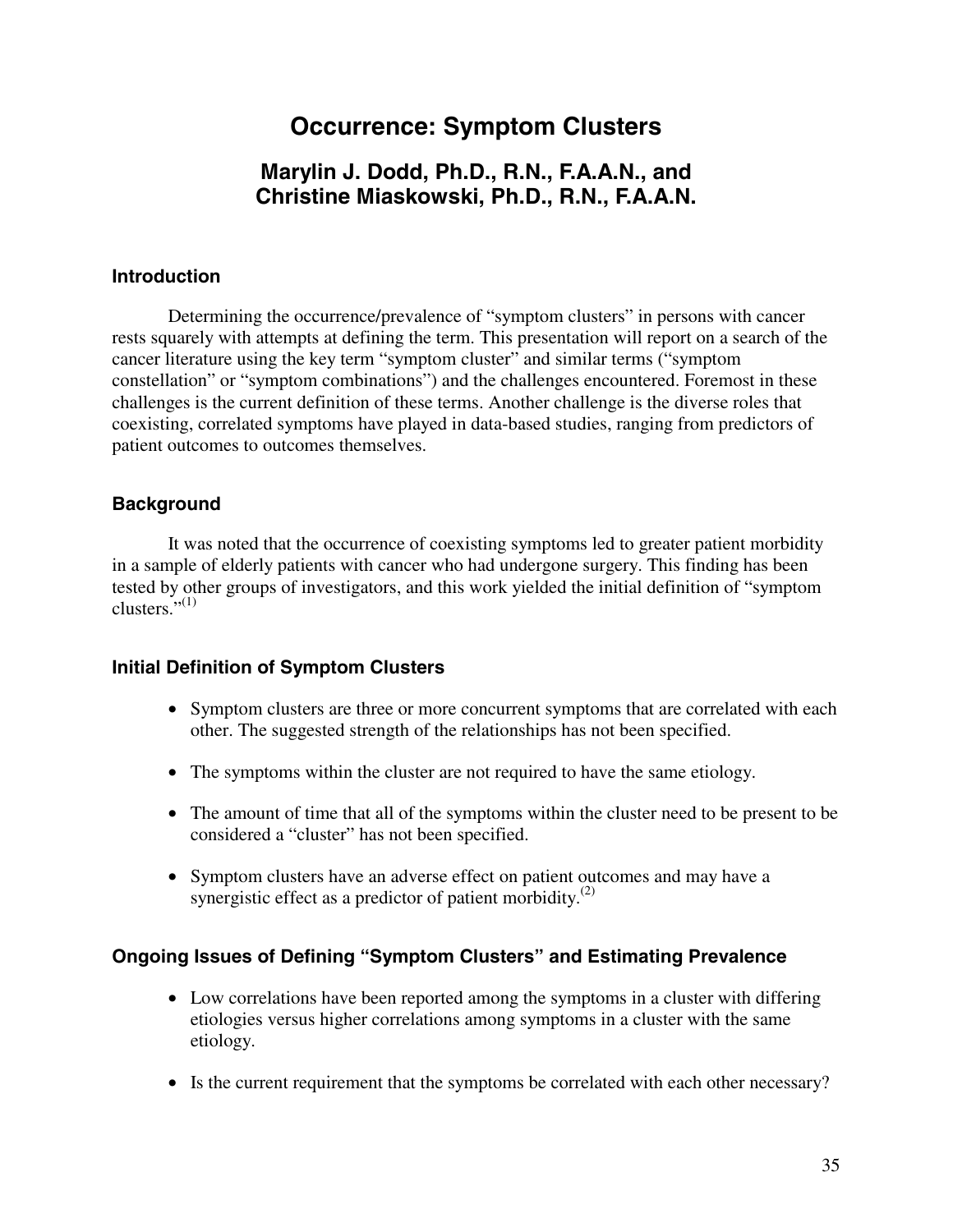- Can two coexisting, correlated symptoms constitute a "symptom cluster"?
- Clarity of the role of symptom clusters in predicting adverse patient outcomes versus the use of clinical variables, e.g., comorbidities in predicting coexisting symptoms.
- The use of "cut scores" in determining the existence of any of the selected symptoms (pain, depression, and fatigue) in a cluster. The problem of inconsistent "cut scores" across studies. This problem is an assessment-related issue and will be discussed in more detail in the assessment section of these proceedings.

## **Ongoing Studies That Will Elucidate the Occurrence/Prevalence of Symptom Clusters**

Discussion of ongoing studies.

### **References**

- 1. Dodd MJ, Janson S, Facione N, Faucett J, Froelicher E, Humphreys J, Lee K, Miaskowski C, Puntillo K, Puntillo K, Rankin S, Taylor D. Advancing the science of symptom management. J Adv Nurs 2001;33(5):668–76.
- 2. Dodd MJ, Miaskowski C, Paul S. Symptom clusters and their effect on the functional status of patients with cancer. Oncol Nurs Forum 2001;28(3):465–70.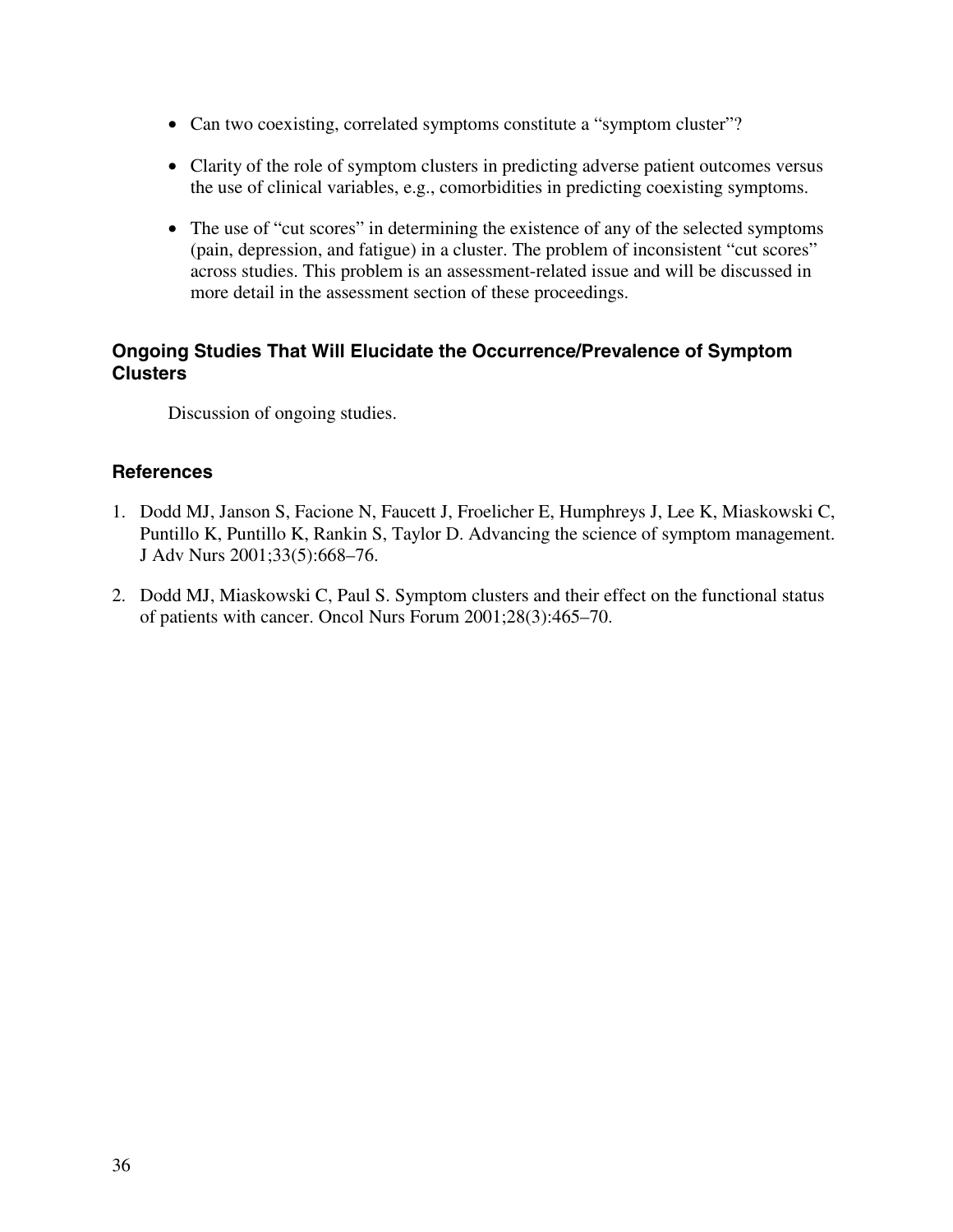# **Assessment of Cancer-Related Symptoms: Pain, Depression, and Fatigue**

# **William Pirl, M.D.**

Literature on the assessment of pain, depression, and fatigue in people with cancer has been growing over the past decade. The Evidence-Based Practice Center (EPC) reviewed these studies with three main goals: (1) identifying instruments that assess all three symptoms; (2) identifying "gold standard" instruments; and (3) providing clinical utility data on the instruments.

#### **Methods**

A comprehensive search of the medical literature was conducted to identify relevant studies, with three separate searches for each symptom. We accepted all studies published in the English language on patients diagnosed with cancer suffering from pain, depression, or fatigue. No restrictions were placed on the patients' age, gender, ethnicity, level of advancement of the primary disease (staging), or presence of metastases.

#### **Results**

A review of controlled trials that measured pain, depression, or fatigue in cancer patients yielded 180 studies. Only six instruments were identified that assessed all three symptoms.

#### *Pain*

Many types of instruments have been applied to assess pain and related analgesic outcomes. Of 218 trials, 125 distinct tools were employed. By far, the most frequently employed were unidimensional scales of pain intensity, followed by scales of pain relief, then measures of peak or summed pain intensity differences between experimental and control groups. Other tools applied in our group of studies include global evaluations of efficacy and the McGill-Melzack pain questionnaire. Also applied were measures of analgesic consumption and a 4-point side effect scale. Descriptions of the need for detailed assessment conducted within a psychosocial framework are presented in virtually all guidelines or monographs on cancer pain management. A voluminous literature describes the multidimensional, experiential nature of cancer pain and links poor control of cancer pain to impaired quality of life, including functionality. Current expectations for detailed, multidimensional assessment of cancer pain, including quality of life assessment, during cancer care contrast with the minimalist assessments of pain intensity presented during relatively brief observation intervals reported in nearly all of the trials. Side effects limit analgesic dosage and hence impede pain control in many patients, yet only 1 of the 16 most widely employed outcomes measures is concerned with side effects—and that one is a coarse, 4-point measure.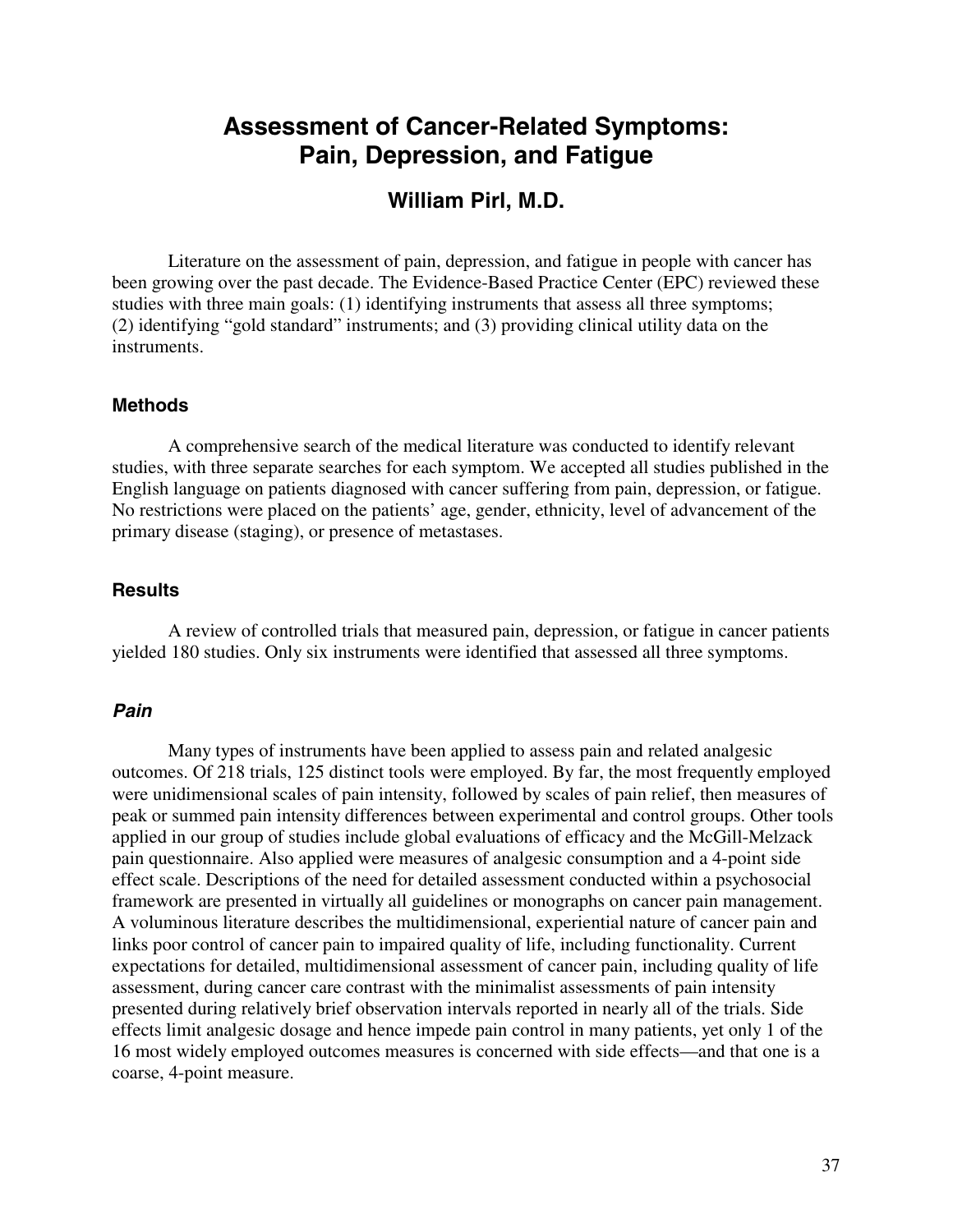#### *Depression*

The assessment of depression in people with cancer is more complicated than that of pain and fatigue for two main reasons. First, depression has overlapping symptoms with cancer and its treatments. Symptoms common in cancer patients, such as fatigue and loss of appetite, are part of the Diagnostic and Statistical Manual of Mental Disorders (DSM) criteria used to make the diagnosis of major depressive disorder. Because of these overlapping symptoms, alternative criteria such as the Endicott criteria have been suggested, substituting some of the more physical symptoms that could be a function of cancer with more psychological symptoms. However, there is a very high correlation of diagnoses of major depressive disorder in cancer patients made with DSM and Endicott criteria.

The second complication is that depression can refer to a set of symptoms or clinical syndromes. Although depressive symptoms are present in several psychiatric disorders, in cancer patients they are most commonly seen in major depressive disorder, adjustment disorder with depressed mood, and depression secondary to a general medical condition. It is the general consensus that a diagnostic interview that applies the DSM criteria is the standard for diagnosing major depressive disorder as well as other psychiatric disorders with depressive symptoms. However, the severity of depressive symptoms, regardless of diagnosis, can be assessed through a variety of instruments. These instruments have specified cutoff points for clinically significant levels of depression. In more than 150 retrieved studies, the instrument that was used most often was the Hospital Anxiety and Depression Scale (HADS).

### *Fatigue*

Fifty-six articles were retrieved on the assessment of fatigue. Numerous patient selfassessment instruments have been used. Most studies in the last several years have used instruments that assess multiple dimensions of fatigue and have been tested for validity, consistency, and reliability. The clinical interpretation of the outcomes of these instruments remains problematic, however. Normative fatigue data for non-cancer populations is not usually available, and it is difficult to compare fatigue measurements obtained in studies that employ different methodologies and criteria for fatigue. Strategies for evaluating fatigue in practice settings have not been the subject of extensive research. The National Comprehensive Cancer Network has published guidelines on cancer-related fatigue that include a general approach to assessment of fatigue in clinical practice. This approach is based on the experience of a panel of experts rather than controlled clinical trials, and it has not been validated prospectively.

#### **Future Directions**

Because pain, depression, and fatigue commonly occur together in people with cancer, instruments that assess all three symptoms should be studied for their validity and clinical utility in each symptom. Investigations of cancer pain, its assessment, and its control should seek to evaluate the influence of gender, race, age, psychosocial context, ethnicity, and culture upon the experience and report of pain. Consensus recommendations for standardization of assessment instruments, of both pain and quality of life, must be developed and implemented in future studies so as to render them more uniform and, hence, comparable and/or combinable.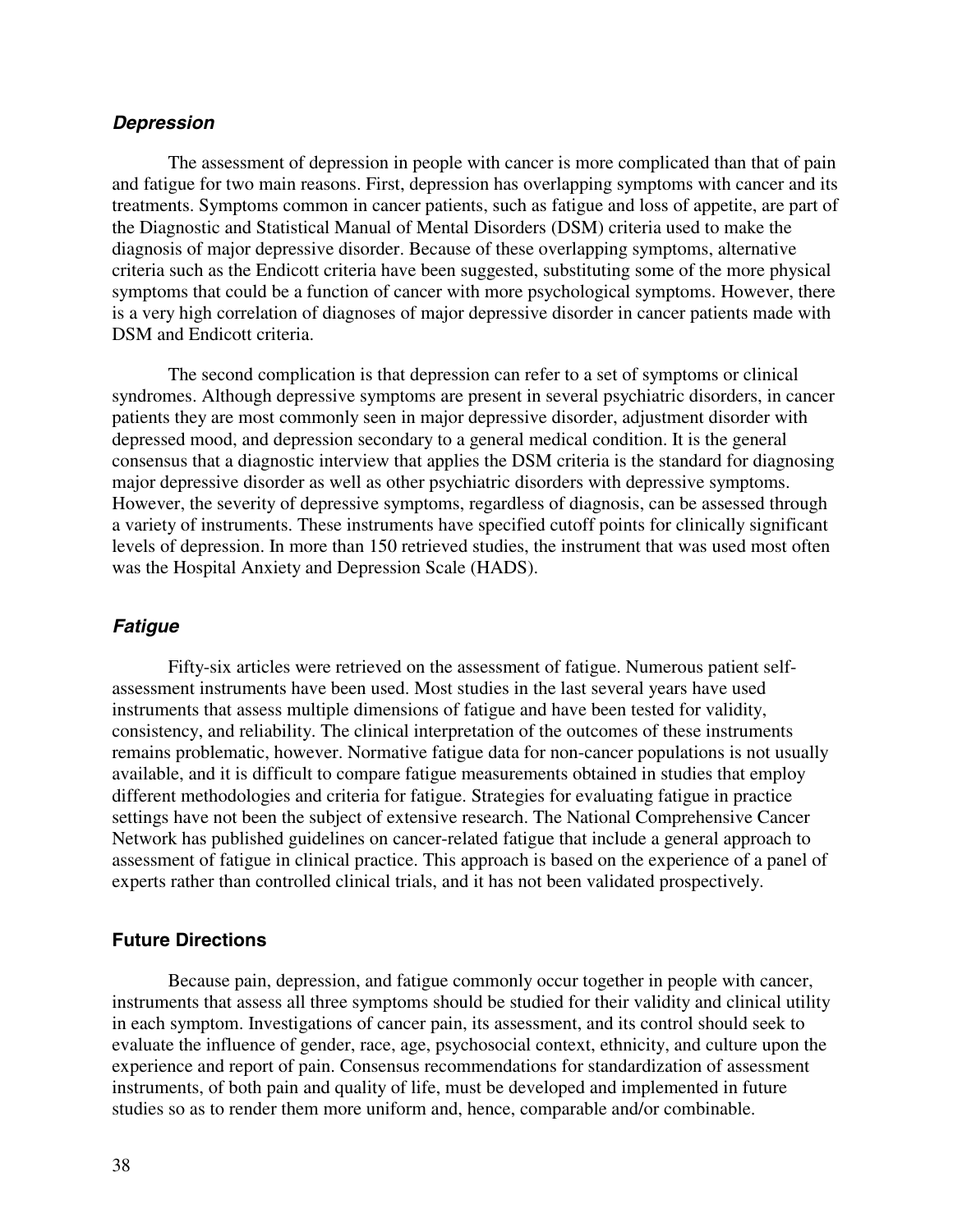Although there are many instruments being used in research on depression in patients with cancer, it is unclear how frequently they may be used in clinical practice. Research is needed on the clinical use of instruments and their impact on clinical treatment and outcomes. Studies of promising brief instruments need to be replicated.

Research is needed to validate approaches for screening and assessing cancer patients for fatigue in clinical practice. The development of consensus criteria for the definition and measurement of cancer-related fatigue would facilitate the interpretation of research in this area. Studies are needed of the biological correlates of fatigue, including metabolic, immunologic, nutritional, and other factors that may shed light on its etiology.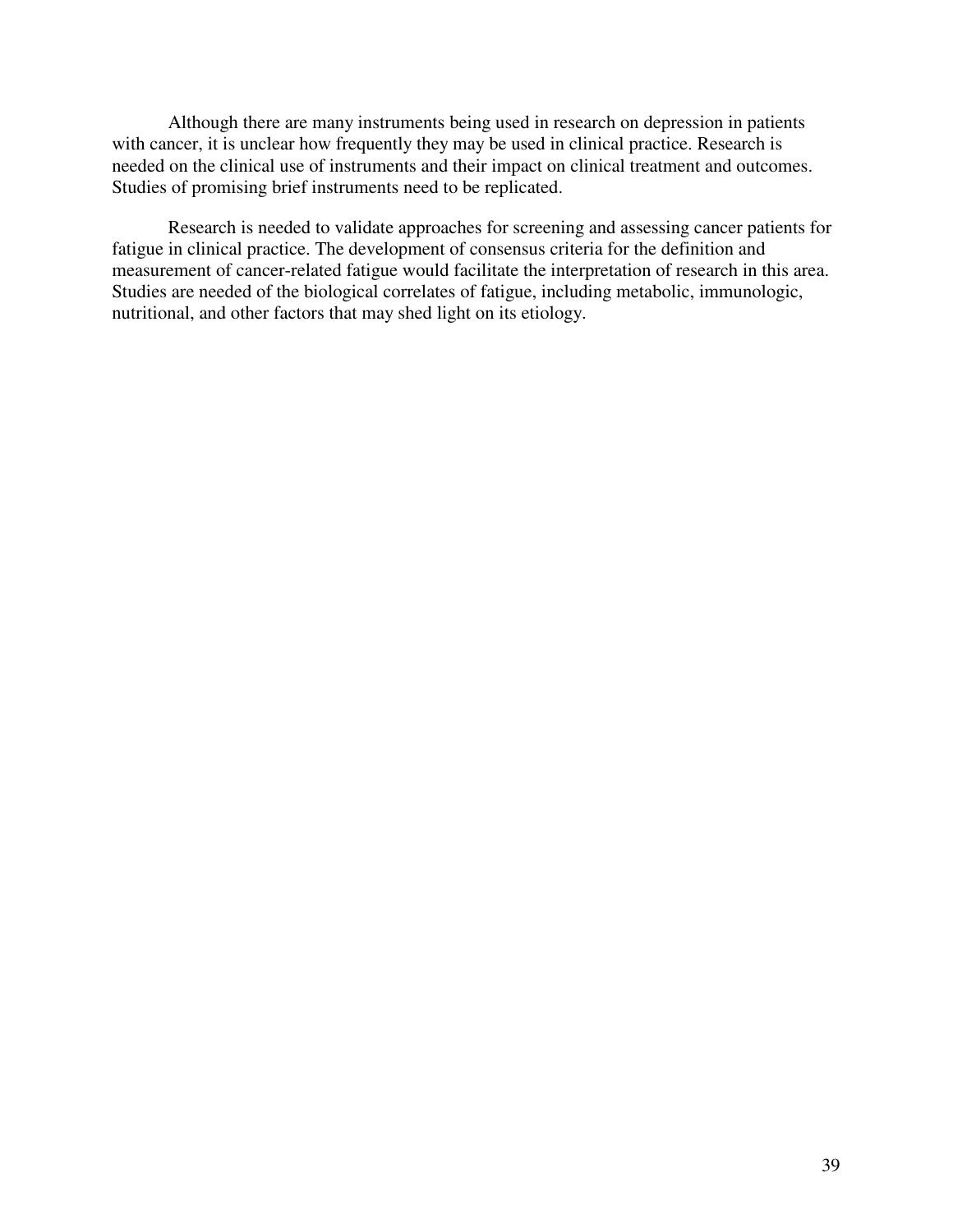# **Assessment of Pain in Cancer**

## **Charles S. Cleeland, Ph.D.**

Numerous studies document that pain due to cancer is inadequately managed and that existing effective therapies for pain are not used to maximize pain relief. The result is a high level of unnecessary distress for patients and families, a significant impairment in quality of life, and an increased use of health care systems to treat poorly managed pain on an emergent basis. Factors that lead to poor pain treatment have been well studied. Patients, for a variety of reasons, are often reticent to report pain or the lack of effective treatment. The most significant practice error that health care professionals make in pain management is inadequate assessment. When patients are reluctant to report pain, inadequate assessment becomes even more of a problem for adequate pain control. Studies of oncology professionals in several countries demonstrate that these persons are very aware that poor assessment is the greatest barrier to cancer pain management. Studies of patients document that one of the strongest predictors of poor pain management is the discrepancy of pain estimate between treating doctors and the pain report of patients.

Barriers to pain assessment are many and include a lack of time for assessment in the clinical encounter, a low priority assigned to pain management, poor training of health care professionals in pain management, and a lack of negative sanctions for ineffective provision of pain control. Clinics rarely provide a protocol for either pain assessment or management or have care plans in place for titration of analgesics and adjuvant drugs. Systematic followup is rare and a special problem when the majority of patients has developed more severe pain over time due to the progressive nature of their disease. Minority patients are at greater risk for having their pain underestimated and their pain inadequately treated.

It can be argued that if pain control were taken seriously as an element of good cancer care, practice could be improved for the benefit of patients. Current control methods in place for the management of infection could provide a model. Infection is monitored by vital signs, such as fever. If infection is present, protocols are implemented to deal with it. If monitoring indicates that the infection is not controlled, the protocol is modified, or new protocols are put in place. When infection is not controlled, the health care system treats the situation as very serious, and there are negative consequences for those who practice. Pain and symptom management could be viewed in the same way. Pain needs to become a vital sign, protocols to treat pain need to be in place, and the effectiveness of pain management needs to be monitored and, if deficient, corrected. The potential effectiveness of this type of practice change in pain and symptom assessment needs to be studied.

The evolution of the scientific basis for pain assessment has helped advance treatment decision making. This presentation will present an overview of this progress and the type of clinical research. New methods for simultaneously monitoring pain together with other symptoms, such as computer-based telephone queries to patients at home, can greatly enhance followup and better long-term symptom control. Better longitudinal data on the time course and severity of symptoms over time may yield information about potential mechanisms responsible for these symptoms.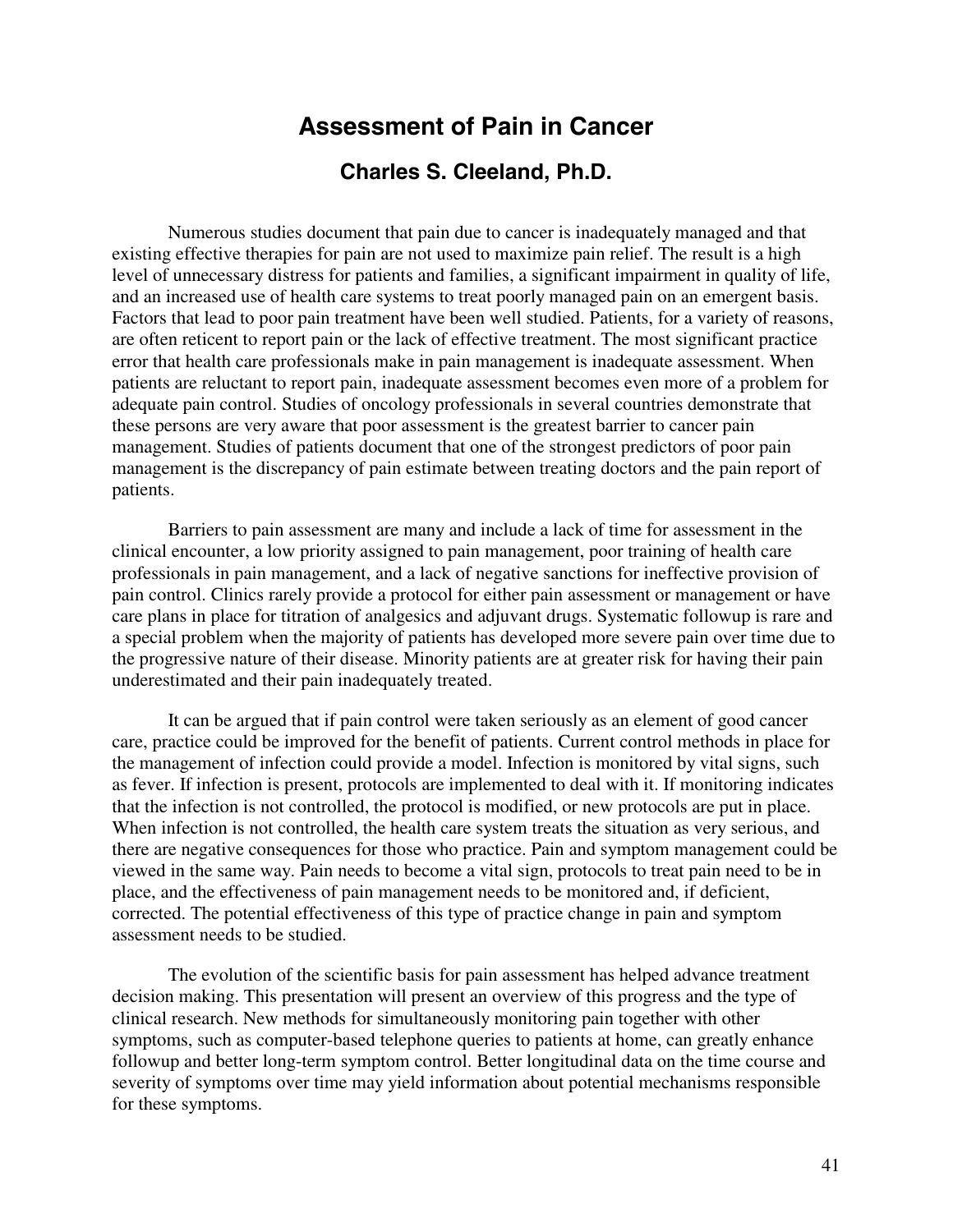# **Assessment of Depression in Cancer Patients**

## **Peter C. Trask, Ph.D.**

The diagnostic approach, measures, and inclusion criteria used to assess symptoms of depression affect conclusions that are drawn regarding the presence of depression in cancer patients. Assessment is further affected by individual differences, such as the patients' age, gender, race/ethnicity, hospitalization status, and type and stage of cancer.<sup>(1)</sup> Finally, the specific assessor and the timing of the assessment also likely impact conclusions about depression in cancer patients.

Attempts to identify accurate methods of assessing depression in cancer patients have employed four different approaches: inclusive, etiologic, substitutive, and exclusive,  $(2,3)$  which vary on whether somatic symptoms of depression (e.g., weight/appetite, fatigue) are utilized to arrive at a diagnosis. Using a combination of approaches is likely to provide a more accurate assessment of depression than using one alone<sup> $(4)$ </sup> but may not be possible or practical, thereby creating a dilemma for researchers and clinicians wishing to maximize efficiency without sacrificing diagnostic purity and certainty.

Commonly used approaches to assess depression are structured clinical interviews and self-report measures. Structured clinical interviews have traditionally been considered the gold standard for identifying the prevalence, severity, and need for treatment of depression, because of their rigorous criteria. They are limited, however, by their reliance on the diagnostic approach from which they were developed, validation on nonmedically ill populations, lengthy administration time, and the amount of training that they require for proficiency in administration and scoring. As such, there may be some doubt as to whether such instruments should indeed be considered the gold standard for *all* patients, in particular, for patients with significant medical comorbidities. The use of self-report measures, by contrast, may be preferred due to their ease of administration and scoring by individuals who have not received extensive training and the speed with which they can be completed by patients. In addition, self-report instruments are strengthened by their (1) ability to obtain a gross assessment prior to a direct interview, to quantify severity of depression, and to identify changes over time and (2) utility in busy practices. Despite their ease of use and other strengths, self-report measures do not provide diagnoses and are limited by their potential to lead to overdiagnosis and high false positives.

Assessing depression in children and elderly adults (> 65) with cancer is affected by developmental differences in the presentation of depression and the potential presence of complicating comorbidities, such as cognitive impairments or poor performance status in the elderly. With regard to complicating factors posed by timing, stage, and treatment status, increased pain and decreased performance status concomitant with advanced cancer also impact the assessment of depression. Finally, limited attention has been paid to the impact that racial, ethnic, and subcultural differences can have on the assessment of depression in cancer patients, as the majority of depression measures have been validated on Caucasian samples.

Two additional issues in the assessment of depression in cancer patients concern who should assess depression and when. Many nonpsychiatric health care providers have difficulty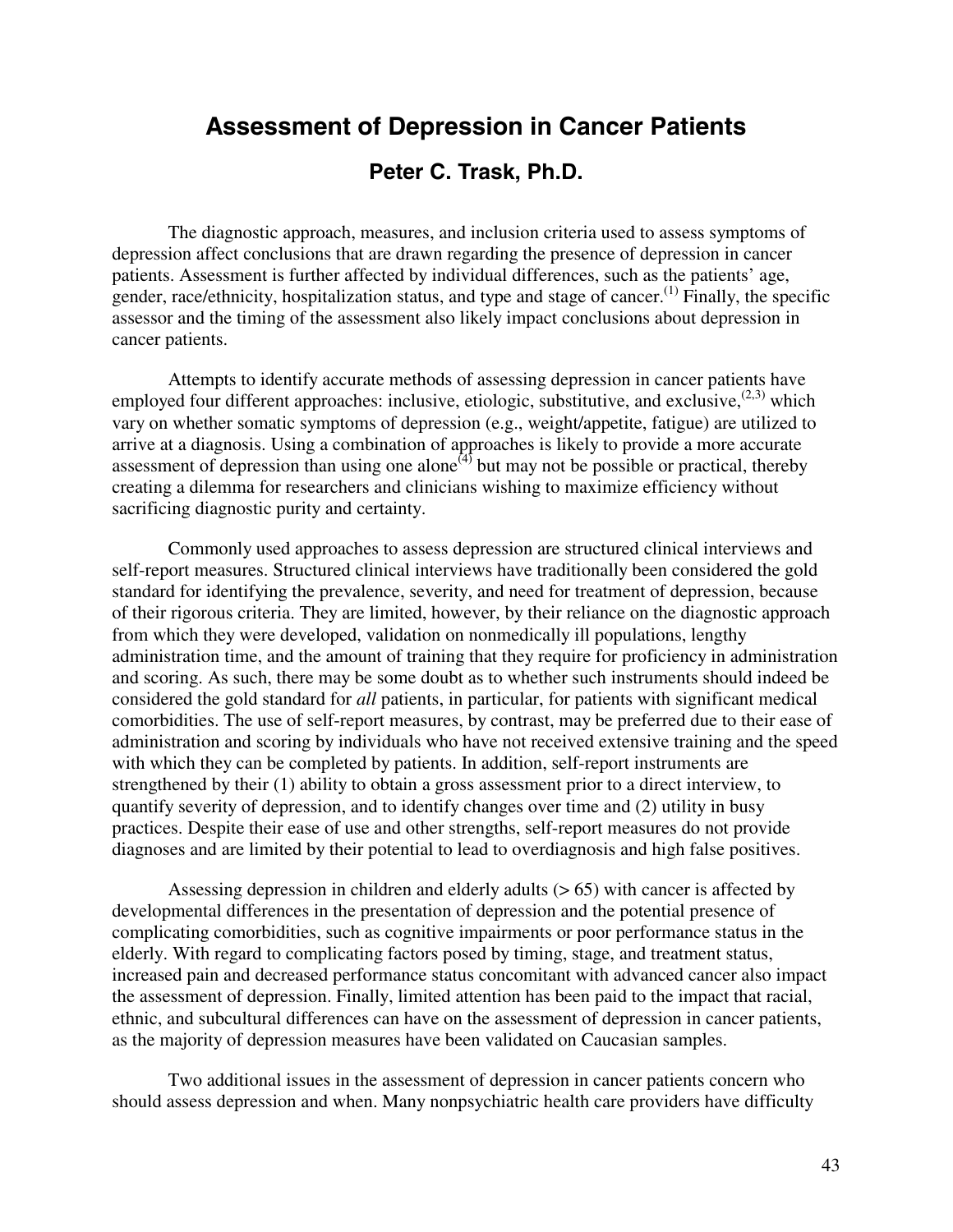identifying distress in their patients, in part due to the fact that many depressed cancer patients are unlikely to report their symptoms to nonpsychiatric medical staff. In addition, there is a great deal of variability in the agreement between patient and staff ratings of depression, strongly suggesting the need for more research. When to assess is equally as important, as depression by its very nature varies with time. While preassessments and postassessments are relatively standard, assessments even earlier in the course of cancer evaluations may be warranted.<sup>(5)</sup>

Review of the above issues identifies several areas for future research, including (1) refining diagnostic criteria for depression in cancer patients; (2) creating cancer-specific depression measures with appropriate cutoffs; (3) focusing on the issues of age, race, ethnicity, subculture, and type and stage of cancer in creating depression assessment tools; and (4) exploring the issues of clinical versus subclinical depression, who and when to assess, and timely and cost-effective ways to assess.

- 1. Aapro M, Cull A. Depression in breast cancer patients: the need for treatment. Ann Oncol 1999;10:627–36.
- 2. Cohen-Cole SA, Brown FW, McDaniel JS. Assessment of depression and grief reactions in the medically ill. In: Stoudemire A, Fogel BS (eds). Psychiatric care of the medical patient. New York: Oxford University Press, 1993:53–69.
- 3. McDaniel JS, Brown FW, Cole SA. Assessment of depression and grief reactions in the medically ill. In: Stoudemire A, Fogel BS, Greenberg DB (eds). Psychiatric care of the medical patient. New York: Oxford University Press, 2000:149–64.
- 4. Ciaramella A, Poli P. Assessment of depression among cancer patients: The role of pain, cancer type and treatment. Psychooncology 2001;10:156–65.
- 5. Trask PC, Paterson AG, Riba M, Brines B, Griffith K, Parker P, Weick J, Steele P, Kyro K, Ferrara J. Assessment of psychological distress in prospective bone marrow transplant patients. Bone Marrow Transplantation (in press).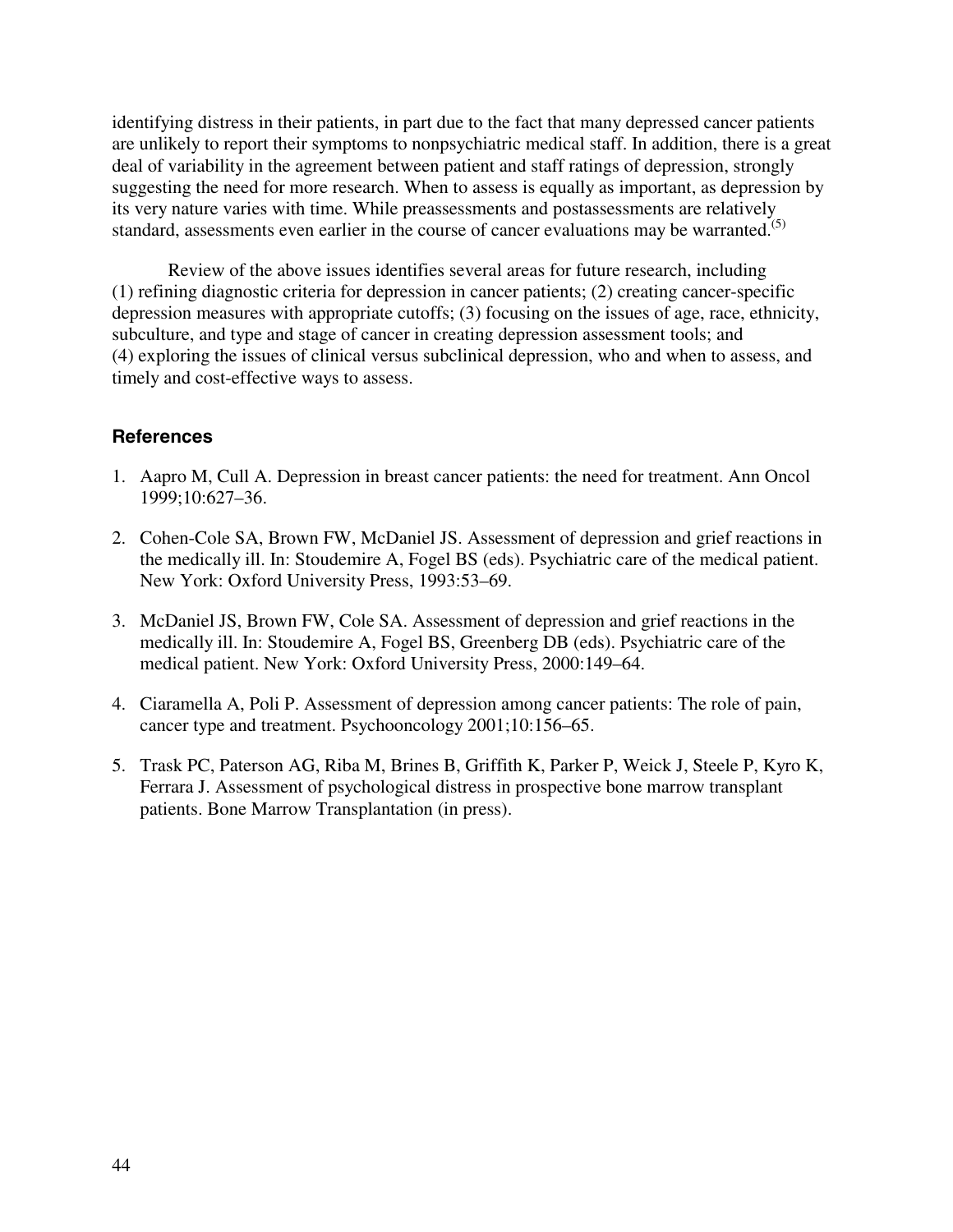# **Assessment of Fatigue in Cancer Patients**

## **Paul B. Jacobsen, Ph.D.**

Researchers studying fatigue in cancer patients generally agree that it is a subjective phenomenon best assessed using patients' own reports. Beyond this, there is no strong consensus about the optimal measurement approach. As a result, a variety of self-report techniques are used.

Much of the time, fatigue is assessed using a single item embedded in a symptom checklist, such as the Symptom Distress Scale or the Rotterdam Symptom Checklist. Single-item visual analog scales and Likert-type scales are also often used to assess fatigue. Due to their format, these single-item measures have limited reliability and provide only the most perfunctory information about patients' experiences with fatigue. Fatigue is also frequently assessed using multi-item measures, such as Fatigue Scale of the Profile of Mood States. Although these multiitem measures generally possess better psychometric properties than single-item measures, most are limited in that they provide information only about a patient's general level of fatigue severity.

In a more comprehensive approach, several investigators have developed and validated multidimensional measures of fatigue for use with cancer patients. Two measures recently developed by our research group illustrate this approach. The Fatigue Symptom Inventory is a 14-item measure that consists of separate scales assessing the intensity and duration of fatigue, as well as its perceived interference with quality of life. The Fatigue Symptom Inventory is designed to be used in conjunction with the 30-item Multidimensional Fatigue Symptom Inventory-Short Form, which provides information about cognitive, physical, and affective manifestations of fatigue. Other examples of this multidimensional approach include the Piper Fatigue Scale and the Brief Fatigue Inventory. As more studies utilize multidimensional measures, the advantages of this approach over the unidimensional approach in furthering our understanding of the experience of fatigue in cancer patients become increasingly apparent.

The approaches to measuring fatigue described previously share a common feature: they yield continuous measures of fatigue along one or more dimensions. In addition to assessing fatigue along a continuum, it may be possible to identify a set of diagnostic criteria that can be used to identify the presence of a clinical syndrome of cancer-related fatigue. An analogy can be drawn to the assessment of depression. In addition to assessing the severity of depressive symptomatology along a continuum, it is possible to identify the presence of a clinical syndrome of major depression using standard criteria adopted by the American Psychiatric Association. Based on this model, a group of researchers recently proposed criteria for the diagnosis of a clinical syndrome of cancer-related fatigue. Two recent studies have yielded preliminary empirical support for the reliability and validity of this clinical syndrome approach.

Several unresolved issues in the assessment of fatigue in cancer patients should be the focus of future research. One major issue involves the ability of existing assessment approaches to distinguish fatigue from depression. Continuous measures of fatigue and depression administered concurrently to cancer patients generally yield high positive correlations,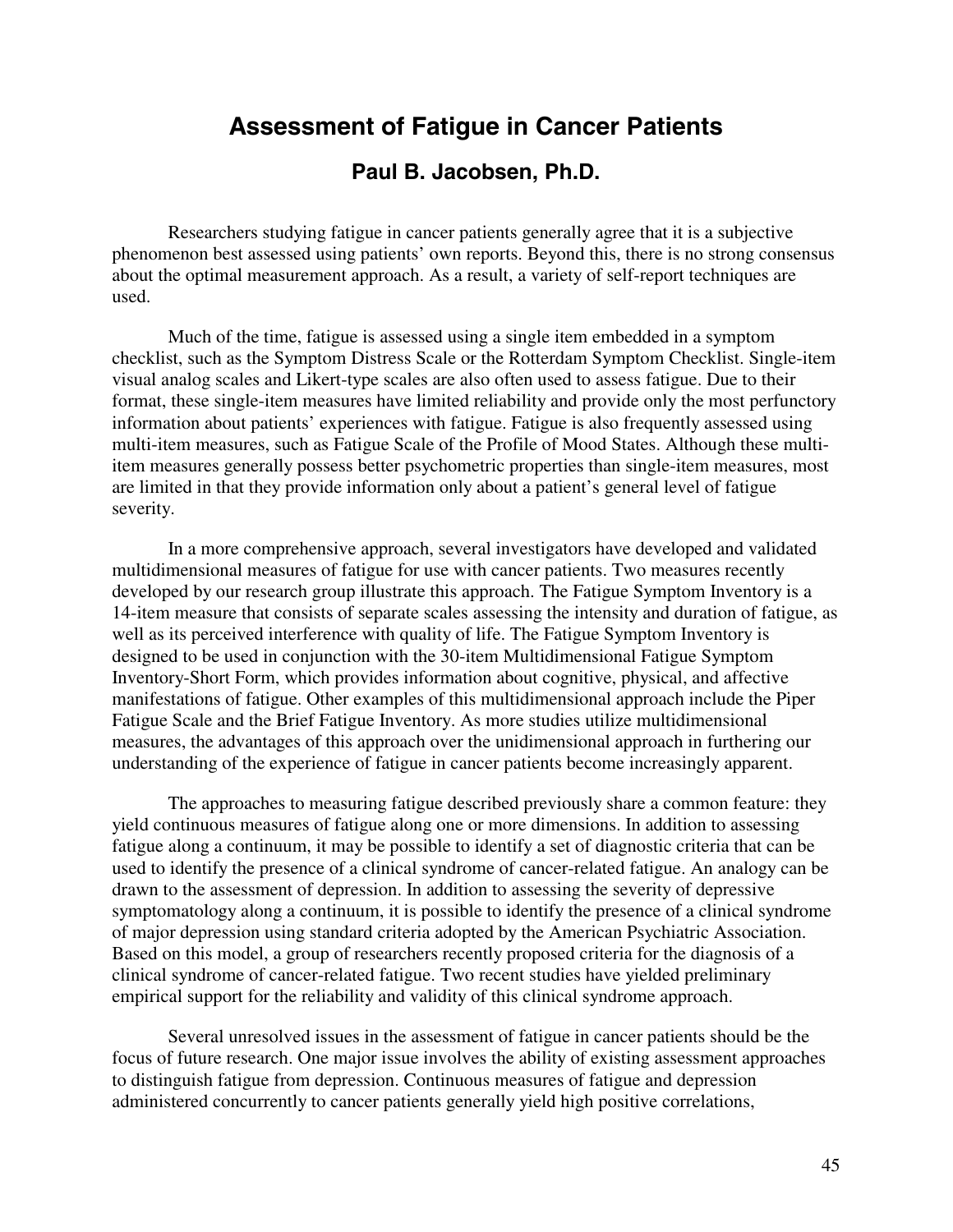suggesting possible problems with discriminant validity. A second issue concerns the use of selfreports of fatigue in clinical decision-making. Specifically, how should these self-reports be used to make clinical decisions about initiating treatments effective in relieving fatigue? A third issue concerns construct explication and validation. As knowledge accumulates about the characteristics and causes of fatigue in cancer patients and its relation to other symptoms, it will be important to use this information to refine our conceptualization of fatigue and our approaches to measuring it.

### **References**

Hann DM, Jacobsen PB, Azzarello LM, Martin SC, Curran SL, Fields KK, Greenberg H, Lyman G. Measurement of fatigue in cancer patients: development and validation of the Fatigue Symptom Inventory. Qual Life Res 1998;7:301–10.

Mendoza TR, Wang XS, Cleeland CS, Morrissey M, Johnson BA, Wendt JK, Huber SL. The rapid assessment of fatigue severity in cancer patients: use of the Brief Fatigue Inventory. Cancer 1999;85:1186–96.

Piper BF, Dibble SL, Dodd MJ, Weiss MC, Slaughter RE, Paul SM. The Revised Piper Fatigue Scale: psychometric evaluation in women with breast cancer. Oncol Nurs Forum 1998;25:677–84.

Sadler IJ, Jacobsen PB, Booth-Jones M, Belanger H, Weitzner MA, Fields KK. Preliminary evaluation of a clinical syndrome approach to assessing cancer-related fatigue. J Pain Symptom Manage (in press).

Stein KD, Martin SC, Hann DM, Jacobsen PB. A multidimensional measure of fatigue for use with cancer patients. Cancer Pract 1998;6:143–52.

Yellen SB, Cella DF, Webster K, Blendowski C, Kaplan E. Measuring fatigue and other anemiarelated symptoms with the Functional Assessment of Cancer Therapy (FACT) Measurement System. J Pain Symptom Manage 1997;13:63-74.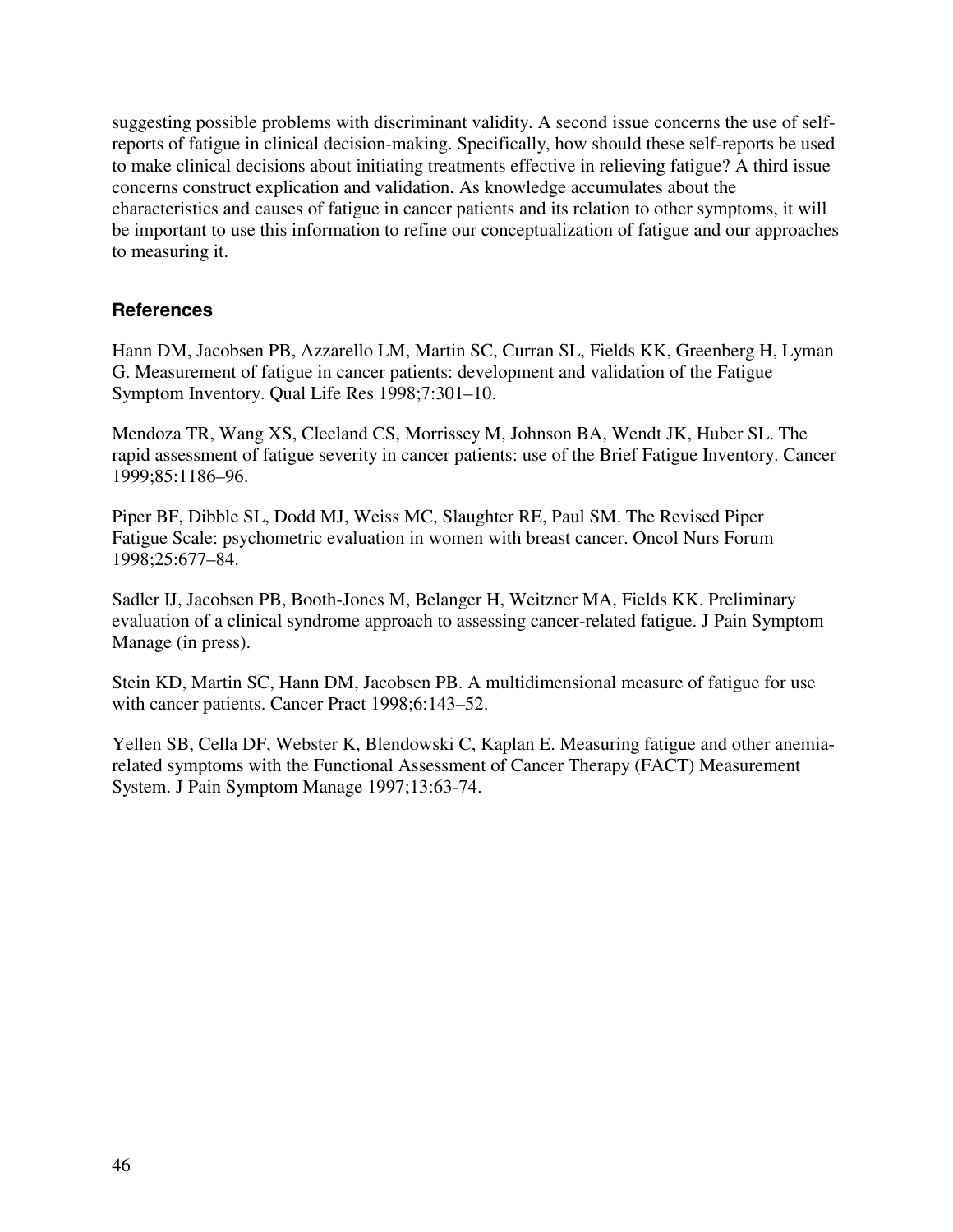# **Assessment: Symptom Clusters Judith A. Paice, Ph.D., R.N., F.A.A.N.**

The control, and ideally prevention, of symptoms such as pain, depression, and fatigue is dependent upon a comprehensive clinical assessment. Furthermore, to advance the science of this field, symptom research requires the use of multidimensional instruments with proven validity and reliability in a cancer population across its lifespan. Studies demonstrate a significant correlation between pain, depression, fatigue, and other symptoms commonly seen throughout the course of cancer. Therefore, multidimensional scales incorporating the most common symptoms would ensure systematic assessment. Optimally, valid and reliable tools that measure symptom clusters could be feasible for use in both clinical and research settings. Furthermore, for optimal use, these tools would be valid for use in a variety of age-specific and ethnic populations. Currently available instruments that measure symptom clusters include the Edmonton Symptom Assessment Scale (ESAS), the Functional Assessment of Cancer Therapy Scale (FACT), the Memorial Symptom Assessment Scale (MSAS), the Rotterdam Symptom Checklist (RSC), the Symptom Checklist-90-Revised (SCL-90-R), the Symptom Distress Scale (SDS), and others.

The ESAS consists of nine visual analogue scales (using a 10-cm line) measuring pain, activity, nausea, depression, anxiety, drowsiness, lack of appetite, well-being, and shortness of breath. A 10th symptom can be added to individualize the scale. The ESAS Distress score is a sum of the nine symptoms. Originally developed to assess symptoms in a palliative care setting, the ESAS has demonstrated validity in hospice patients. More recently, the ESAS was found to be valid and reliable in a population of cancer inpatients and outpatients within the Veterans Administration.<sup>(1)</sup> Lower functional ability, as measured by Karnofsky Performance Status, may predict difficulty with comprehension and completion of the scale.

The FACT Scale-General (FACT-G) measures quality of life in a cancer population and has been used extensively in clinical trials.<sup>(2)</sup> Consisting of five subscales (functional well-being, physical well-being, social/family well-being, relationship with physician, and emotional wellbeing) and a total quality of life score, the FACT-G has been widely validated in a variety of subjects with numerous malignancies and in quite a few languages (e.g., African languages [Pedi, Tswanda, and Zulu], Chinese, Dutch, French, Japanese, Spanish, and others). Furthermore, the FACT-G is valid and reliable in a population of elders with cancer. However, the length of the scale limits its routine use in a clinical setting.

The MSAS measures the prevalence, severity, and distress associated with 32 physical and psychological symptoms using a  $1-4$  scale.<sup>(3)</sup> The tool consists of physical and psychological subscales, as well as a Global Distress Index. The MSAS has demonstrated validity and reliability in a cancer in and outpatient population and has been revised to measure symptoms in younger and older children (MSAS 7–12 and MSAS 10–18, respectively).

The RSC and SDS measure global distress, but provide limited information about specific symptoms (SDS) or omit specific symptoms common in cancer (RSC).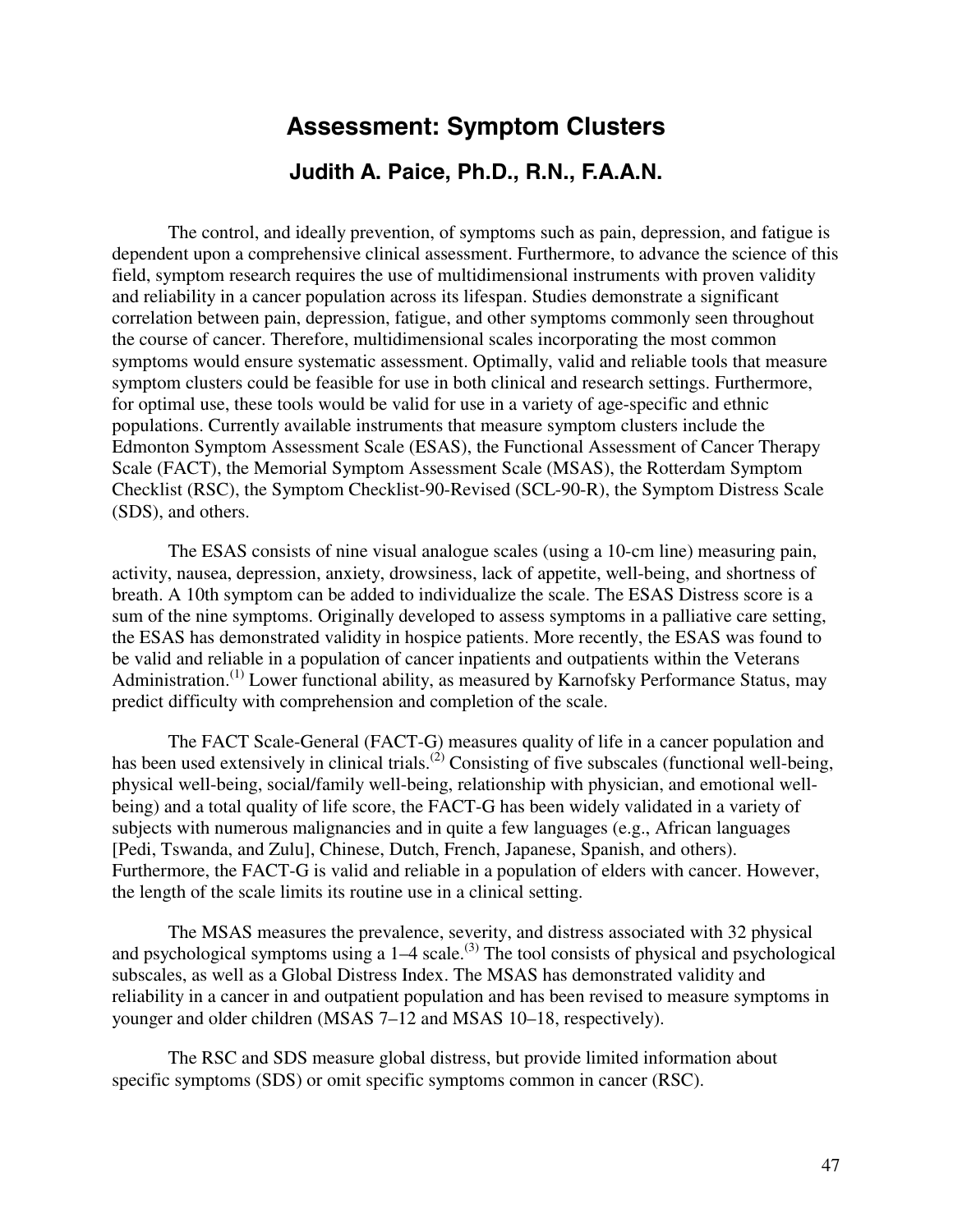Special populations include cancer patients with advanced disease, where symptom prevalence is expected to increase. Newer tools that attempt to address these populations are the Brief Hospice Inventory (BHI) and the Hospice Quality of Life Index (HQLI), appropriate for cancer patients with more advanced disease. Each of these tools has demonstrated utility in measuring symptom severity and quality of life. Few scales have been validated in the measurement of symptom clusters in children, in cognitively impaired adults, or in non-English speaking patients from various cultural backgrounds. The strengths and limitations presented in the clinical use of these instruments will be presented, as well as areas for future research.

- 1. Chang VT, Hwang SS, Feuerman M. Validation of the Edmonton Symptom Assessment Scale. Cancer 2000;88:2164–71.
- 2. Cella DF, Tulsky DS, Gray G, et al. The Functional Assessment of Cancer Therapy scale: development and validation of the general measure. J Clin Oncol 1993;11:570–9.
- 3. Portenoy RK, Thaler HT, Kornblith AB, et al. The Memorial Symptom Assessment Scale: an instrument for the evaluation of symptom prevalence, characteristics and distress. Eur J Cancer 1994;30:1326–36.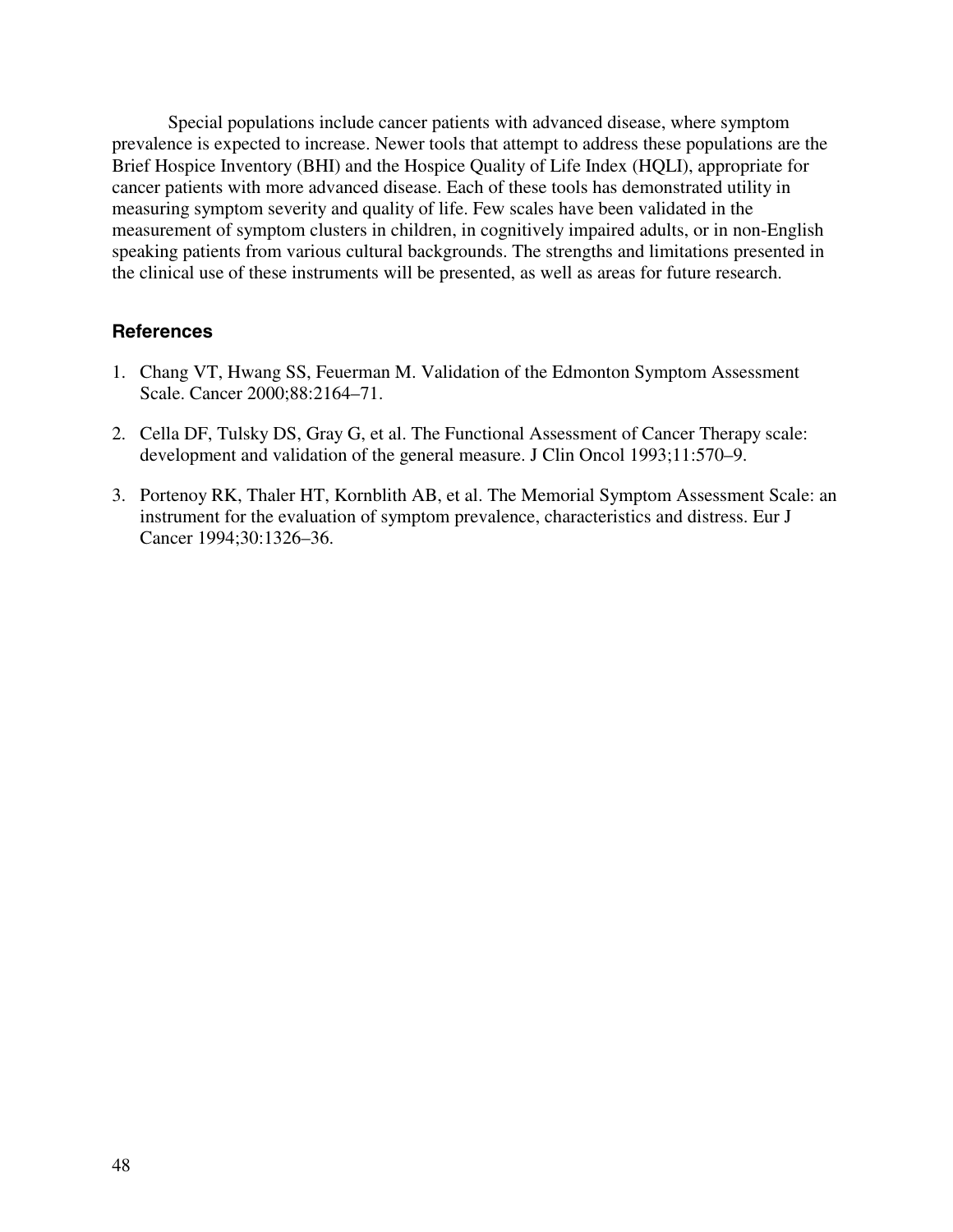# **Treatment of Cancer-Related Symptoms: Pain, Depression, and Fatigue. Relevant Evidence From the Literature Review**

## **Daniel B. Carr, M.D., F.A.B.P.M.**

The number of patients enrolled in methodologically sound trials of cancer symptom control is a tiny sample of those receiving care. Pediatric symptom management trials are few. Methodological limitations of many of the trials are substantial, and their narrow enrollment (small sample size, limited diversity of demographics or treatment setting) constrains their generalizability.

### **Pain**

Intra- and interclass comparisons of efficacy do not differentiate between the relative efficacy of opioids and nonsteroidal anti-inflammatory drugs (NSAIDs) administered through various routes to patients with mild, moderate, or severe cancer pain. Opioid dose-sparing is achieved by coadministration of NSAIDs but without a consistently demonstrable reduction in side effects. The heterogeneity of existing trials precludes meta-analyses to address most clinically relevant questions related to treatment as well as the side effects of treatment. Our prior efforts to strengthen such evidence by examining nonrandomized trials were not fruitful. We found no randomized controlled trials addressing analgesic efficacy and safety of NSAIDs selective for the cyclooxygenase-2 isozyme in treating cancer pain. The use of biphosphonates and that of radiation therapy are both supported by the retrieved trials. Studies to permit one to decide upon the optimal sequence of application of the many currently available treatments for pain control were not identified.

Two interventions evaluated now were not addressed in our previous evidence report. The first is prevention of oral mucositis during cancer therapy, and the second is the effect of antiviral therapy in immunocompromised patients with cancer and herpes zoster upon acute pain or the development of postherpetic neuralgia. Two systematic reviews recently addressed the former question, so we summarized them. The first evaluated eight interventions and found benefit only from ice chips. The second review examined cytoprotectants, antibacterials, and other agents. All interventions pooled together had an aggregate beneficial effect. However, patients considered no single intervention to be beneficial, and only narrow-spectrum antibacterial agents were effective based upon clinician assessment. Of nine studies concerning antiviral therapy for herpes zoster in immunocompromised patients with cancer, none demonstrated a strong effect on pain acutely or at 6-month followup.

#### **Depression**

Most of the extensive literature on treatment of depression in patients with cancer has evaluated psychosocial interventions, but some randomized controlled trials of medications exist. Because hundreds of studies evaluate the former interventions, we limited our review of this form of treatment to three identified meta-analyses. These three meta-analyses examined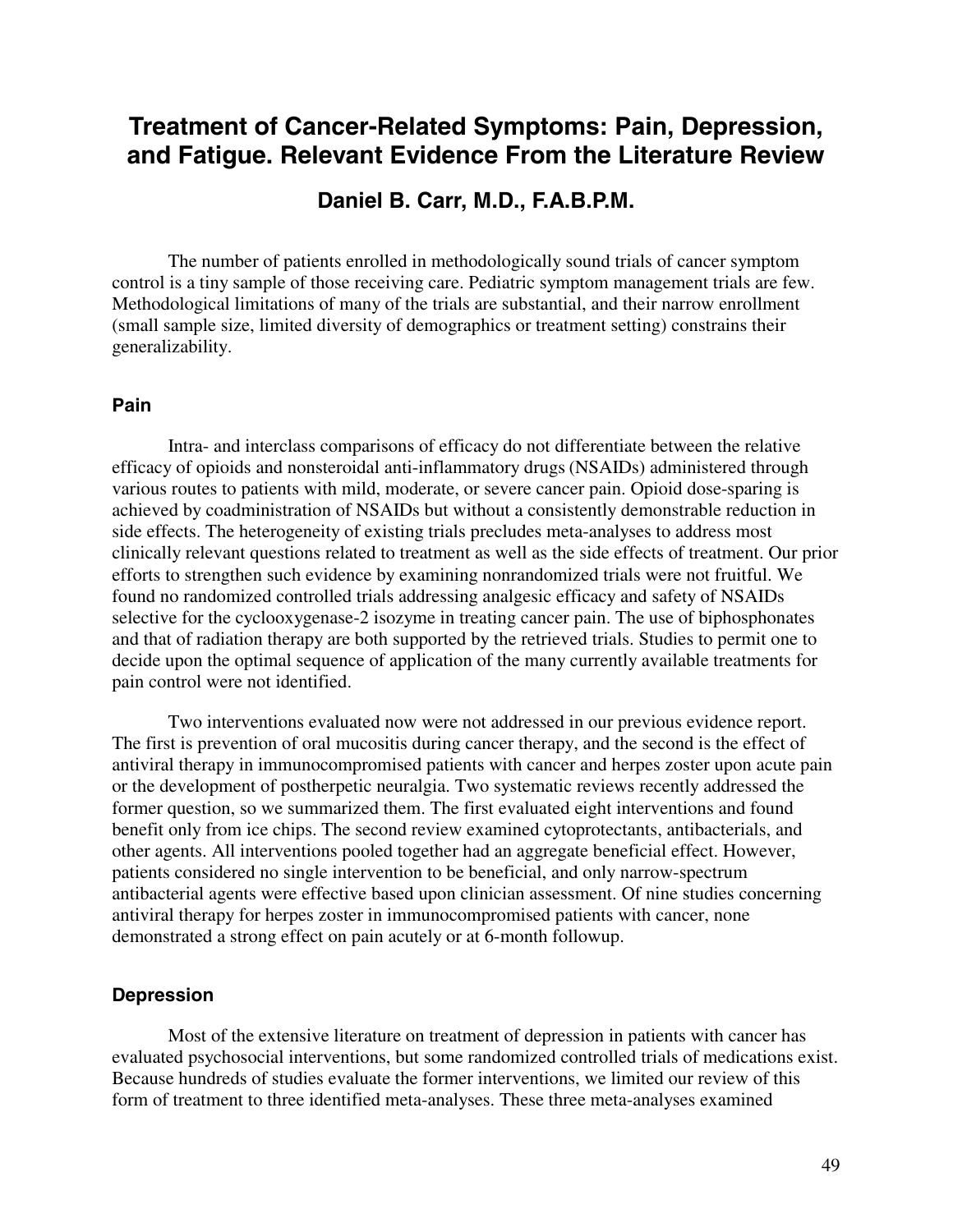education, cognitive-behavioral therapy, therapy other than cognitive-behavioral, social support, relaxation, and miscellaneous other psychosocial interventions. Only one of the meta-analyses excluded nonrandomized trials. All three meta-analyses showed small to moderate benefit but did not find differences in efficacy according to the type of psychosocial intervention, nor did they indicate the numbers of treatment versus prevention studies.

Of 13 identified medication trials, 1 was a primary analgesic trial of a tricyclic antidepressant and the other was a depression prevention trial. Although the treatment trials gave mixed results, all studies of standard antidepressants that lasted over 5 weeks (a standard duration of therapy in most antidepressant trials) showed benefit. The single prevention study demonstrated that paroxetine may prevent the development of depression in patients with melanoma receiving interferon.

No controlled trials of interventions currently termed "alternative," such as acupuncture and herbal therapy, were identified.

### **Fatigue**

Despite the extremely high prevalence of cancer-related fatigue, only 10 randomized, controlled trials of treatment for this condition were identified. The only treatment supported strongly by the available clinical evidence is the use of epoetin alfa in patients with anemia due to chemotherapy treatment. Three controlled trials have evaluated exercise programs to ameliorate fatigue with promising but preliminary results. Positive results have also been reported with psychosocial interventions, including support groups, psychotherapy, and relaxation therapy.

Most of the treatment trials for cancer-related fatigue had significant methodological flaws. Sample sizes were generally small, and there is a possibility that some studies were underpowered to detect the outcome of interest. In several studies endpoints were not identified prospectively, sample size calculations were absent, subjects were not stratified according to known risk factors, or important demographic information on subjects was not reported.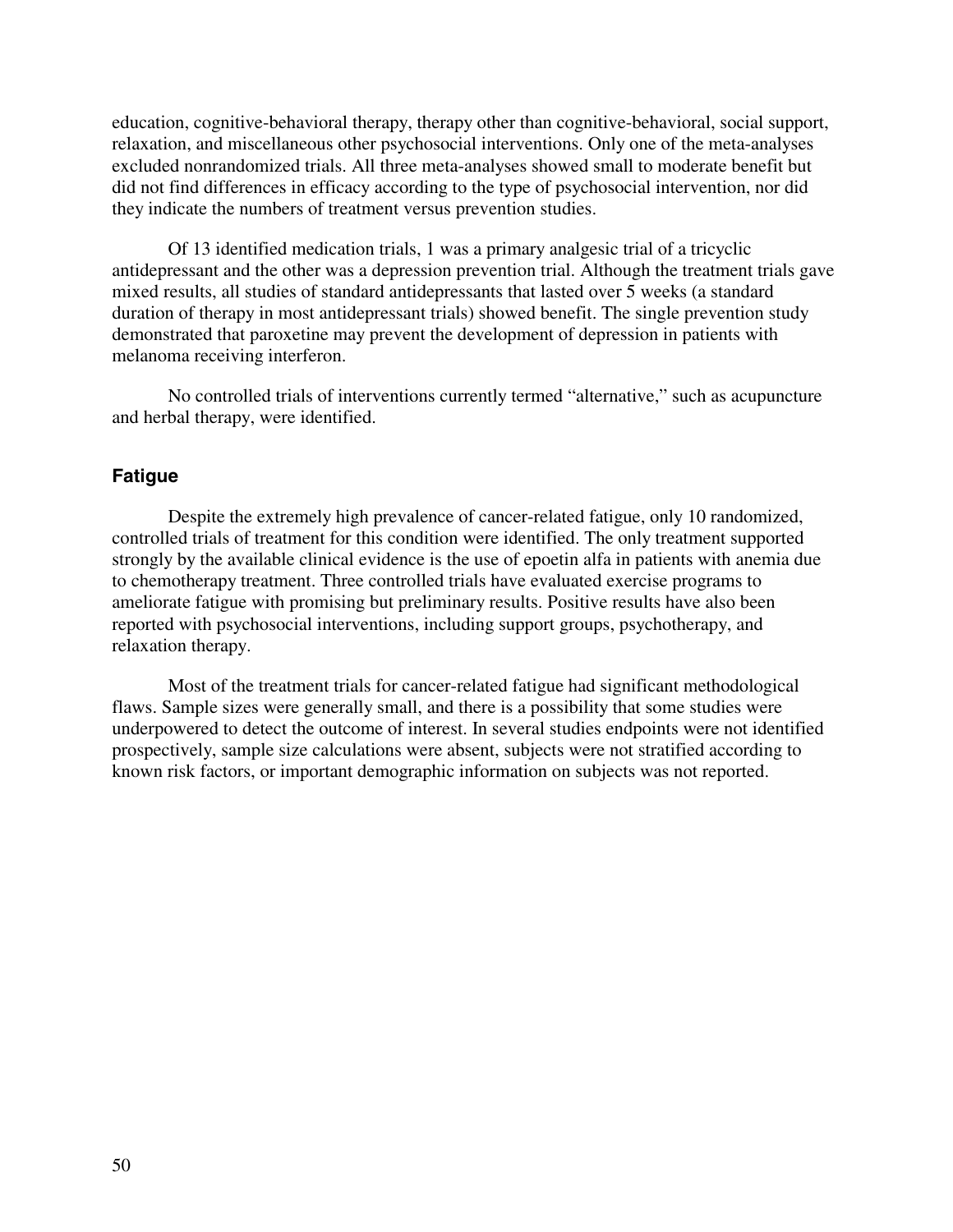# **Treatment of Cancer-Related Pain**

## **Kathleen M. Foley, M.D.**

There are a wide-range of specific and nonspecific treatments for pain related to cancer. These treatment approaches fall into two major categories: tumor specific and pain specific. Tumor-specific treatments include radiotherapy, chemotherapy, and surgery and have as their goal reducing or eliminating the cause of the pain. Pain-specific therapies include analgesic and other pharmacologic therapies, anesthetic and neurosurgical antitumor and ablative procedures, cognitive behavioral approaches, and complimentary and alternative therapies and have as their goal the reduction or elimination of pain independent of the cause.

There is an extensive body of descriptive data demonstrating the effectiveness of specific antitumor therapies to reduce pain. For example, radiotherapy for bone metastases has been demonstrated to provide significant pain relief across various tumor types and sites. In contrast, there is limited data comparing the effectiveness of radiotherapy to surgery or chemotherapy or other analgesic and pharmacologic approaches. Existing guidelines select one approach over the other and are currently based on best practices and documented clinical experience.

There is a lack of use of consistent validated assessment and measurement tools, limiting the evaluation of treatment effectiveness and comparative studies. There are a series of extant methodological approaches to relate pain assessment to treatment outcomes, including, for example, the Pain Management Index, the Edmonton Staging System, and the Memorial Symptom Assessment Scale, but these tools have not been sufficiently integrated into antitumor clinical trials, and relief of symptoms is often not the primary focus of the trial but rather survival.

Pharmacological therapies with analgesic and adjuvant drugs are considered the mainstay of treatment for acute and chronic pain, focused on reducing or eliminating pain symptoms over the continuum of the illness. Drug therapy is the primary treatment approach in patients whose disease is not responsive to antitumor therapies. Current national and international guidelines are based on validated, well-designed analgesic trials in acute, chronic, and breakthrough pain, using pain intensity as the defining pain criteria. Increasing attention has focused on developing clinical trials using mechanism-based entry criteria as a way to address and differentiate somatic, neuropathic, and visceral pain. However, the lack of a clearly defined mechanistically based classification schema has prevented the development of evidence-based protocols for drug selection and sequential trials. Further complicating this methodologic issue is the fact that many cancer patients have mixed pain syndromes, with both neuropathic, and somatic components. A major step forward would be to set as a priority the development of large clinical trials for some of the common somatic and neuropathic cancer pain syndromes, using common assessment and treatment outcome methodologies to compare analgesic drug therapy with nonsteroidal antiinflammatory drugs (NSAIDS), opioids, antidepressants, anticonvulsants, and other adjuvant drugs. This approach would serve as a first step to the development of evidence-based sequential drug trial guidelines.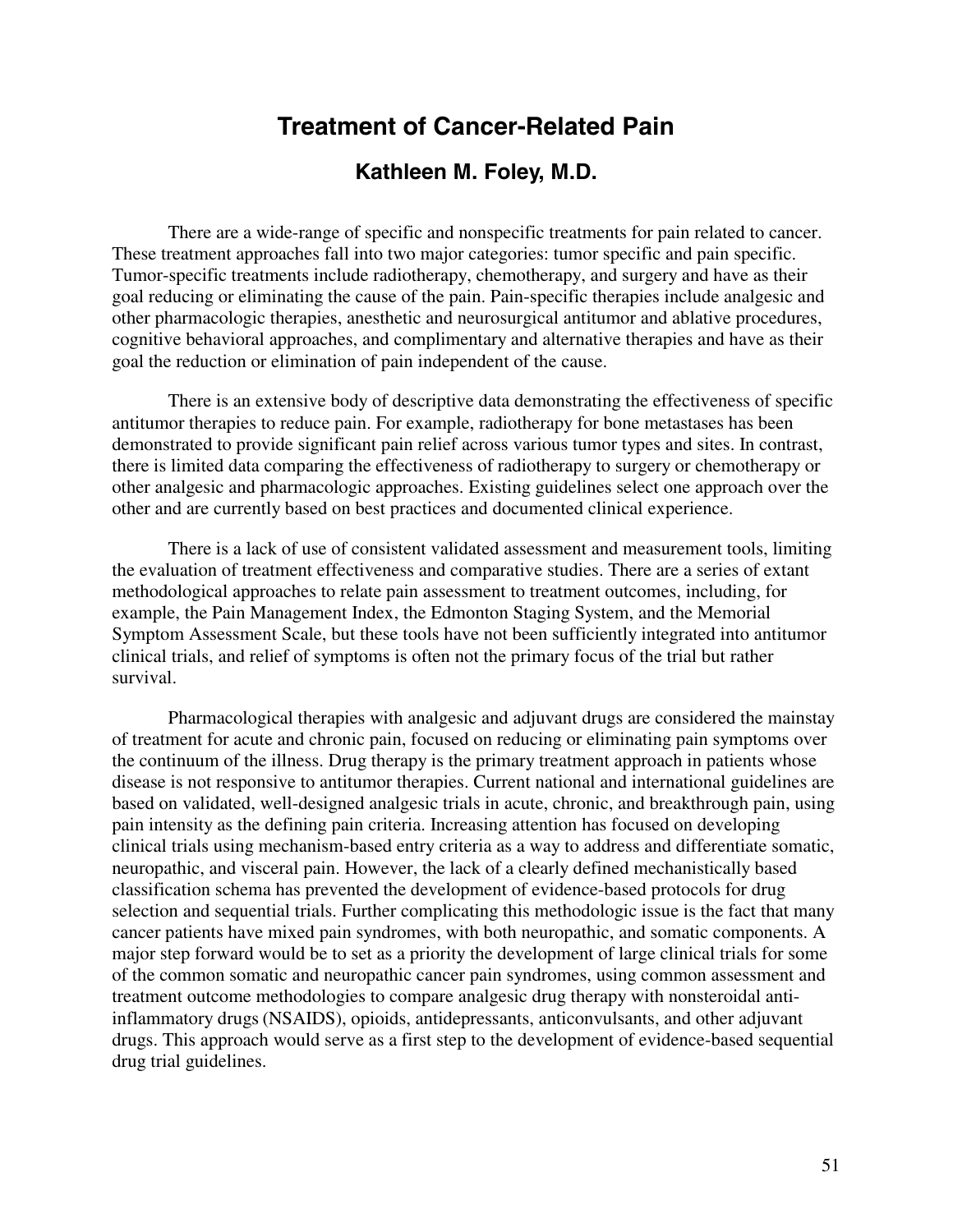The pervasive lack of comparative trials has led to a series of what have been referred to as the controversies in analgesic drug therapy, specifically with opioid drugs. The controversies range from how to chose an appropriate analgesic and the starting dose, to what is the most appropriate route of administration, to the specific protocols for opioid rotation, and to the better understanding of tolerance development, and risk of addiction. To answer these controversies, there is a need for both novel and sophisticated methodologies and population-based studies to compare efficacy, side effects, routes of administration, tolerance development, and risk of addiction of the commonly used drugs. A recent multiinstitutional study has compared conventional medical management with oral opioid drugs to intrathecal opioid drug therapy and serves to demonstrate the challenges of implementing such comparative studies.

Interindividual variation in response to analgesic drugs is significant, and pharmacokinetic and pharmacodynamic factors and genetic correlates have been identified. There is a need to further define the molecular biologic aspects of these differences among patients as we develop rational drug therapy guidelines. To date, studies of the development of clinical tolerance and assessment of addiction risk are based on either clinical descriptive data without long-term followup or retrospective studies. The lack of such studies has the potential to negatively influence the approval of new preparations of opioid analgesics, and a recent U.S. Food and Drug Administration (FDA) Advisory Panel recommended the development of an National Institutes of Health-pharmaceutical-FDA partnership to study how to address these issues through novel experimental design and long-term studies in chronic pain patients.

To date, there are no comparative studies of pharmacologic approaches to cognitive behavioral and to complementary and alternative therapies, and such studies would yield little broadly applicable data. What is needed is to better understand how these approaches work synergistically to reduce pain and improve quality of life in patients with pain related to cancer.

In summary, there is a critical need to define the state of the science in the clinical management of cancer-related pain. A better understanding of the molecular biology of pain and its genetic correlates, coupled with mechanistically based trials using experimental study design methodology, will lead the way. The specific issues of opioid rotation, tolerance, and risk of addiction require a concerted effort of basic and clinical researchers to develop research priorities and cooperative projects that utilize the expertise of the drug researcher and clinician.

- 1. Woolf CJ, Max MJ. Mechanism-based pain diagnosis: issues for analgesic drug development. Anesthesiology 2001;95(1):241–9.
- 2. Foley KM, Gelband H (eds). Improving palliative care for cancer. Institute of Medicine, 2001. Washington, DC: National Academy Press, 2001.
- 3. Foley KM. Advances in cancer pain. Arch Neurol 1999;56:413–7.
- 4. Foley KM. Management of cancer pain. In: DeVita VT, Hellman S, Rosenberg SA (eds). Cancer: principles and practice of oncology, 5th ed., Philadelphia: Lippincott-Raven, 1997:2807–41.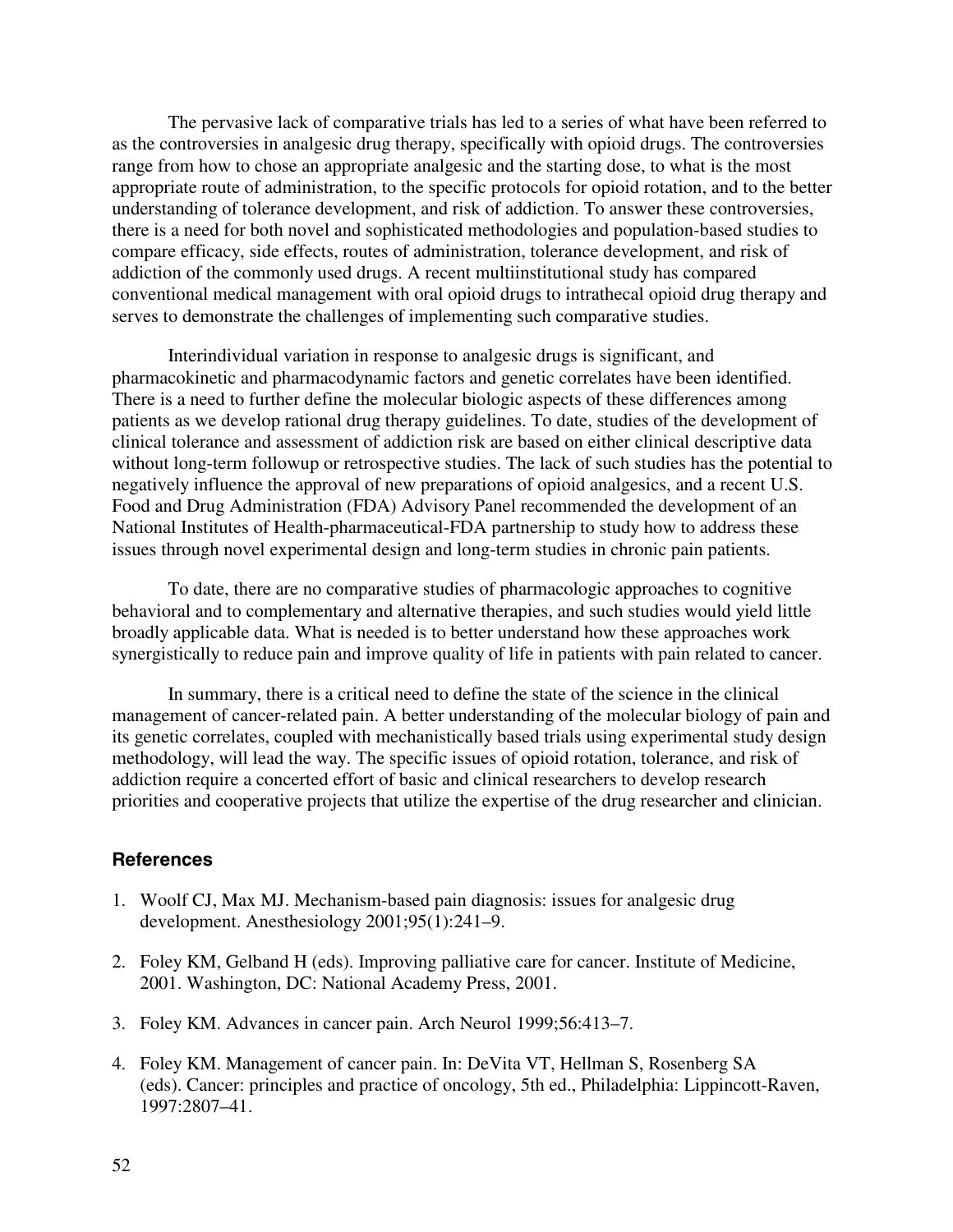# **Treatment of Depression**

## **Michael J. Fisch, M.D., M.P.H.**

Patients living with cancer are often burdened by significant physical and psychological symptoms. Cancer patients' length and quality of life are influenced not only by their malignant disorder, but also by their comorbid medical conditions and by multiple co-occuring symptoms. The complexity of the care of cancer patients makes it particularly challenging to ascertain what treatments are effective for depression in this population.

The first issue that must be addressed is the target population for such depression research. Are patients with cancer substantially different from patients with other serious chronic illnesses? Is late-life depression a distinct category, and if so, is it reasonable to study a mix of cancer patients of all ages? Even within the category of cancer, it is not clear whether it is appropriate to study a broad mix of patients or whether depression ought to be studied by cancer site or groups of disease sites.

An even more difficult issue is how to select and follow patients for a depression study.

Depression is a syndrome that is notoriously difficult to diagnose in cancer patients. The inception cohort for a depression study may be identified by the presence of a cardinal symptom (such as depressed mood or anhedonia), by a threshold score on a depression self-report instrument, or by a diagnostic interview administered by trained personnel. The overall approach may involve one of several strategies: (1) screen, diagnose, grade severity, and treat; (2) screen, diagnose, and treat; or (3) screen and treat. Each approach may gather a different patient population, especially when one considers the myriad of possible choices about patients that may be excluded (e.g., suicidal ideation, prior history of depression or depression treatment or comorbid psychiatric disorders, poorly controlled symptoms other than depression).

Drug treatments for depression include tricyclic antidepressants, serotonin-reuptake inhibitors, newer antidepressants, and psychostimulants. Psychological therapies include psychoeducational interventions, cognitive behavioral therapy, interpersonal therapy, and problem-solving therapy. Electroconvulsive therapy is effective for depression but has not been used for cancer-related depression. Difficult issues for designing interventions for cancer-related depression include (1) identifying an acceptable "gold standard" for depression treatment in cancer, (2) choosing an appropriate duration of therapy, and (3) finding a feasible strategy to assess for compliance to the intervention. In addition, outcome assessment is particularly challenging, as the researcher must choose a feasible number and type of outcome measures and decide about the importance of depression-specific outcomes relative to more distal outcomes, such as quality of life. Other difficult issues in depression research in cancer include the lack of a standard primary endpoint, the high frequency of missing data, the clash of expectations and paradigms with interdisciplinary review of depression research, the shortage of patient access to behavioral health specialists, and the relative aversion of patients, family members, and providers to placebo-controlled study designs for depression research in this vulnerable patient population.

With all of these challenges in mind, it is not surprising that controlled data regarding the efficacy of depression treatment in cancer patients are sparse. There are only three published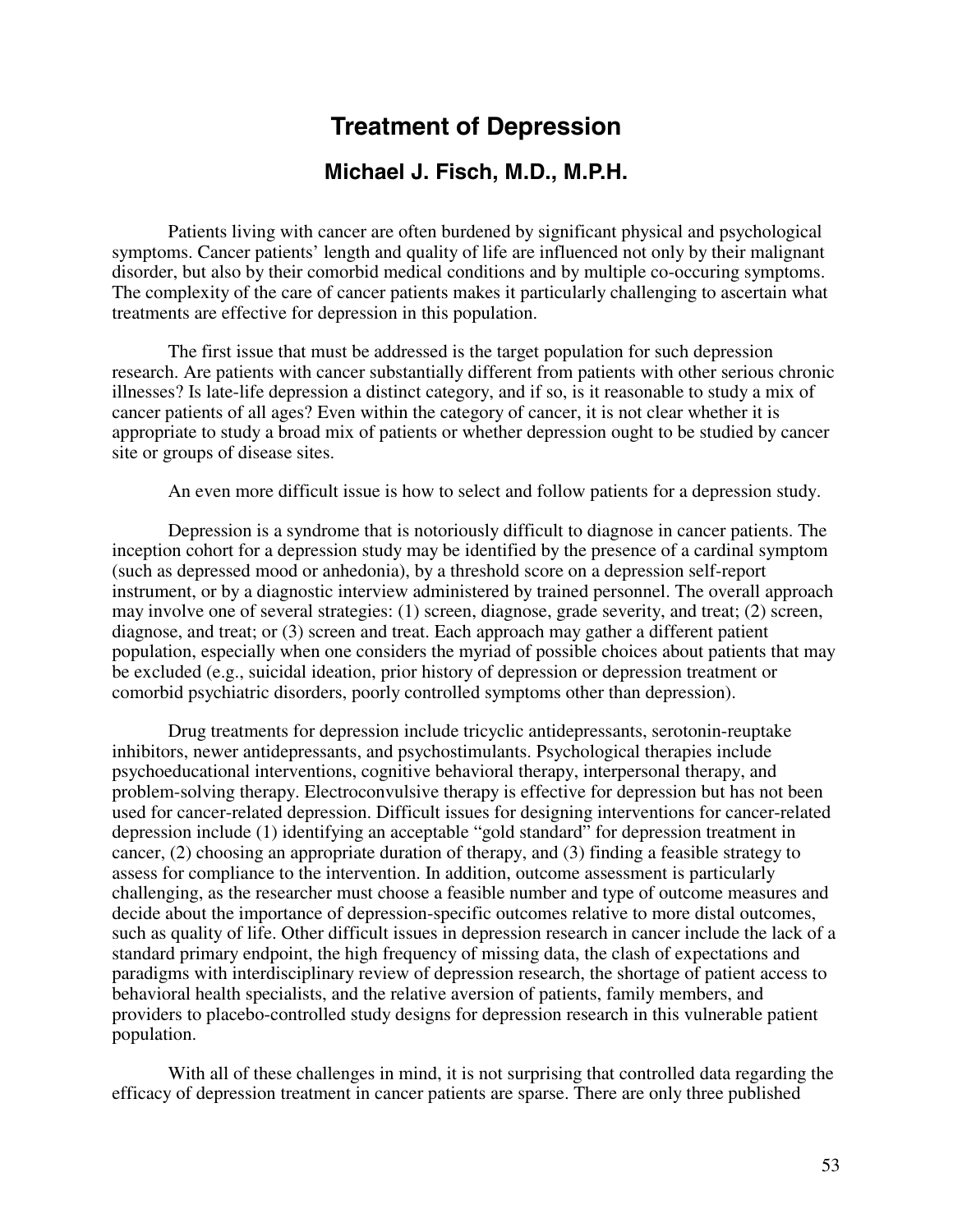randomized, placebo-controlled trials comparing an antidepressant drug to placebo for the treatment of depression in cancer patients, with only 219 patients studied and no data beyond 7 weeks of followup.  $(1-3)$  The trend in these limited data is equivocal. If cancer is considered to be one of a group of chronic illnesses for which antidepressants may be efficacious, then a metaanalysis of placebo-controlled trials compared to an antidepressant drug would be relevant. Such a meta-analysis was performed and included 18 studies covering 838 patients with a range of illnesses (including cancer). Compared to placebo, the antidepressants were associated with more frequent improvements in depression (number needed to treat [NNT] 4.2, CI 3.2–6.4), and the antidepressants were associated with a small increase in the dropout rate (numbers needed to harm [NNH] 9.8, CI 5.4–42.9).<sup>(4)</sup> There is no evidence that one antidepressant or group of antidepressants is more efficacious than any other.

Psychological therapies are most often applied in addition to drug treatments for depressed patients, but this kind of therapy can also be used alone to treat moderate to severe depression.<sup> $(5)$ </sup> There is no data regarding the added value of psychological therapies plus antidepressants compared to antidepressants alone in cancer patients. There are very few studies in the medically ill where the effect of psychotherapy has been described with sufficient methodological detail.(6) A meta-analysis of controlled trials of psychological interventions for decreasing depression in cancer patients revealed 20 trials having sufficient data reported and showing a combined effect size of 0.36 (95 percent CI 0.06–0.66, 1,101 patients).<sup>(7)</sup> This metaanalysis did not reveal a difference in the efficacy of group therapy compared to individual therapy in cancer patients.

- 1. Costa D, Mogos I, Toma T. Efficacy and safety of mianserin in the treatment of depression of women with cancer. Acta Psychiatra Scand Suppl 1985;320:85–92.
- 2. Razavi D, Allilaire JF, Smith M, et al. The effect of fluoxetine on anxiety and depression symptoms in cancer patients. Acta Psychiatra Scand 1996;94(3):205–10.
- 3. van Heeringen K, Zivkov M. Pharmacological treatment of depression in cancer patients. A placebo-controlled study of mianserin. Br J Psychiatry 1996;169(4):440–3.
- 4. Gill D, Hatcher S. A systematic review of the treatment of depression with antidepressant drugs in patients who also have a physical illness (Cochrane Review). In: The Cochrane Library, 2, 1999. Oxford: Update Software.
- 5. Kroenke K. A 75-year-old man with depression. JAMA 2002;287:1568–76.
- 6. Stiefel F, Die Trill M, Berney A, Nunez Olarte JM, Razavi D. Depression in palliative care: a pragmatic report from the Expert Working Group of the European Association for Palliative Care. Support Care Cancer 2001;9:477–88.
- 7. Sheard T, Maguire P. The effect of psychological interventions on anxiety and depression in cancer patients: results of two meta-analyses. Br J Cancer 1999;80(11):1770–80.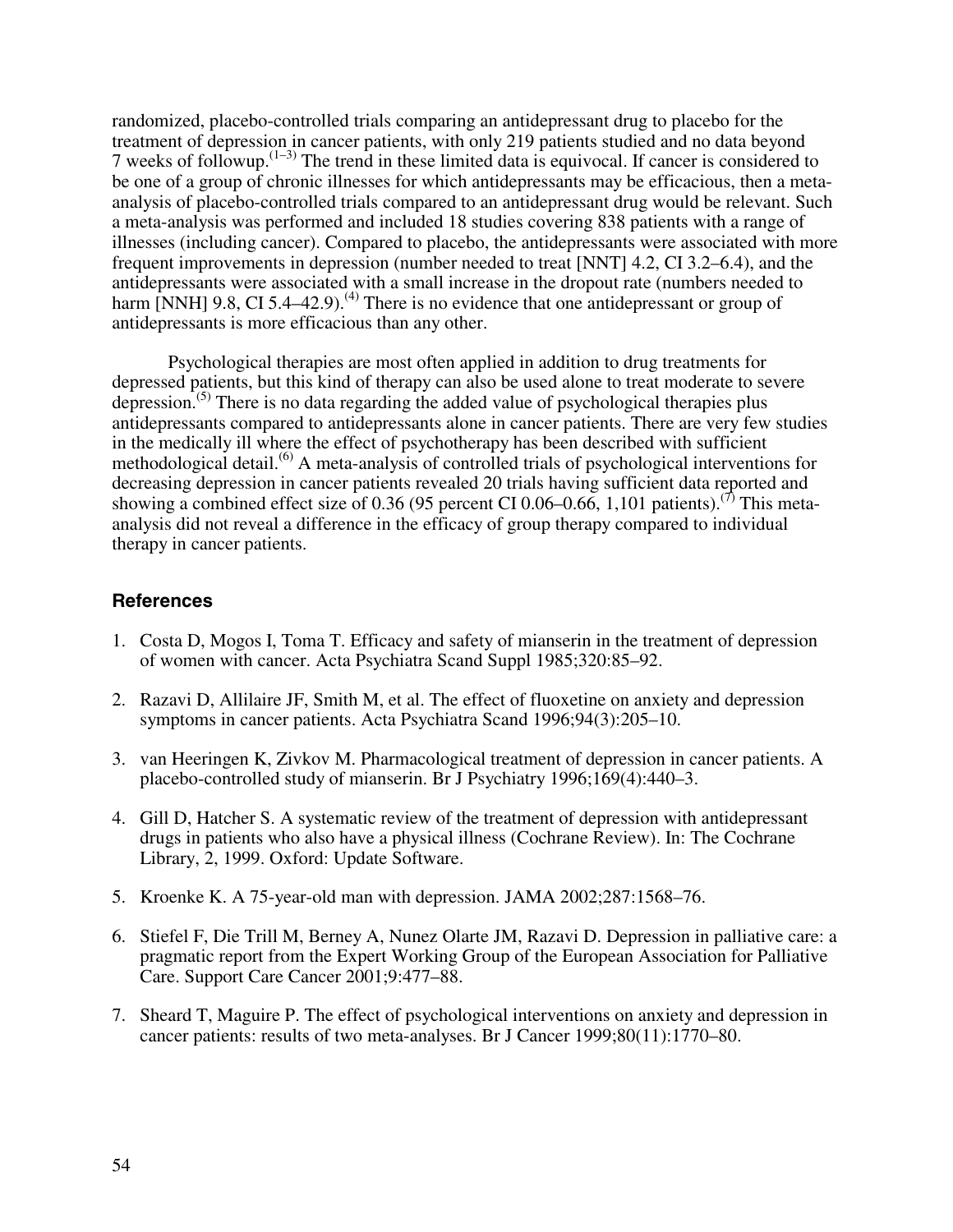# **Evidence-Based Treatment for Cancer-Related Fatigue Victoria Mock, D.N.Sc., R.N., F.A.A.N.**

The most effective approach to symptom management is to identify the cause of the disturbing symptom and correct it. Five factors—pain, emotional distress, anemia, sleep disturbance, and thyroid disorders—are frequently associated with cancer-related fatigue (CRF) and, if present, should be assessed and treated as a first step in managing the symptom. However, in many cancer patients, no cause for CRF can be readily identified, and the approach to management is a more generalized one. Little is understood about the underlying mechanisms of CRF, and few evidence-based interventions are available to mitigate this distressing symptom.

**Pharmacologic interventions** include erythropoietin for chemotherapy-induced anemia, antidepressants when depression is a cause of fatigue, and other cause-specific treatments, such analgesics for pain. Numerous studies of erythropoietin in anemic patients with nonmyeloid malignancies indicate that increases in hemoglobin levels are reflected in improved energy and physical functioning, decreased fatigue, and increased quality of life. Psychostimulants found to manage fatigue in HIV-positive individuals are currently being studied in individuals with advanced cancer.

**Nonpharmacologic interventions** can be categorized as alterations in activity and rest, and psychosocial treatments. Research on these interventions has not consistently described the mediating mechanism being tested, and the relationship of these interventions to the emerging body of fatigue theory is often unclear.

In the management of CRF, exercise is the intervention with the most supporting evidence of effectiveness. There are eight published reports (conducted by four research teams) to date of studies testing the effects of exercise on fatigue during active cancer treatment and two additional reports with cancer survivors as subjects (see Table). Although the studies reviewed are limited in number and sample size, the designs have all been a form of experimental design and the results have been unequivocal. All demonstrated significantly lower levels of fatigue in subjects who exercised when compared to controls. The forms of exercise were varied but all were considered aerobic. Some exercise programs were supervised in a laboratory or clinical setting, while a greater number were unsupervised home-based programs. The populations studied have been limited to female breast cancer patients with one exception.

Energy conservation is a frequent treatment recommendation for CRF from care providers. However, there is currently no evidence available testing this theory in cancer patients—although at least one NIH-funded study is in progress. Furthermore, decreasing activity to "save" energy contributes to deconditioning and decreased activity tolerance. Using limited energy to perform highly valued activities instead of mundane tasks that can be delegated, however, may increase personal satisfaction and quality of life.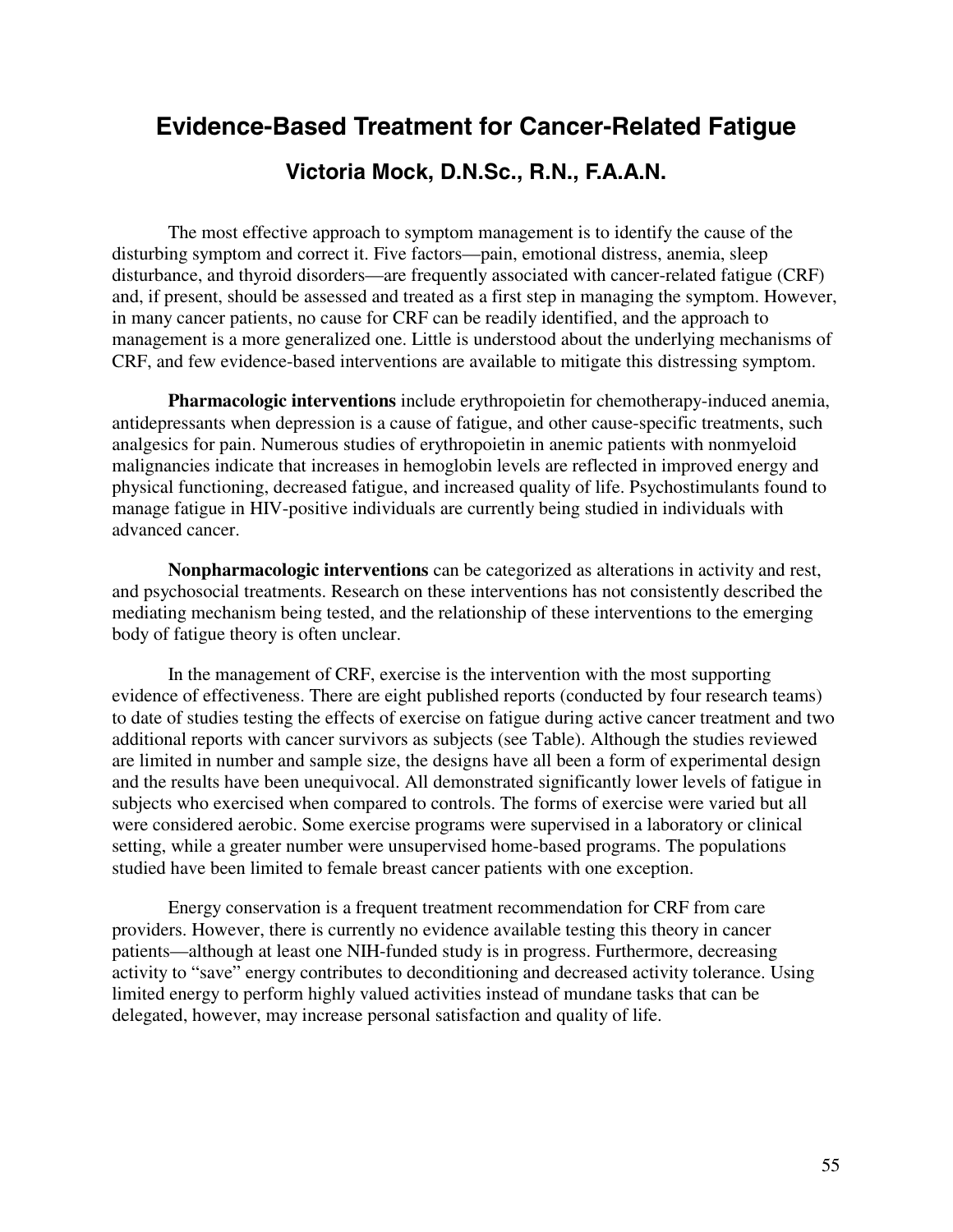# **Table.** Physical Exercise Effects on Fatigue of Cancer Patients in Treatment

| <b>Authors</b>                      | Design                     | <b>Sample</b>                                                         | Type of<br><b>Exercise</b>                                                        | <b>Measures</b>                                                                     | <b>Results</b>                                                                                                                                                                               | <b>Comments</b>                                                                                                                |
|-------------------------------------|----------------------------|-----------------------------------------------------------------------|-----------------------------------------------------------------------------------|-------------------------------------------------------------------------------------|----------------------------------------------------------------------------------------------------------------------------------------------------------------------------------------------|--------------------------------------------------------------------------------------------------------------------------------|
| MacVicar and<br>Winningham,<br>1986 | Quasi-<br>Exper<br>3-Group | <b>Breast Cancer Patients</b><br>CT / No Staging Data /<br>$N = 10$   | <b>Laboratory Cycle</b><br>Ergometer<br>3x/wk for 10 wks<br>60-85 percent HR max. | $F = POMS$<br>$EX = SLET$                                                           | ↑Functional capacity.<br>↓Mood disturbance and fatigue in<br>exercising patients $(n=6)$ as well as<br>exercising non-patients $(n=6)$ .<br>$\hat{a}$ Mood disturbance in pt controls (n=4). | Nonrandom group<br>assignment.<br>Small sample size.                                                                           |
| Mock et al., 1994                   | Exper<br>2-Group           | <b>Breast Cancer Patients</b><br>CT / Stages I and II<br>$N = 14$     | Home-Based Walking<br>4-5x/wk @ 30 min plus<br>support group                      | $F = VAS$<br>$EX = 12"$<br><b>Walk Test</b>                                         | TWalking ability in exercisers.<br>$\downarrow$ Psychosocial distress compared to<br>controls. Less fatigue in exercisers.                                                                   | Effects of exercise alone<br>cannot be determined.<br>Fatigue one item VAS.<br>Exercise was self-report.<br>Small sample size. |
| Mock et al., 1997                   | Exper<br>2-Group           | <b>Breast Cancer Patients</b><br>RT / Stage I and II<br>$N = 46$      | Home-Based Walking<br>4-5x/wk @ 30 min                                            | $F = VAS$ and<br><b>PFS</b><br>$EX = 12"$<br><b>Walk Test</b>                       | TWalking ability in exercisers.<br>$\downarrow$ Fatigue and other symptoms compared<br>to controls.                                                                                          | Exercise was self-report.                                                                                                      |
| Dimeo et al<br>1999                 | Exper<br>2-Group           | <b>Mixed Hematologic</b><br>Malignancies & Solid<br>Tumors PBSCT N=59 | <b>Bed Cycle Ergometer</b><br>50 percent HR max                                   | $F = POMS$<br>SCL-90                                                                | $\downarrow$ Fatigue and psych distress in<br>exercisers.                                                                                                                                    | No exercise outcomes<br>reported.                                                                                              |
| Schwartz, 1999,<br>2000             | Pre-Exper<br>1-Group       | Breast cancer patients<br>CT / Stage I-III<br>$N = 27$                | Home-Based Walking<br>or Patient Choice<br>3x/wk                                  | $F =$ Schwartz Ca<br>Fatigue Scale;<br><b>VAS</b><br>$EX = 12"$<br><b>Walk Test</b> | TPre- to posttest walking ability.<br>TQOL and less fatique in active<br>exercisers vs. noncompliers.                                                                                        | 60 percent of subjects<br>adhered to program.<br>Single-group design.                                                          |
| Mock et al., 2001                   | Exper<br>2-Group           | <b>Breast Cancer Patients</b><br>CT / RT /Stage I-III<br>$N = 50$     | Home-Based Walking<br>4-5x/wk @ 30 min                                            | $F = PFS$<br>$EX = 12"$<br><b>Walk Test</b>                                         | TWalking ability in exercisers.<br>$\downarrow$ Fatigue and other symptoms<br>compared to controls.                                                                                          | Exercise was self-report.<br>70 percent Adherence in<br>EX Group.                                                              |
| Schwartz et al.,<br>2001            | Pre-Exper<br>1-Group       | <b>Breast Cancer Patients</b><br>CT / Stage II<br>$N = 61$            | Home-Based Walking<br>or Patient Choice/8wk<br>3-4x/wk @ 15"-30 min               | $F = VAS$<br>$EX = 12"$<br>Walk Test                                                | TPre- to posttest walking ability<br>$\downarrow$ Fatigue in active exercisers                                                                                                               | 61 percent of subjects<br>adhered to program.<br>Single-group design.                                                          |
| Mock et al., 2002                   | <b>RCCT</b><br>2-Group     | <b>Breast Cancer Patients</b><br>$CT / RT / Stage 0-III$<br>$N = 111$ | Home-Based Walking<br>4-5x/wk @ 30 min                                            | $F = PFS$<br>$EX = 12"$<br><b>Walk Test</b>                                         | TWalking ability in exercisers.<br>$\downarrow$ Fatigue and other symptoms compared<br>to controls.                                                                                          | Exercise was self-report.<br>72 percent adherence in<br>EX Group.                                                              |

SLET = Symptom Limited Exercise Test (O $_2$  uptake)  $\hskip10mm$  POMS = Profile of Mood States CT = Chemotherapy PFS = Piper Fatigue Scale RT = Radiation Therapy VAS = Visual Analogue Scale

EX = Exercise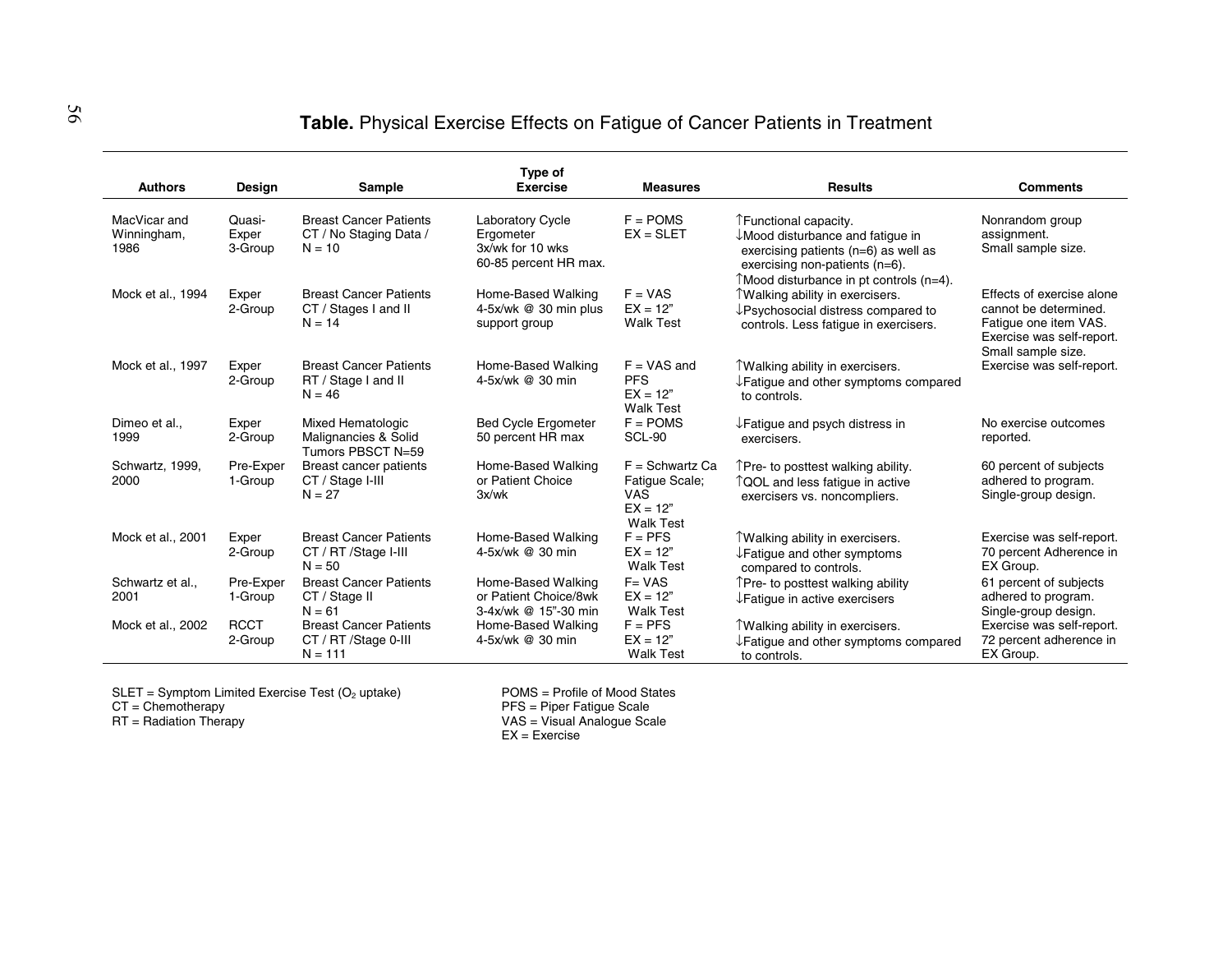Clinical recommendations for additional rest and sleep have been common advice from care providers to patients who report CRF and may be the most frequent self-care activity of fatigued patients. While universal human experience indicates that sleep deprivation results in fatigue, the relationship between sleep disturbance and fatigue in cancer patients has been inadequately explored, and the essential issue may be sleep quality rather than quantity. Cancer patients who try additional rest and sleep to manage CRF do not report this approach to be particularly effective.

Psychosocial interventions aimed at stress reduction and improved coping have also been used to manage fatigue. In research evaluating support groups for individuals with cancer, experimental groups have demonstrated less depression and fatigue, as well as greater vigor, than control groups.

A comprehensive coping strategy program was tested in a randomized controlled clinical trial and found effective in reducing pain, fatigue, nausea, and psychological distress in breast cancer patients undergoing autologous bone marrow transplantation. Research in this field is preliminary and needs further development.

In the absence of effective medications to treat CRF, behavioral interventions to manage the symptom have predominated; with exercise as the most widely tested intervention. Little research has focused on fatigue management in palliative care. There is also limited research on fatigue in children and adolescents, although some descriptive and correlational studies have been reported. Intervention-testing research is currently underway investigating exercise and sleep to manage fatigue in children. Similarly, not much research on fatigue has targeted older persons with cancer. The few studies available are descriptive or correlational.

Based on these and other identified gaps in current knowledge of interventions for CRF, the following recommendations are suggested for future research in the field:

- 1. Additional intervention-testing research, especially with psychosocial interventions, sleep quality therapies, and conservation of energy approaches
- 2. Use of more rigorous research designs with larger sample sizes; control groups, including healthy controls and attentional controls as appropriate; and greater standardization of interventions to facilitate replication and increase internal validity
- 3. Targeting of more diverse populations of cancer patients and selection of diverse samples—especially in regard to ethnicity, socioeconomic status, age, and type of cancer diagnosis
- 4. Exploration of fatigue interventions in recurrent disease and palliative care
- 5. Use of more objective instruments and outcomes to increase validity and reliability (e.g., actigraphy to measure activity and sleep, biochemical markers for fatigue)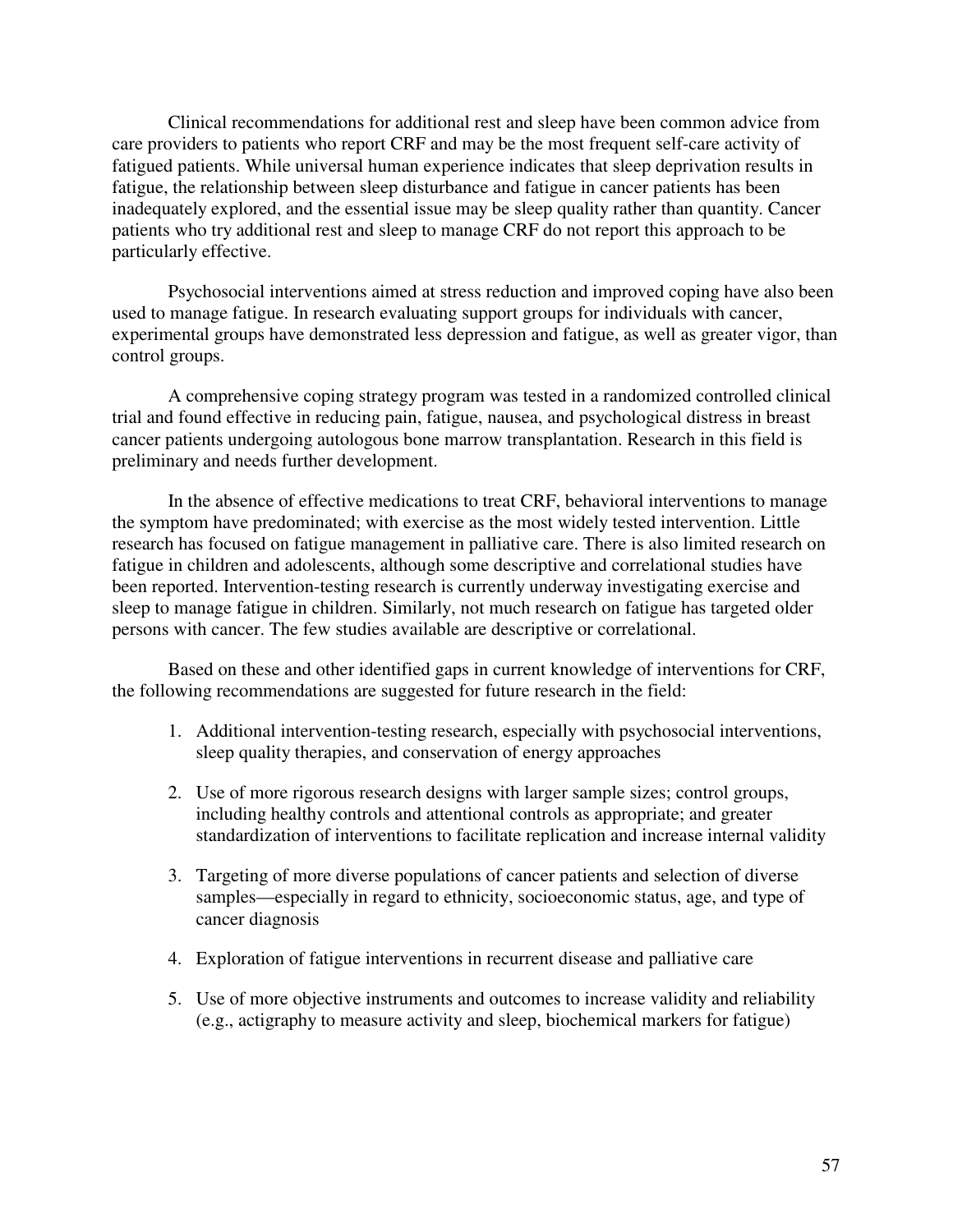- 6. A focus on elucidating the mediating mechanisms for every intervention to facilitate our understanding of CRF
- 7. Investigation of secondary outcomes of fatigue interventions, such as quality of life, return to work, use of health care resources, survival, sleep quality, and mood state.

## **References**

Dimeo FC, Stieglitz RD, Novelli-Fischer U, Fetscher S, Keul J. Effects of physical activity on the fatigue and psychologic status of cancer patients during chemotherapy. Cancer 1999;85(10):2273–7.

Fawzy FI, Cousins N, Fawzy NW, Kemeny M, Elashoff R, Morton D. A structured psychiatric intervention for cancer patients: I. Changes over time in methods of coping and affective disturbance. Arch Gen Psychiatry 1990;47:720–5.

Mock V (chair and 18-member panel). National Comprehensive Cancer Network Oncology Practice Guidelines for Cancer-Related Fatigue. Oncology 2000;14(11A):151–61.

Mock V, Pickett M, Ropka M, Lin E, Stewart K, Rhodes V, McDaniel R, Grimm P, Krumm S, McCorkle R. Fatigue and quality of life outcomes of exercise during cancer treatment. Cancer Pract 2001;9(3):119–27.

Nail LM. Fatigue in patients with cancer. Oncol Nurs Forum 2002;29(3):517–32.

Schwartz AL, Mori M, Gao R, Nail LM, King ME. Exercise reduces daily fatigue in women with breast cancer receiving chemotherapy. Med Science Sports Exerc 2001;33(5):718–23.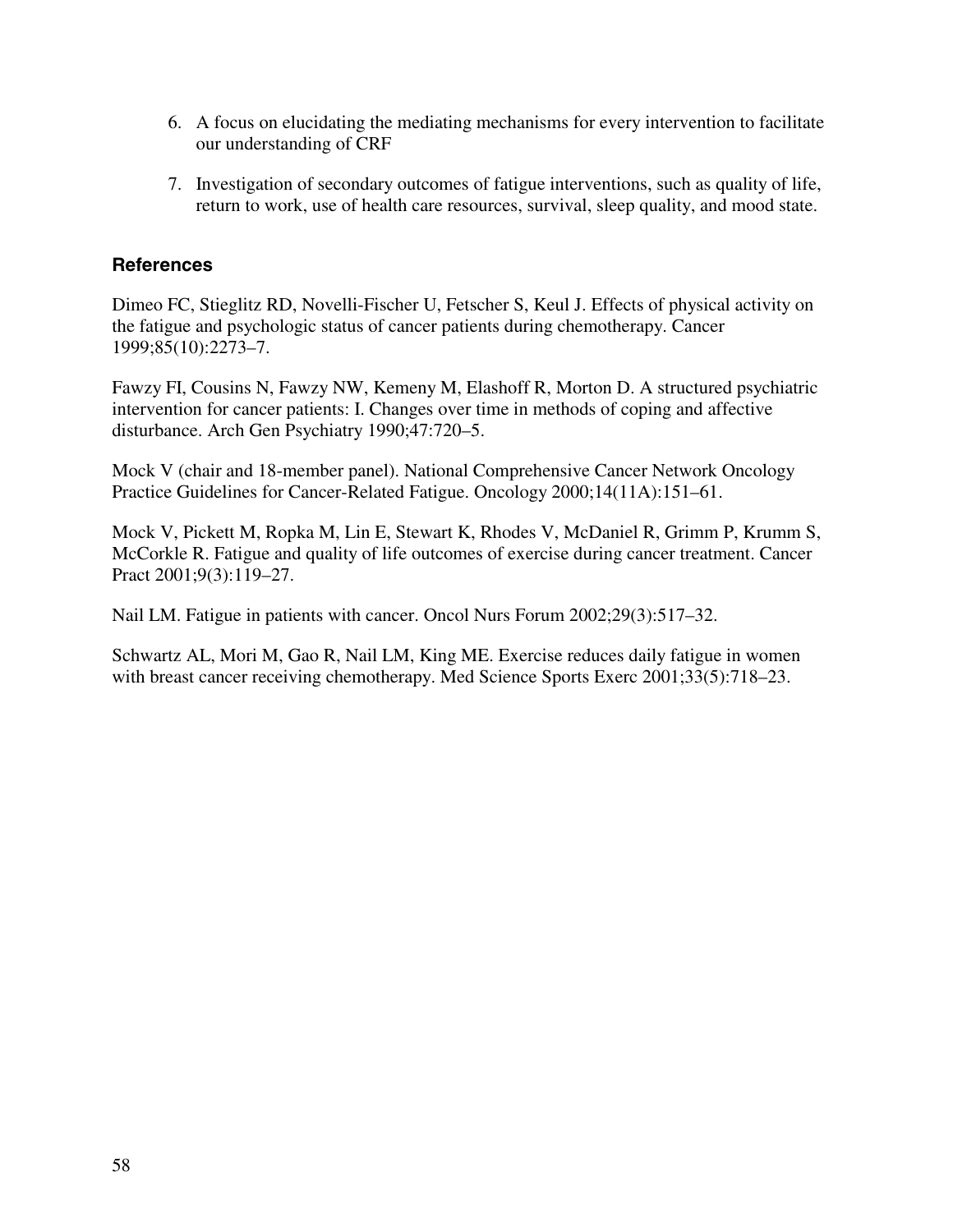# **Treatment: Symptom Clusters**

## **Stewart B. Fleishman, M.D.**

The question at hand—*What is the optimal treatment of symptom clusters*?—challenges the underpinnings of medical decisionmaking developed throughout the 20th century as well as the notion of evidence-based medicine popularized at the century's close.

Separating the constitutional signs and symptoms of cancer itself from those of depression has become more feasible through collective experience and research, though still somewhat inexact. Challenging the popular notion that all cancer patients suffer depression has led to a dilemma: defining *depression* in the wide variety of cancer illnesses at its various stages and with its confounding treatments, then designing proper treatment for the mood change. Tradition asks that a diagnosis is established *before* a treatment plan is set. Estimating the contribution of mood on the experience of cancer underscores the very basic property of mood as a background emotion to the life experiences that occur around it.

With a parallel interest in diagnosing and treating pain and fatigue, the ever-present contribution of mood complicates the understanding of these symptoms in cancer. Looking at each symptom separately, it should be clear that the presentation and measurement of symptoms have significant overlap. So it is reasonable to assume that treatments would overlap as well.

Critical thinking forces us to first look at accepted treatment modalities for each symptom in isolation, drawing on what is known about the symptom in general: depression in the physically healthy, fatigue in those without depression or cancer, and pain from a variety of causes. The subsequent challenge is to adapt these "pure" circumstances across the spectrum of cancer and its treatments.

A proposed solution to this dilemma is to take the usual and generally acceptable treatment modalities used for one symptom applied to cancer, then examine its efficacy in the remaining two symptoms. The notion of "clustering" of pain, fatigue, and depression is borne out of the impression that a treatment modality commonly used in one symptom can reduce the burden of the others, building on these natural similarities.

Pain is commonly treated with medications and exercise-conditioning techniques. Medications and various types of psychotherapies have traditionally been the mainstays of treatment for mood disorders. Fatigue has been responsive to conditioning exercise, cognitivebehavioral therapies, and nutritional intervention.

Looking at the "cross-overs" or treatments that are routinely accepted for one symptom yet have potential in another is an opportunity to be creative in theoretical development, research planning, and in current patient care. Conditioning exercises have been found to have a role in the treatment of mood disorders.<sup>(1)</sup> Cognitive-behavioral therapies are being used in pain management and fatigue reduction.<sup>(2)</sup> Pharmacologic agents, including erythropoietin and a variety of psychotropics, may be used to combat anemia and related fatigue.<sup> $(3)$ </sup> Use of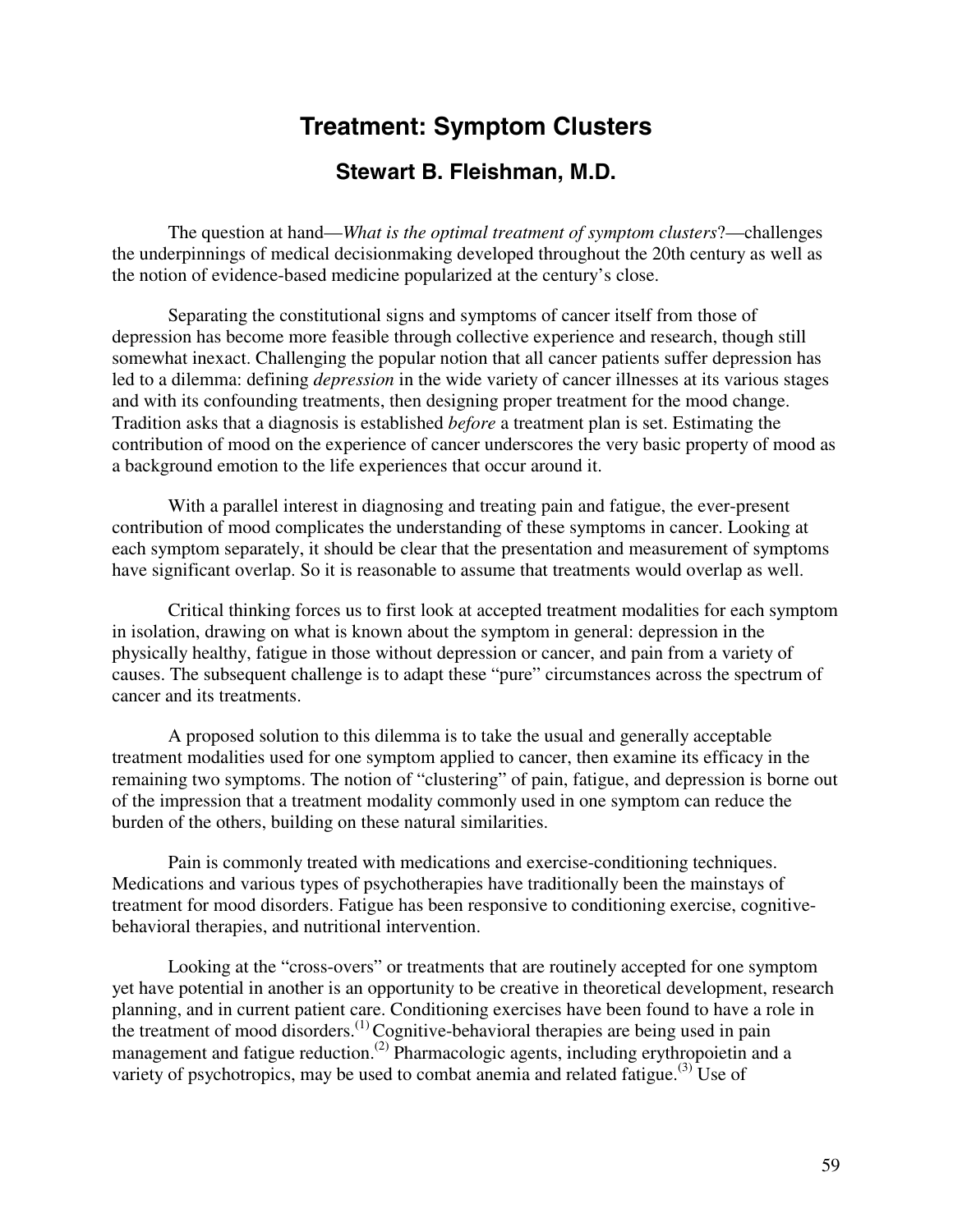less-accepted modalities can more easily be recommended if they have favorable side effect profiles or minimal toxicities.

A progressive research initiative should reflect the need to study the treatment of symptom clusters to bring those with minimal downside risk to a growing population of cancer patients until the rigors of a controlled clinical trial turns today's off-label indication into tomorrow's treatment pathway. Discovering the evidence base for our clinical experience will advance supportive care in cancer well into the 21st century.

- 1. Winningham ML. Strategies for managing cancer-related fatigue syndrome: a rehabilitation approach. Cancer 2001;92(4 Suppl):988–97.
- 2. Loscalzo M. Psychological approaches to the management of pain in patients with advanced cancer. Hematol Oncol Clin North Am 1996;10(1):139–55
- 3. Cella D, Lai JS, Chang CH, Peterman A, Slavin M. Fatigue in cancer patients compared with fatigue in the general US population. Cancer 2002;94(2):528–38.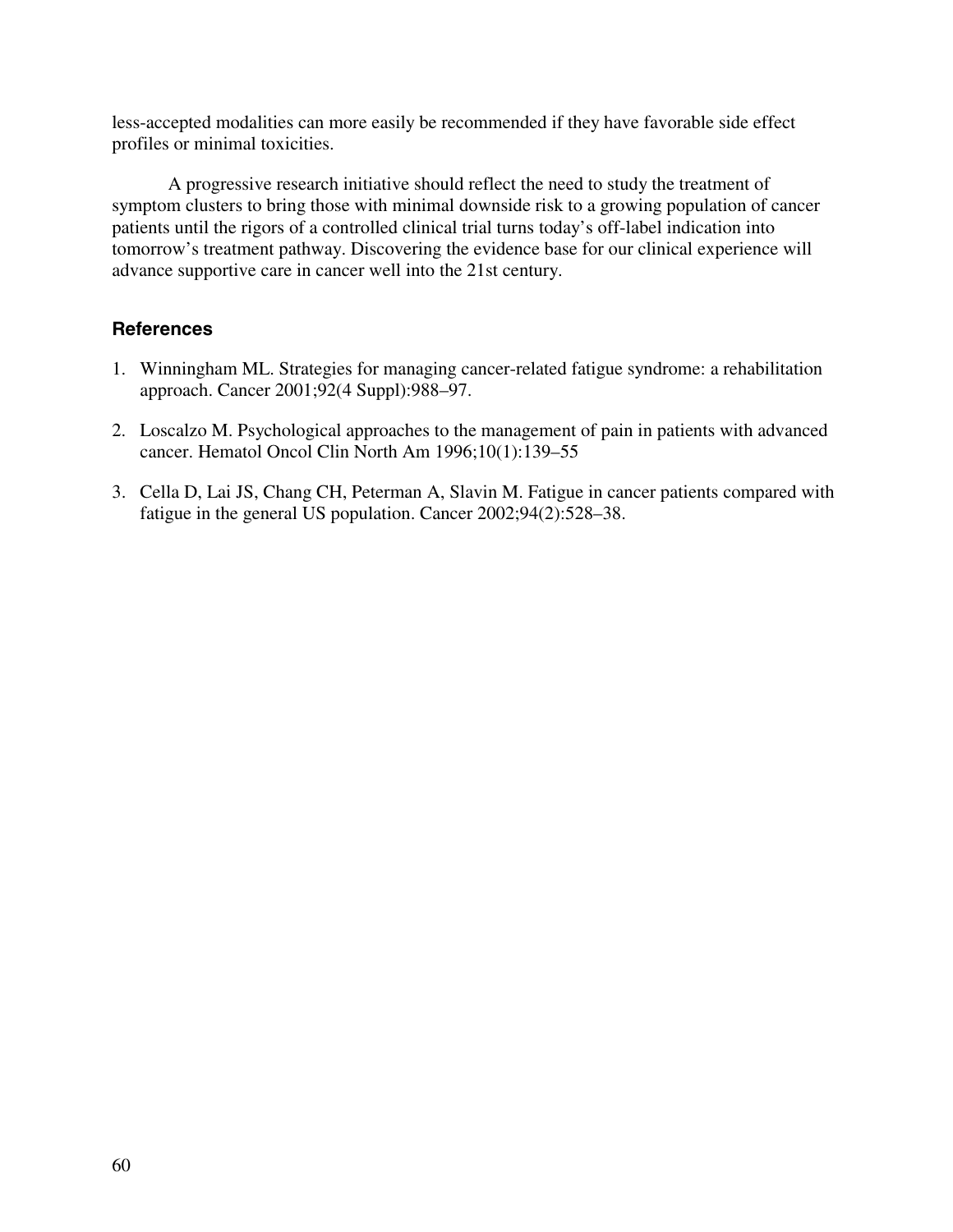# **Pain: Impediments and Suggestions for Solutions**

## **June L. Dahl, Ph.D.**

Pain is one of the most common and distressing symptoms of cancer. About one-third of persons have pain when their disease is diagnosed, and more than two-thirds of persons with advanced disease have pain. Even those who appear to be disease free may experience persistent pain. Pain may be due to the cancer itself, or caused by the therapies used in treatment (surgery, chemotherapy, or radiotherapy), or by the procedures used to evaluate the effectiveness and/or potential adverse effects of treatment. $(1)$ 

Almost all of the pain of cancer can be relieved with currently available pharmacological and nonpharmacological therapies. Unfortunately, studies carried out over the past 20 years reveal that often these therapies are not used appropriately. As a result, persons with cancer, even those at the end of life, suffer needlessly from pain.<sup>(2)</sup>

The reasons for under treatment have been well documented and can be classified according to whether they are related primarily to health care professionals, patients and their families, the public, and/or the health care, drug regulatory, and reimbursement systems.<sup>(1)</sup> If we are to integrate pain assessment and management into cancer care, there must be systematic efforts to understand and eliminate these barriers to effective management of pain.

Myths and misperceptions about pain and its management are pervasive among health care professionals, patients and their families and the public at large.<sup>(1)</sup> The task of removing the barriers to effective pain management has been undertaken by a relatively small but dedicated core of health care professionals who know that pain can and should be managed and that relief of pain is a basic human right. Far too many health care professionals have not been taught how to assess and manage pain; far too many members of the general public view pain as an inevitable, essentially untreatable, part of cancer.

Laws and regulations designed to reduce the diversion and abuse of opioid analgesics have had a significant impact on the management of cancer pain. In spite of the documented effectiveness of these drugs for the management of moderate to severe pain associated with cancer, they are often underutilized. There may be a reluctance to prescribe them because of a lack of knowledge of basic pharmacology, misunderstanding of the risks of tolerance and addiction, as well as concerns that aggressive use of these drugs may shorten life. Clinicians have the perception that even routine use of these drugs will subject them to regulatory scrutiny.

Further compounding the problem has been the fact that pain has had a low priority in the Nation's complex health care system, whose focus has been on disease management, with an inadequate recognition of the critical importance of effective pain management for quality patient care. Recognition of this barrier has led to the development of pain assessment and management standards by the Joint Commission on Accreditation of Healthcare Organizations. Whether these will bring real improvements in pain management practices has yet to be established. Adding additional complexity is the fact that 39 million Americans have no insurance to cover the cost of health care and that Medicare and many private insurance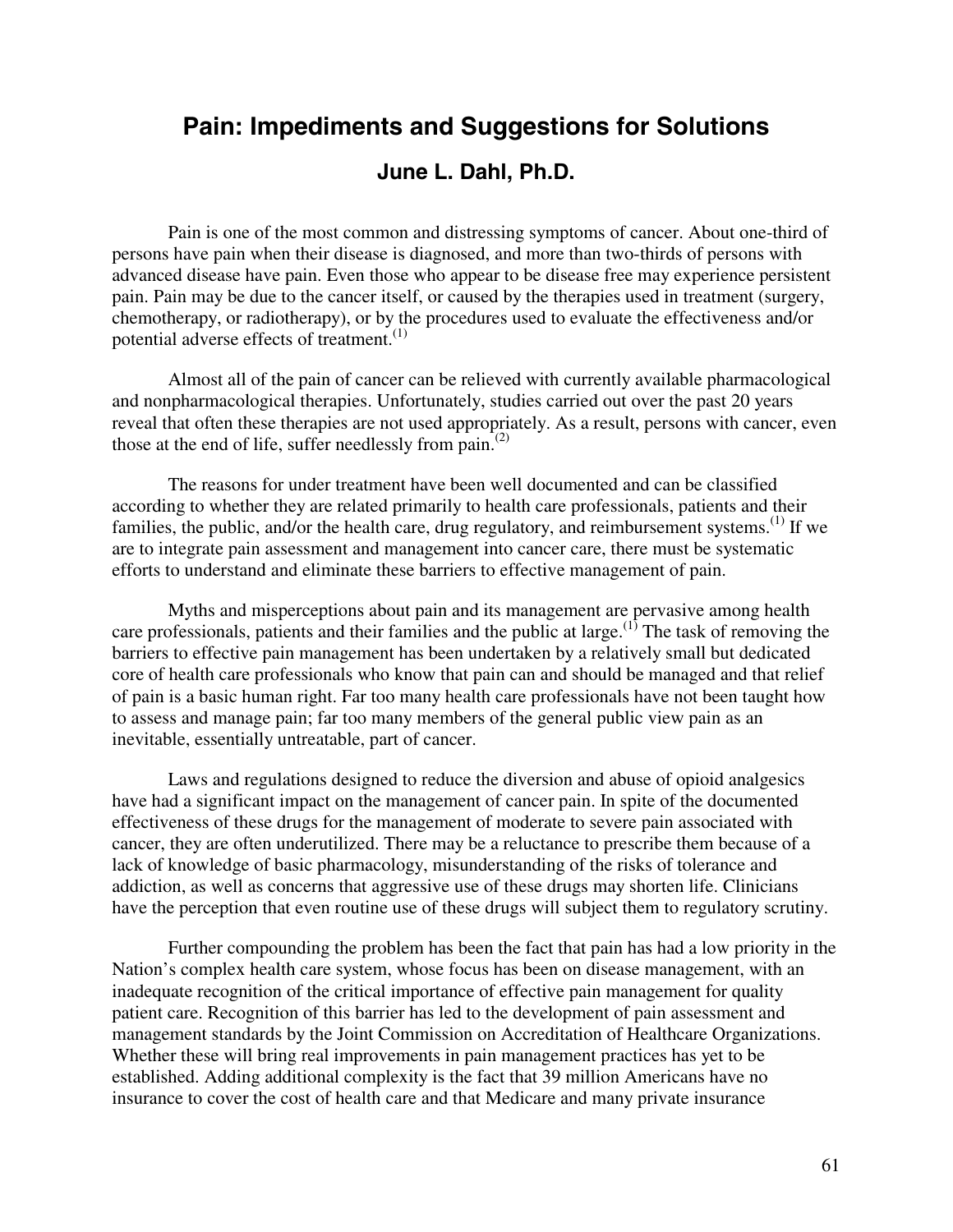programs do not cover the cost of prescription drugs. Ironically, reimbursement policies may favor high-tech interventions, such as pumps, blocks, and epidural administration, while not covering oral medications. Medicare reimburses the care of a patient dying in an ICU at a daily rate that is 50 to 100 times greater than that for hospice care.

"Nearly 80 percent of all cancers are diagnosed at ages 55 and older."<sup>(3)</sup> Elderly persons face many challenges, including limited financial resources, multiple medical problems, and decreased family support and access to health care. Pain assessment is a challenge if there is deterioration in cognitive function, and there may be uncertainties about the risks of certain analgesics.

Pain management in minority populations also presents special challenges. "Overall, black Americans are more likely to develop cancer than persons of any other racial and ethnic group."<sup>(3)</sup> Race and ethnicity are important factors that affect care in seriously ill patients.<sup>(4)</sup> The increasing ethnic and cultural diversity of this Nation demands that there be greater priority placed on providing effective pain control in these populations.

An examination of the barriers to effective control of cancer pain and of the progress that has been made to date provides us with a number of directions for future research. There is need to:

- Develop and assess the validity and reliability of tools for assessing pain in the cognitively impaired and in persons of diverse racial and ethnic backgrounds. It is tragic that there is now no reliable tool for assessing pain in Native Americans.
- Systematically investigate strategies for changing clinician behaviors. A great deal is known about what does not work, e.g., traditional continuing education alone does not change clinical practice; new strategies need to be developed and tested.<sup>(5)</sup>
- Develop and test models for increasing consumer demand for effective pain control, for improving patient adherence to analgesics regimens,<sup>(6)</sup> for dispelling myths about drug side effects and addiction, for reaching audiences from diverse racial and ethnic backgrounds.
- Develop and test models for increasing the use of nonpharmacologic methods of pain control, for encouraging the rational use of multiple modes of therapy, for determining effective methods for reducing the frequency and intensity of drug side effects.
- Compare strategies for changing pain management practices in different health care settings. What are the most effective and efficient methods for making pain control an integral part of cancer control?
- Develop and evaluate the effectiveness of different strategies for changing clinicians' fears of regulatory scrutiny.
- Examine the economic consequences and benefits of effective pain control.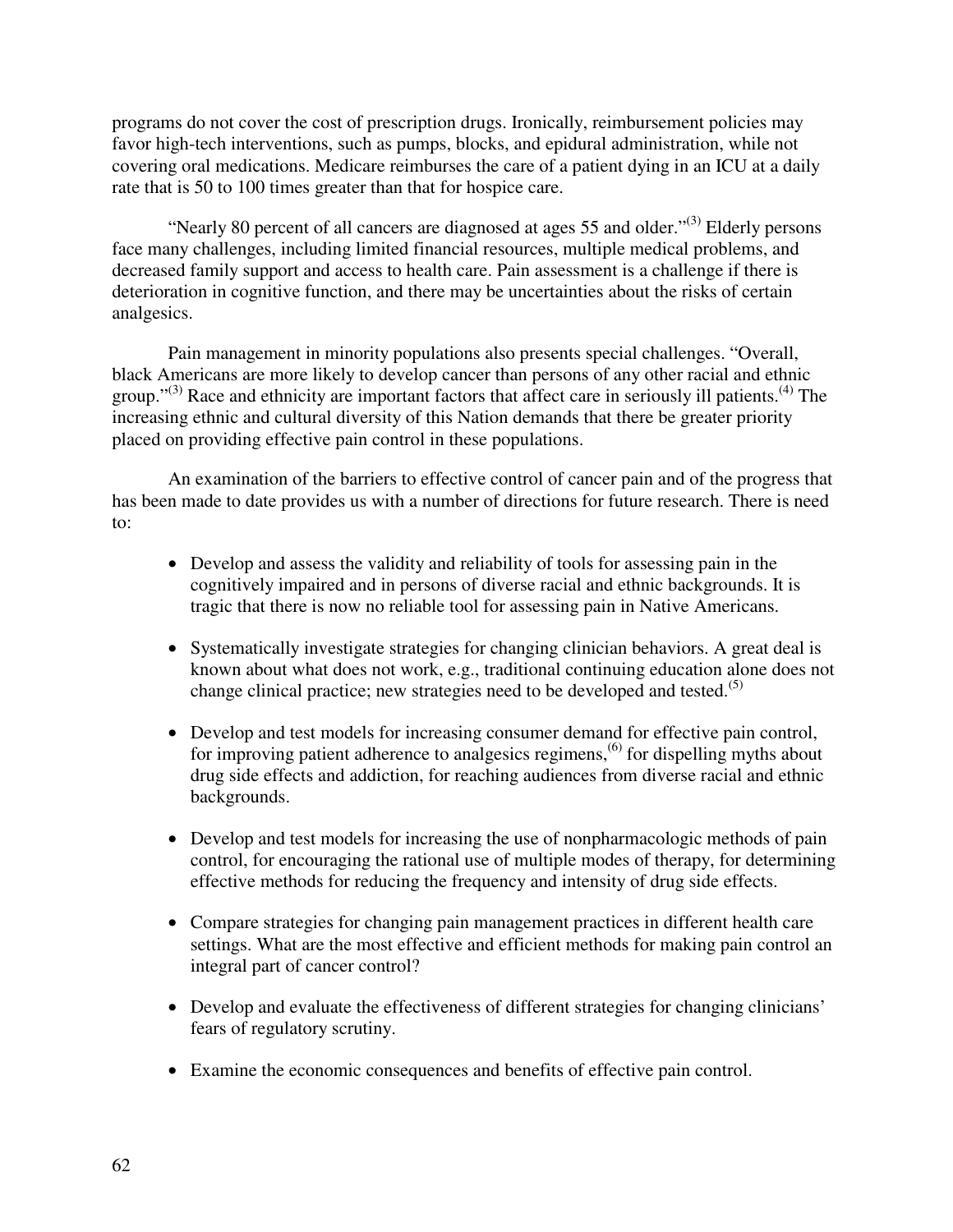- 1. U.S. Department of Health and Human Services, Public Health Service. Management of cancer pain, clinical practice guideline, No. 9. Rockville, MD: Agency for Health Care Policy and Research (AHCPR) 1994; AHCPR publication no. 94-0592.
- 2. Weiss SC, Emanuel LL, Fairclough DL, Emanuel EJ. Understanding the experience of pain in terminally ill patients. The Lancet 2001;357:1311–5.
- 3. Cancer Facts and Figures, 2002. National Home Office, American Cancer Society Inc., Atlanta, GA, 2002.
- 4. Phillips RS, Hamel M, Teno JM, et al. for the SUPPORT Investigators. Race, resource use and survival in seriously ill hospitalized adults. J Gen Intern Med 1996;11:387–96.
- 5. Wyszewianski L, Green LA. Strategies for changing clinicians' practice patterns a new perspective. J Fam Pract 2000;249:461–4.
- 6. Miaskowski C, Dodd MJ, West C, et al. Lack of adherence with the analgesic regimen: a significant barrier to effective cancer pain management. J Clin Oncol 2001;19:4275–9.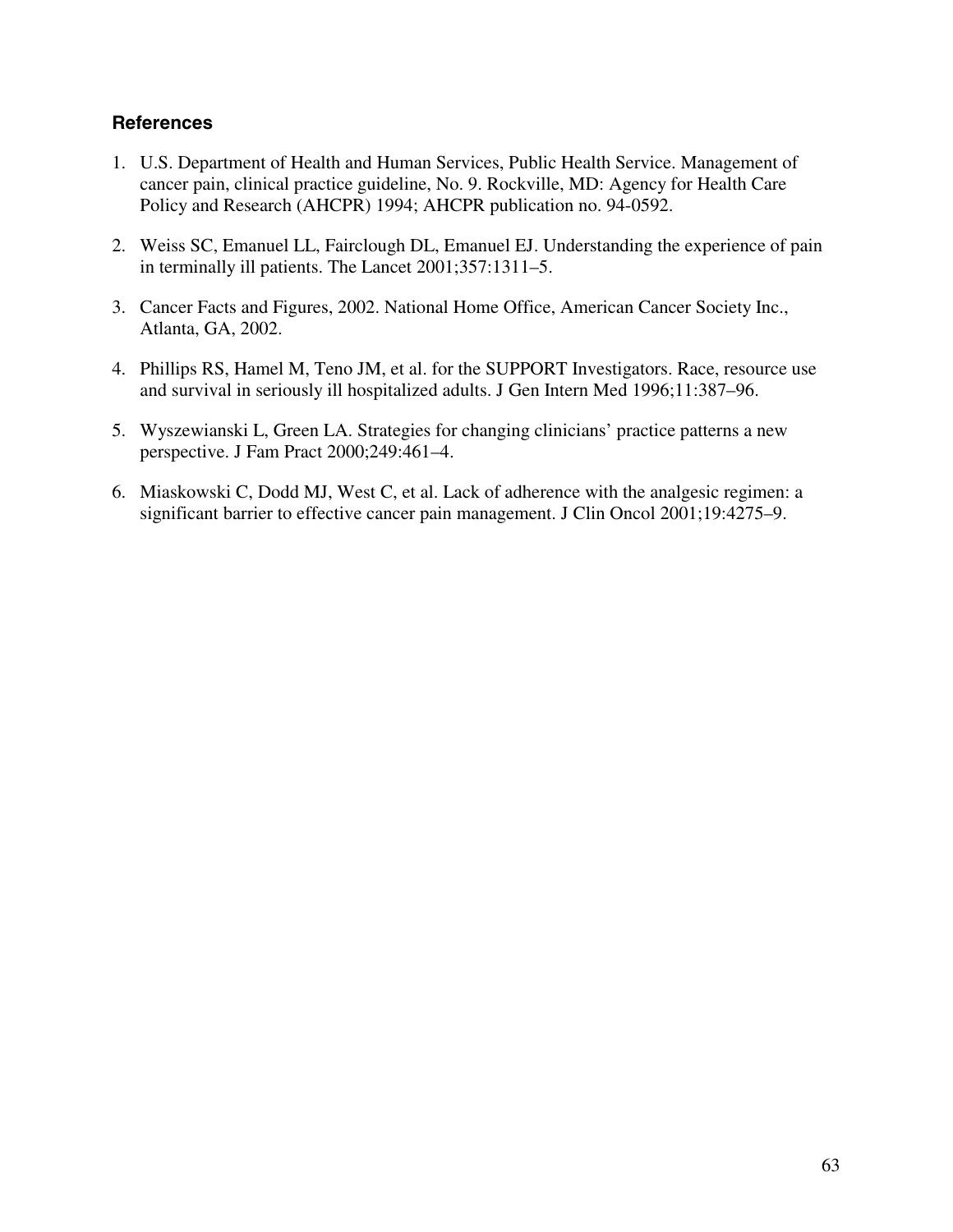# **Impediments in the Management of Depression and Suggestions for Solutions**

## **Donna B. Greenberg, M.D.**

Major depressive disorder is a relapsing syndrome with grave morbidity and mortality. This disorder, much like asthma, has a genetic predisposition and environmental triggers. Specific antidepressant medications alone, tested in innumerable randomized, placebo-controlled studies, show that this is often a treatable condition with 65 percent clinical response, with perhaps half of that a partial response (PR) and half a complete response  $(CR)$ .<sup>(1)</sup> Treatment guidelines written for psychiatric patients and for patients in primary care clarify the role of medications and psychotherapy.

Physicians are compelled to treat syndromes that are serious and treatable, but oncology staff are often not trained and not inclined to psychiatric evaluation. Oncologists are not more effective in recognition of depression<sup> $(2-6)$ </sup> than primary care physicians, who often do not detect depression, prescribe an adequate treatment regimen, or followup patients' treatment once initiated.<sup>(7)</sup> In primary care, appropriate treatment for depression is less likely for men, African-Americans, the less educated, and those younger than 30 or older than  $59^{(8)}$ .

Barriers to diagnosis and treatment of major depressive disorder in cancer patients include two major barriers to quality medical care generally: uncertainty and cost.<sup> $(9)$ </sup> The anxiety and sadness that come naturally with bad news may be assumed to be appropriate to the context. The vegetative symptoms of depression overlap with the vegetative symptoms of medical illness. Given the uncertainty about diagnosis and treatment, physicians with limited time avoid questions about emotions. The patient as well wants to avoid the stigma of craziness or weakness of will. Screening instruments may highlight depressive symptoms, but the judgment as to whether they signal major depressive disorder must still be evaluated by a caregiver who can consider both medical and psychiatric syndromes. The urgency and marginal benefit of treating depression seem less compelling than the urgency of treating the tumor. Improvements in quality of life are not taken as seriously as improvements in disease-free survival. Cost containment limits the mental health specialists available to oncology staff, and patients may have limited insurance coverage for mental health services with carved-out panels of providers. Mental health care is less accessible to the elderly, persons living in rural areas, and the economically disadvantaged. $(10)$ 

Competent treatment of depression must be a priority to the leaders who set up care systems for cancer patients. Oncology staff must ask if the patient is depressed, screen for depressive symptoms, and consider the diagnosis of disorder. Integrated care reduces stigma. Oncologists would take more seriously the diagnosis of depression if its presence reduced a known mediator of tumor response, like the proportion of appropriate chemotherapy given.<sup>(11)</sup> Assessment and treatment of depression should be integrated into specific cancer treatment protocols. The value of targeting patients at high risk for depression due to anticancer treatment protocol or tumor should be defined. Screening may be useful to develop models of stepped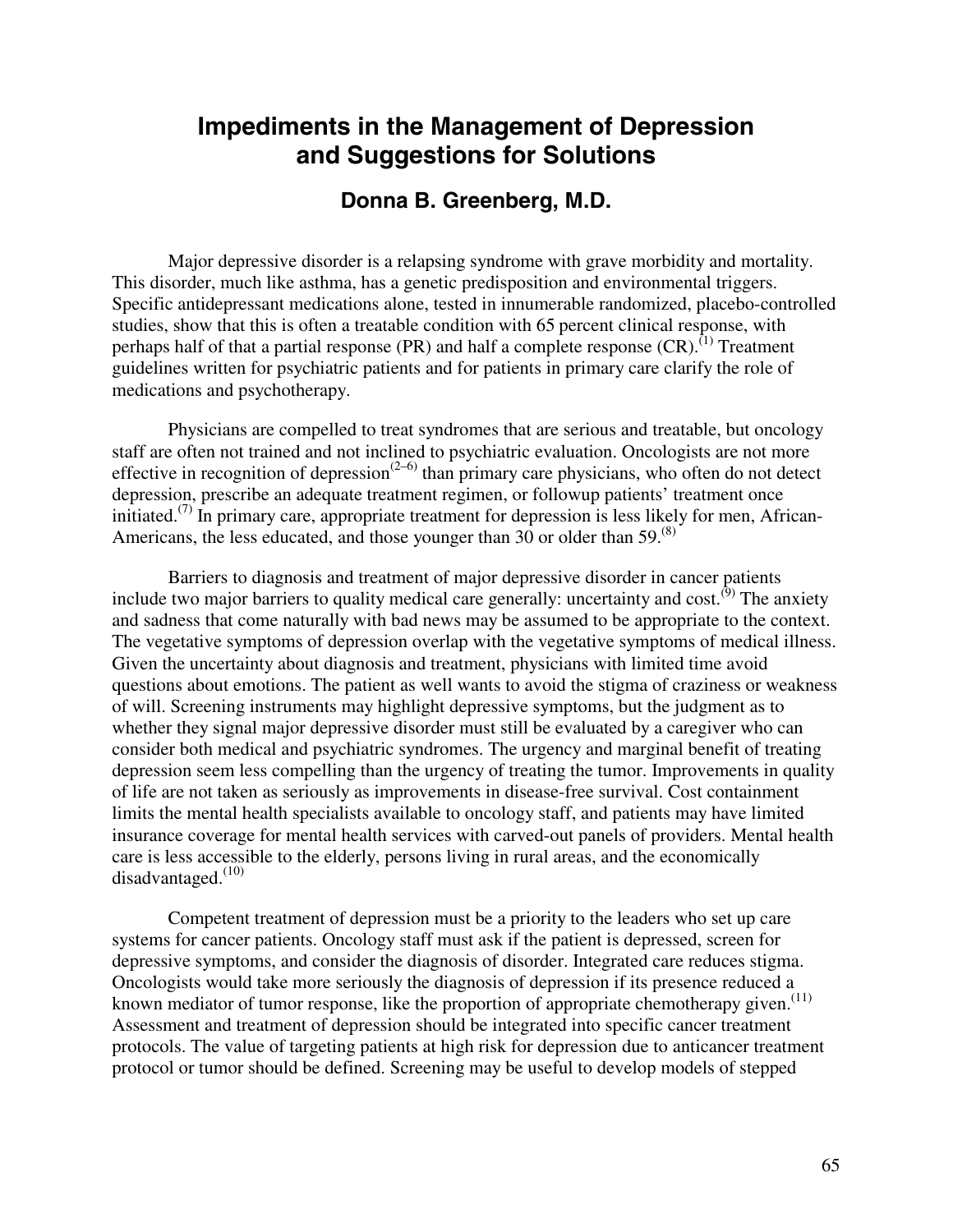$care<sup>(12)</sup>$  that triage to specialists patients with more severe disease, suicidal ideation, or lack of improvement.<sup>(13)</sup> Models may utilize the National Comprehensive Cancer Network (NCCN) Guidelines for Management of Distress,<sup> $(14)$ </sup> which facilitate collegial interaction between psychiatrists, psychologists, social workers, and pastoral counselors, who will consult each other and feedback information to the oncology team. Outcome-based performance standards with agreement on measures may provide the stature of a quantitative measure, a laboratory test, for effective care.

- 1. Frank E, Karp JF, Rush AJ. Efficacy of treatments for major depression. Psychopharm Bull 1993;29:457–75.
- 2. Fallowfield L, Ratcliffe D, Jenkins V, Saul J. Psychiatric morbidity and its recognition by doctors in patients with cancer. Br J Cancer 2001;84:1011–5.
- 3. Passik SD, Dugan W, McDonald MV, Rosenfeld B, Theobold DE, Edgerton S. Oncologists' recognition of depression in their patients with cancer. J Clin Oncol 1998;16:1594–600.
- 4. Hardman A, Maguire P, Crowther D, et al. The recognition of psychiatric morbidity on a medical oncology ward. J Psychom Res 1989;33:235–9.
- 5. Valente SM, Saunders JM, Cohen MZ, et al. Evaluating depression among patients with cancer. Cancer Pract 1994;2:65–71.
- 6. Maguire P. Improving the detection of psychiatric problems in cancer patients. Soc Sci Med 1985;20:819–23.
- 7. Meredith LS, Wells KB, Kaplan SH, Mazel RM. Counseling typically provided for depression: role of clinician specialty and payment system. Arch Gen Psychiatry 1996;53:905–12.
- 8. Borowsky SJ, Rubenstein LV, Meredith LS, Camp P, Jackson-Triche M, Wells KB. Who is at risk of nondetection of mental health problems in primary care? J Gen Intern Med 2000;15:381–8.
- 9. McNeil BJ. Shattuck Lecture—Hidden barriers to improvement in the quality of care. N Engl J Med 2001;345:1612–20.
- 10. Von Korff M, Katon W, Unutzer J, Wells K, Wagner EH. Improving depression care barriers, solutions, and research needs. J Fam Prac 2001;50:529–33.
- 11. Musselman DL, Lawson DH, Gumnick JF, Manatunga AK, Penna S, et al. Paroxetine for the prevention of depression induced by high-dose interferon alfa. N Engl J Med 2001;344:961–6.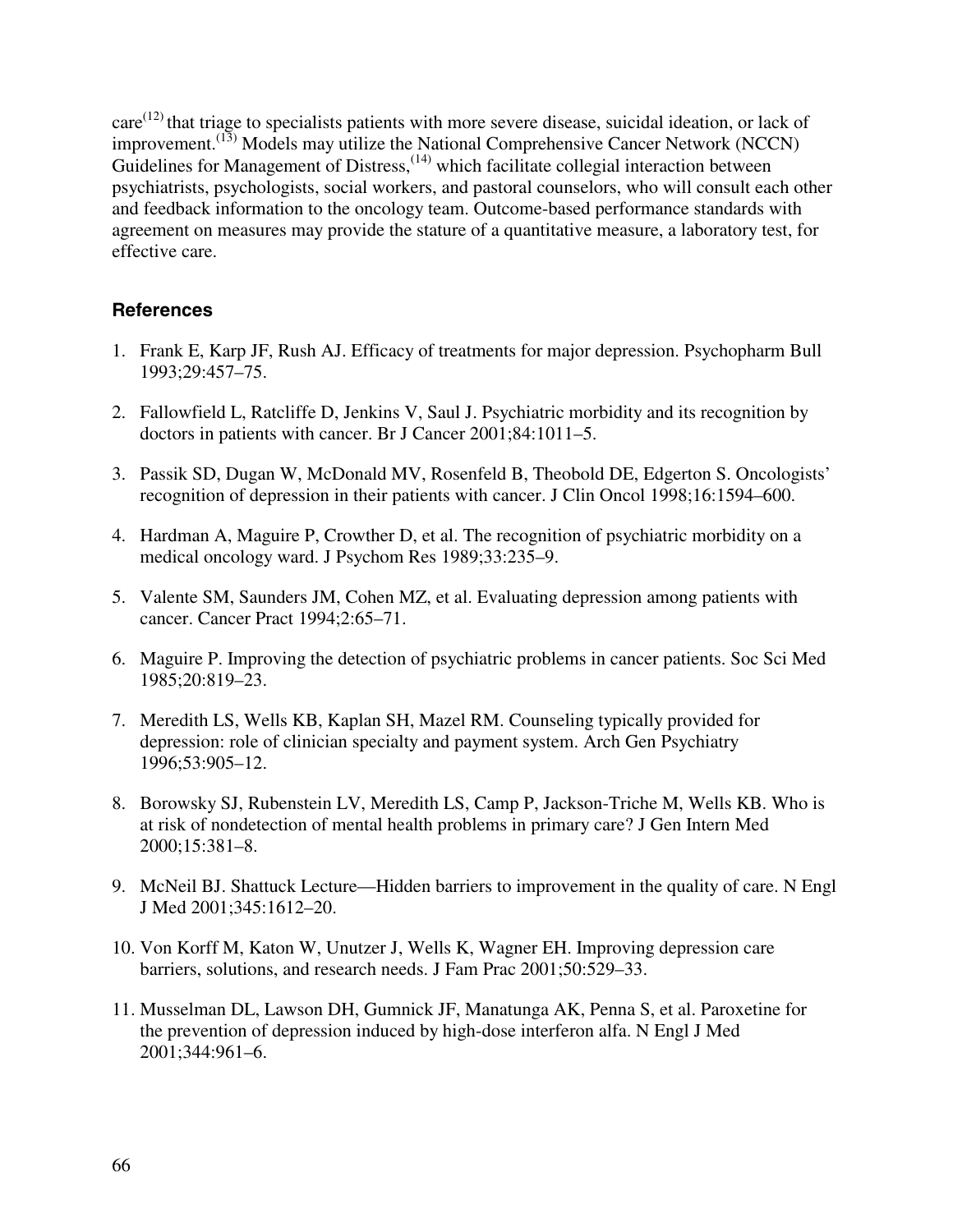- 12. Von Korff M. Individualized stepped care of chronic illness. West J Med 2000;172:133–7.
- 13. Zabora JR. Screening procedures for psychosocial distress In Holland JC Psycho-oncology, New York, Oxford University Press, 1998, pp. 653–61.
- 14. Holland JC. Preliminary guidelines for the treatment of distress. Oncology (Huntingt) 1997;11:109–14; discussion 115–17.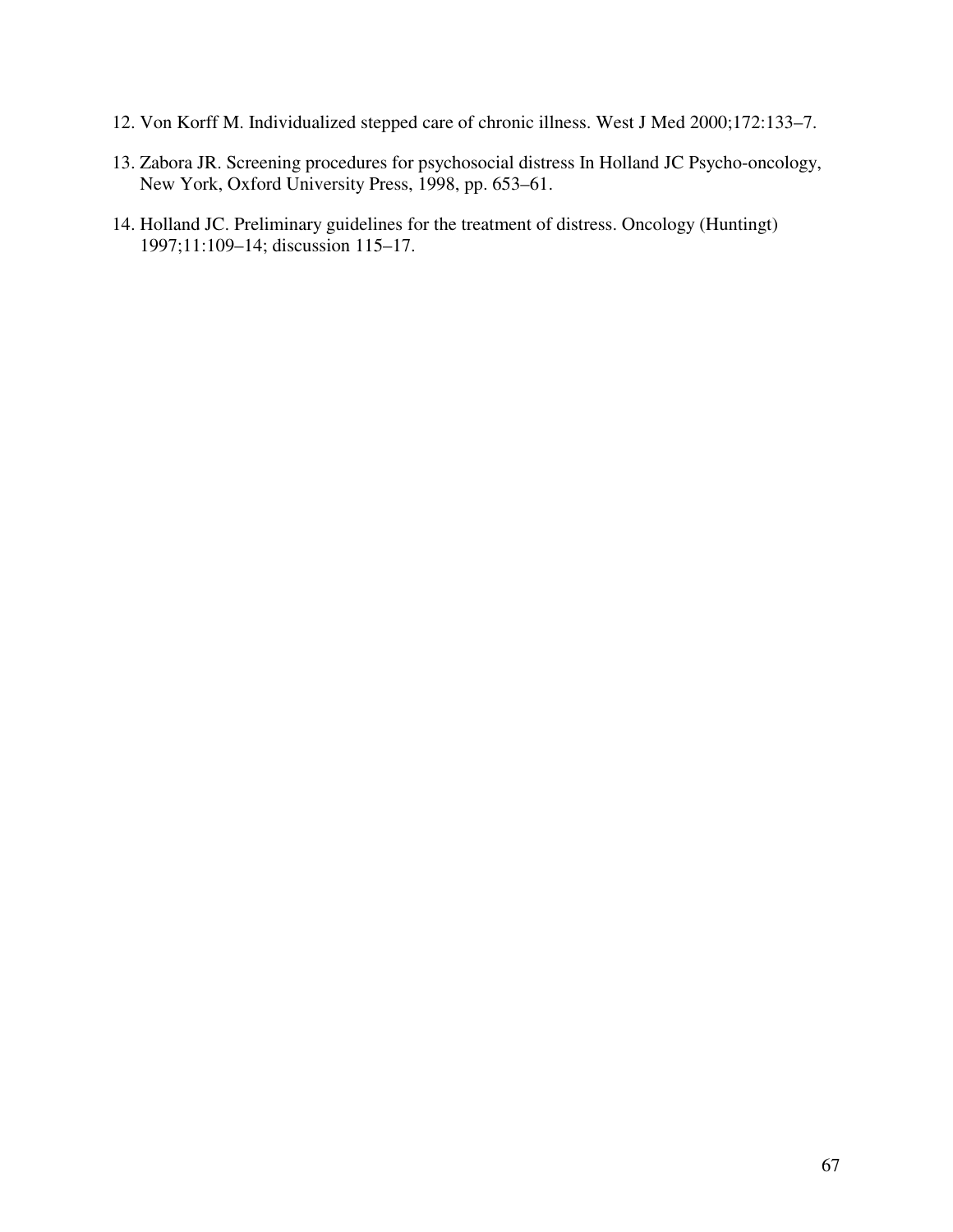# **Impediments and Solutions to Improving the Management of Cancer-Related Fatigue**

## **Steven D. Passik, Ph.D.**

Fatigue is a highly prevalent and distressing symptom of cancer and its treatment. However, fatigue is often under-diagnosed and under-treated because of a multitude of barriers. These barriers fall into three broad categories: patient-related, health care provider-related, and system-related.

With regard to patient-related barriers, it is clear that cancer patients often fail to communicate with their oncologists about fatigue. We conducted a study<sup>(1)</sup> to help identify the patient-related barriers to communication about fatigue as cited by patients. Two hundred patients were sampled across the Community Cancer Care, Inc. network of Indiana using assessment instruments, a new measure meant to understand these barriers. Scores on the instruments did not differ significantly based on whether the patient was from a rural or urban site. One hundred thirty-two patients (66 percent) reported that they had never spoken to their doctor about fatigue. The most frequently reported reasons for this lack of patient communication about fatigue included the doctor's failure to offer interventions (47 percent), patients' lack of awareness of effective treatments for fatigue (43 percent), a desire on the patient's part to treat fatigue without medications (40 percent), and not wanting to complain to the doctor (28 percent). This study suggested that there are multiple barriers contributing to why cancer patients do not comment about fatigue and that these are not nearly as universal as those that interfere with pain communication and management. Potential solutions to patient-related barriers include screening for fatigue to initiate dialogue, increasing patients' knowledge of fatigue treatments, and assisting patients in locating efficacious nonmedical interventions. An assessment of the particular barriers that are germane to a given patient may be helpful in tailoring an educational approach to overcoming that patient's particular impediments.

Additionally, there are health care provider-related barriers to improving fatigue assessment and management. Time pressures, reimbursement difficulties, lack of clarity with regard to fatigue assessment, and a primary focus on cancer treatments can combine to lead to marked inactivity where fatigue is concerned. Screening for fatigue can be helpful and can be as brief as a single-item screening,<sup>(2)</sup> but screening must trigger a more detailed assessment, which is often beyond the expertise of clinic staff. New diagnostic criteria (ICD-10) have been developed and field testing is ongoing.<sup>(3)</sup> These criteria for an official diagnosis may help not only in standardizing fatigue assessment but also in providing oncology staff with a code for which they can "officially" intervene (and receive reimbursement). An additional problem is the lack of empirically derived evidence to support a range of fatigue interventions. Epoetin alpha and exercise have empirical support, $(4-8)$  but the widely varying interventions targeting other causes are largely based on anecdotal evidence. Thus, staff members can face a daunting differential diagnosis with unclearly supported interventions in many instances.

Finally, system-related barriers can be major impediments to fatigue assessment and management. These barriers include reimbursement systems that disenfranchise oncology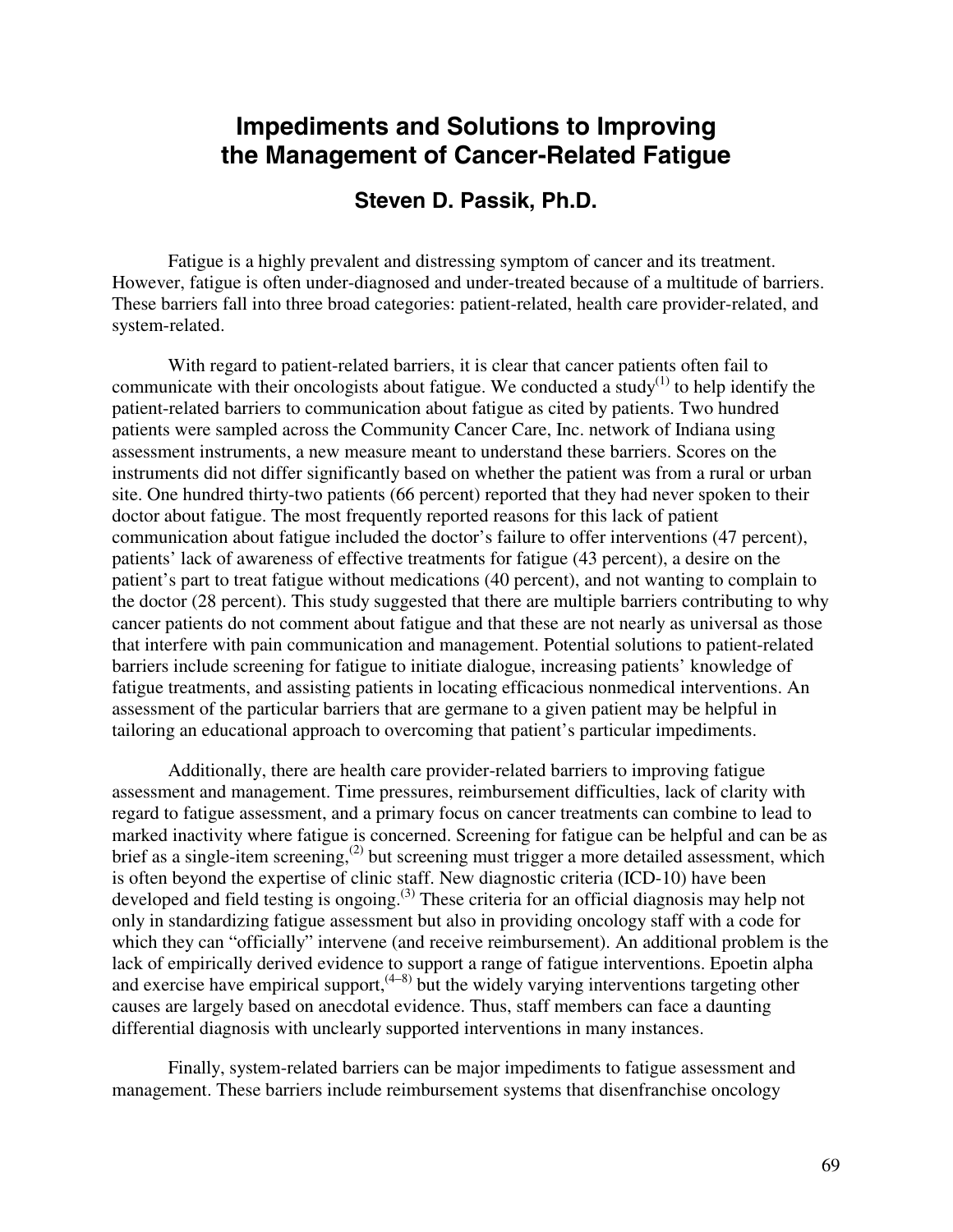providers from palliative care involvement of all kinds. Payment structures that limit reimbursement on a per diagnosis basis can limit the use of costlier palliative care interventions for fatigue and other symptoms. Inflexible and packed clinic schedules and other time pressures can limit attention to patients' quality of life. Solutions to such impediments include working with the logistics of a particular clinic routine to incorporate some level of assessment and intervention for fatigue (for example, standing orders for nurses to enact based upon lab values) and working to clarify reimbursement issues for fatigue interventions.

- 1. Passik SD, Kirsh KL, Donaghy K, Holtsclaw E, Theobald D, Cella D, and Breitbart W. Patient-related barriers to fatigue communication: Initial validation of the Fatigue Management Barriers Questionnaire. Journal of Pain and Symptom Management 2002 (in press).
- 2. Kirsh KL, Passik SD, Holtsclaw E, et al. I get tired for no reason: A single item screening for cancer-related fatigue. J Pain Symptom Manage 2001;22:931–7.
- 3. Cella D, Peterman A, Passik SD, et. al. Progress toward guidelines for the management of fatigue. Oncology 1998;12:369–77.
- 4. Demetri GD, Kris M, Wade J, et al. Quality of life benefit in chemotherapy patients treated with epoetin alfa is independent of disease response or tumor type: results from a prospective community oncology study. J Clin Oncol 1998;16:3412–25.
- 5. Gabrilove J, Cleeland C, Livingston R, et. al. Clinical evaluation of once-weekly dosing of epoetin alfa in chemotherapy patients: improvements in hemoglobin and quality of life similar to three-times-weekly dosing. J Clin Oncol 2001 (in press).
- 6. Glaspy J. The impact of epoetin alfa on quality of life during cancer chemotherapy: a fresh look at an old problem. Semin Hematol 1997;34:20–6.
- 7. Glaspy J, Bukowski R, Steinberg D, et. al. Impact of therapy with epoetin alfa on chemical outcomes in patients with nonmyeloid malignancies during cancer chemotherapy in community oncology practice. Procrit study group. J Clin Oncol 1997;15:1218–34.
- 8. Schwartz AL, Mori M, Gao R, et al. Exercise reduces daily fatigue in women with breast cancer receiving chemotherapy. Med Sci Sports Exercise 2001;33:718–723.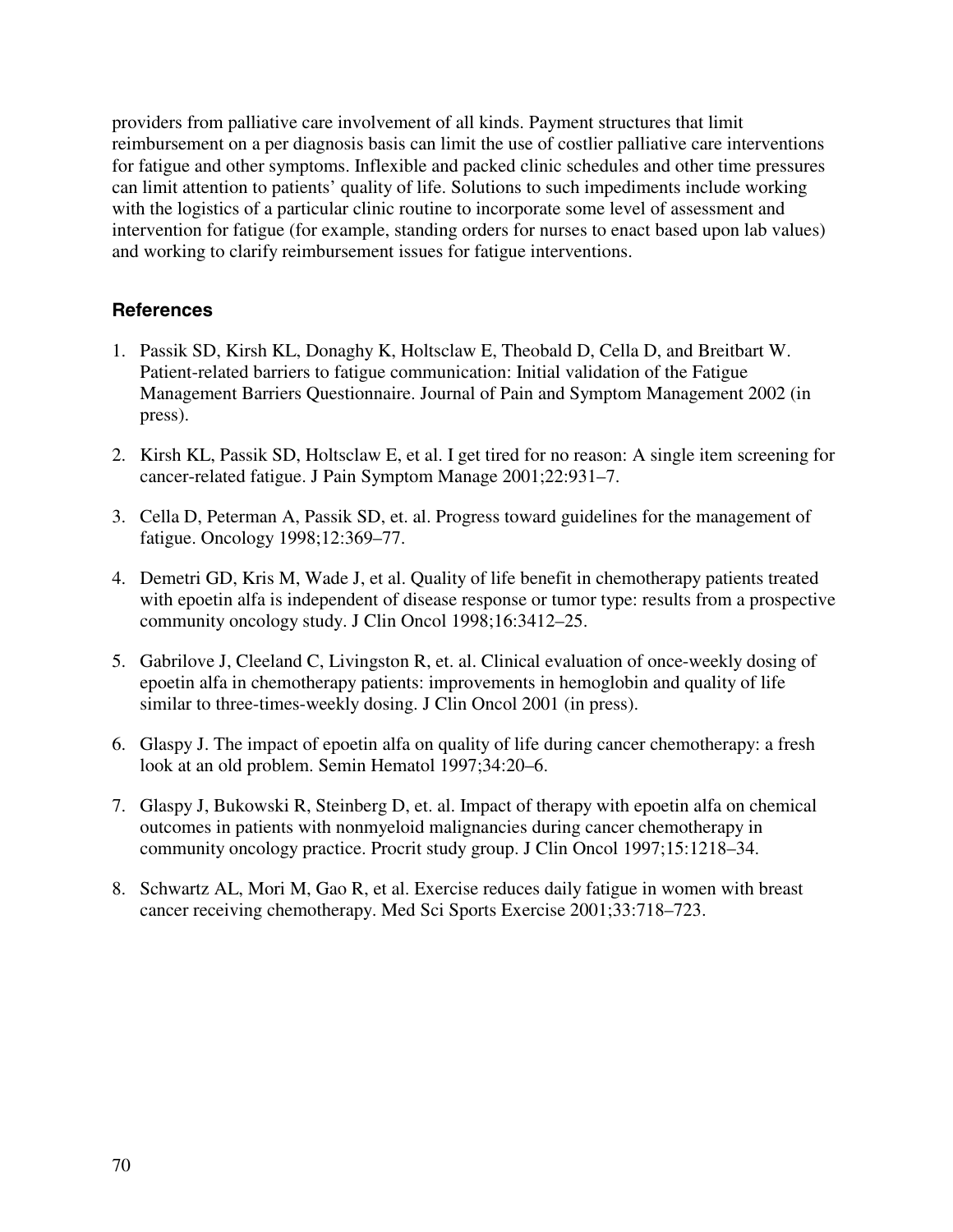# **Symptom Clusters: Impediments and Suggestions for Solutions**

# **Susan L. Beck, Ph.D., A.P.R.N., F.A.A.N.**

The human experience of cancer is marked by the occurrence of multiple symptoms that influence one's ability to continue usual activities and enjoy life. Although the symptom experience is complex and multifaceted, knowledge of it has been limited by a paradigm that has been singular in scope, even when multiple symptoms have been studied. This approach, focused on one symptom at time, holds true not only for descriptive and intervention research, but also for studies and published treatise on the barriers to management of specific symptoms. Thus, published research related to impediments to the management of symptom clusters is scant. This presentation considers the impediments that exist from two views: the first is from the broader view of impediments to palliative care; the second is from the view of impediments that exist due to the gaps in the current research related to symptom clusters.

The goal of palliative care is to provide comprehensive symptom management and psychological, educational, social, and spiritual support. Barriers to palliative care may be categorized into three main types: the patient/family, professional, and system barriers. Patient/family barriers include lack of awareness of services and possible benefits, societal views of death, views of potential users influenced by cultural and religious differences, and barriers to effective communication. For example, language barriers may lead to less optimal palliative care. Barriers related to health care providers include misconceptions and attitudes about how people perceive and behave in response to symptoms. In addition, many providers lack the skills and knowledge needed to manage multiple symptoms. Palliative care is only minimally incorporated into the education of health care professionals. Many problems in the current health care system also impede management of symptom clusters. Palliative care is not well integrated into service delivery, and a systematic approach to assessment of multiple symptoms is lacking. The majority of cancer patients are not referred for palliative care services until they are close to death, limiting the time that symptom management can help. There are economic issues related to reimbursement for palliative care and certain drugs necessary to achieve that care. Health care system issues such as turf battles, lack of care coordination, and ineffective teamwork impede effective palliative care. Regulatory barriers persist, including a variety of laws and policies containing provisions that have the potential to discourage the use of opioid analgesics for the relief of pain. At the level of communities and countries, the issue of infrastructure and lack of resources to access quality care can also become a barrier. One additional notion crosses these categories. Patients and their families, professionals, and organizational systems may attach a higher relative value to one symptom over another. For example, how would an emergency room nurse or even a primary care provider respond if a patient's chief complaint was severe fatigue versus unrelieved pain?

The second view considers the lack of science to guide our management of symptom clusters. This is the greatest impediment. At the substantive level, the published research on symptom clusters is descriptive and limited. There is significant published data on individual and multiple symptoms, but the symptoms were never conceptualized in a clustered fashion, making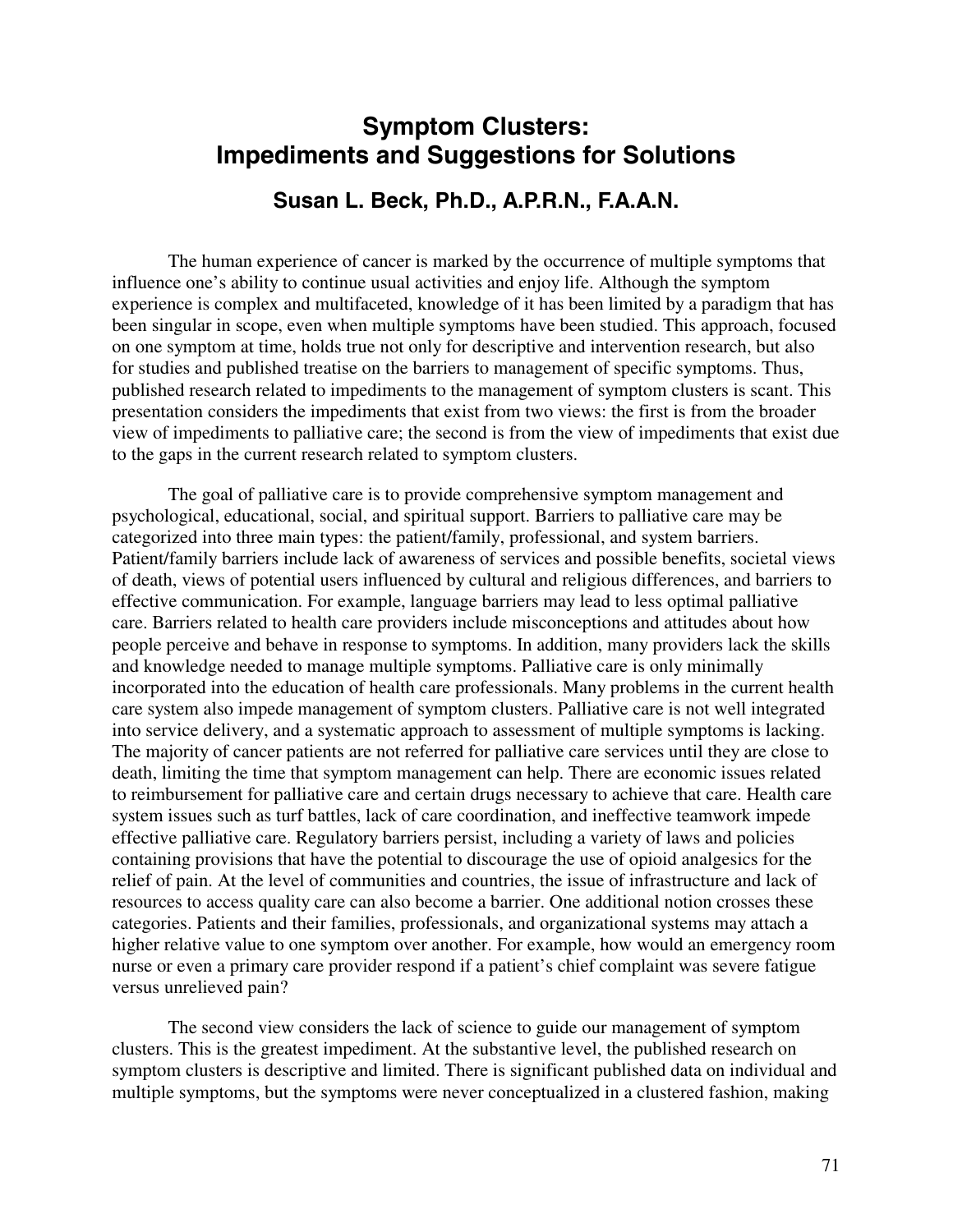meta-analysis based on published reports impossible. No research on interventions targeting the symptom cluster of pain, fatigue, and depression nor on the barriers to this cluster exists.

The gaps in the science may be categorized into three levels: conceptual, methodological, and analytical. At the conceptual level, there is no agreed-upon definition or name for this symptom cluster. Are there symptom "pairs" and "clusters"? Is one symptom more dominant or important than another? Is there more than one type of cluster depending on which symptom predominates? For example, is there a fatigue syndrome (that is associated with pain and depression) or a pain syndrome (that causes fatigue and depression) or both? What about other symptoms such as insomnia or anxiety? A clear understanding of how these symptoms "occur together" is lacking. In addition, new terms are emerging in the literature that are not clearly defined. What is the meaning of symptom burden, sentinel symptom, or worst symptom severity? Is there a need for a new language and taxonomy? The second level of knowledge gaps is methodological. What is the optimal way to measure a symptom cluster? Is it better to use multiple instruments or to use a consistent approach? What dimensions of the symptom experience should be used consistently to measure symptom clusters? There is no standard as to what "cutoff" score indicates that a symptom, symptom pair, or symptom cluster is present. In addition, research in the cancer population experiencing multiple symptoms is hindered by multiple methodological constraints: ill and weak patients, attrition, lack of adherence to time for reporting symptoms, and the need for help in completing the measures. Nonparticipants may be older and sicker, leading to an underestimation of the problem. The third and final gap is analytical. How is this symptom cluster analyzed? The application of multivariate approaches, including logistic regression, cluster analysis, mediation models, and innovative approaches, to both existing and new data sets can lead to analytic models that can be applied to understanding this complex human experience.

It will be impossible to advance the science without first addressing these gaps. However, in order to make a difference in improving the suffering from the symptom experience, there is a need to develop a scientific basis to support the management of the symptom cluster of pain, fatigue, and depression (and sleep). We need to include a diversity of populations, particularly those groups who are vulnerable and where disparities exist. Knowledge related to this symptom cluster in children, the elderly, the poor, and culturally diverse populations is minimal. Addressing these gaps can serve to direct future research.

### **References**

Badger TA, Braden CJ, Mishel MH. Depression burden, self-help interventions, and side effect experience in women receiving treatment for breast cancer. Oncol Nurs Forum 2001;28(3):567–74.

Beck SL. Factors influencing cancer pain management in South Africa. Cancer Nurs 2000;23(2):91–100.

Beck SL. Health policy, health services, and cancer pain management in the new South Africa. J Pain and Symptom Manage 1999;17(1):16–26.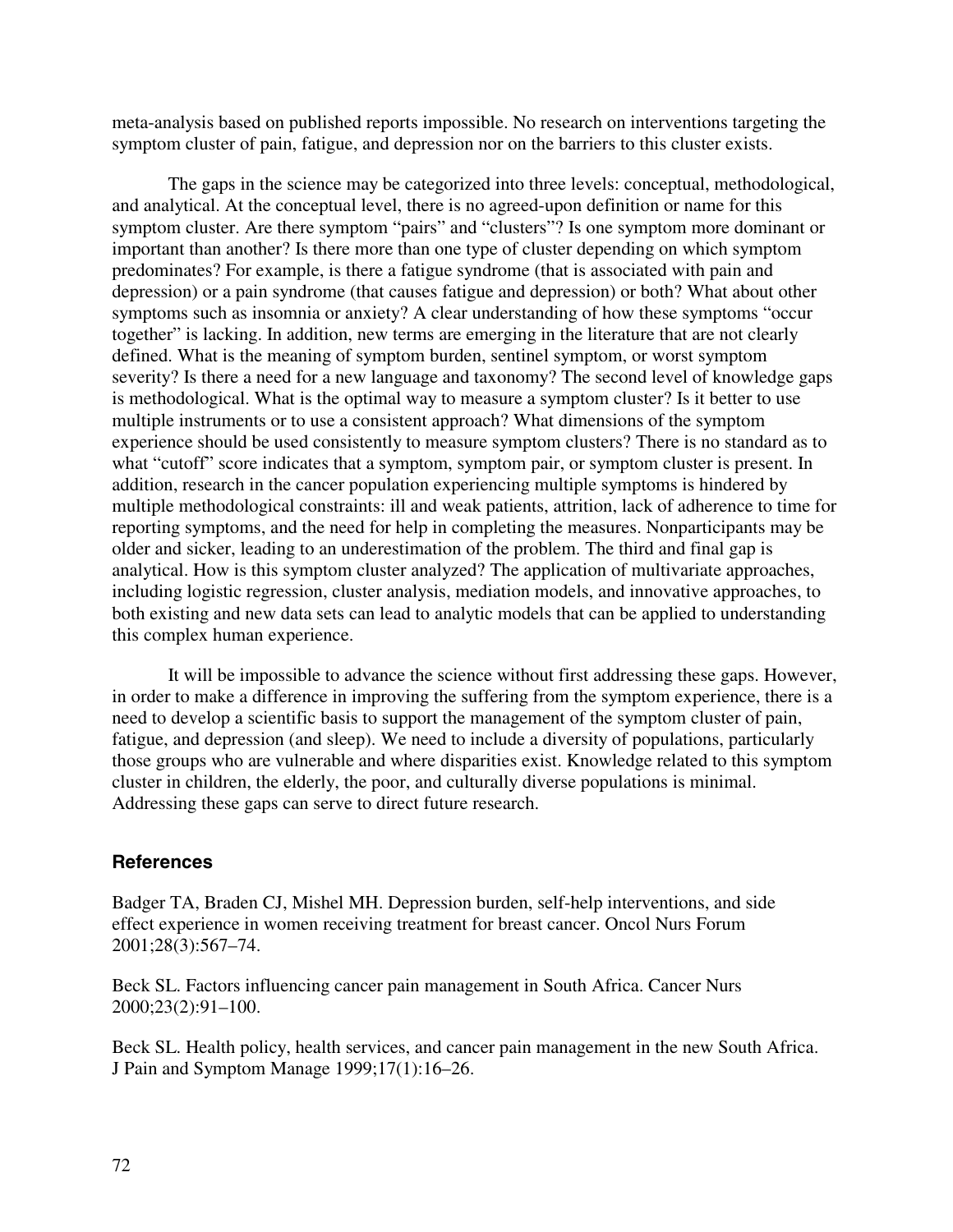Chan A, Woodruff RK. Comparison of palliative care needs of English- and non-Englishspeaking patients. J Palliat Care 1999;15(1):26–30.

Cleeland CS. Cancer-related symptoms. Semin Radiat Oncol 2000;10(3):175–90.

Farnon C, Hofmann M. Factors contributing to late hospice admission and proposals for change. Am J Hosp Palliat Care 1997;4(5):212–8.

Grande GE, Barclay SI, Todd CJ. Difficulty of symptom control and general practitioners' knowledge of patients' symptoms. Palliat Med 1997;11(5):399–406.

Holland JC. History of psycho-oncology: overcoming attitudinal and conceptual barriers. Psychosom Med 2002;64(2):206-21.

Joranson DE, Gilson AM. Regulatory barriers to pain management. Semin Oncol Nurs 1998;14(2):158-63.

Murphy-Ende K. Barriers to palliative and supportive care. Nurs Clin North Am 2001;36(4):843–53.

McNeilly DP, Hillary K. The hospice decision: psychosocial facilitators and barriers. Omega (Westport)1997;35(2):193–217.

Pargeon KL, Hailey BJ. Barriers to effective cancer pain management: a review of the literature. J Pain Symptom Manage 1999;18(5):358–68.

Peng CJ, Manz BD, Keck J. Modeling categorical variables by logistic regression. Am J Health Behav 2001;25(3):278–84.

Rhymes JA. Barriers to palliative care. Cancer Control 1996;3(3):230–5.

Stromgren AS, Goldschmidt D, Groenvold M, et al. Self-assessment in cancer patients referred to palliative care: a study of feasibility and symptom epidemiology. Cancer 2002 5;94(2):512–20.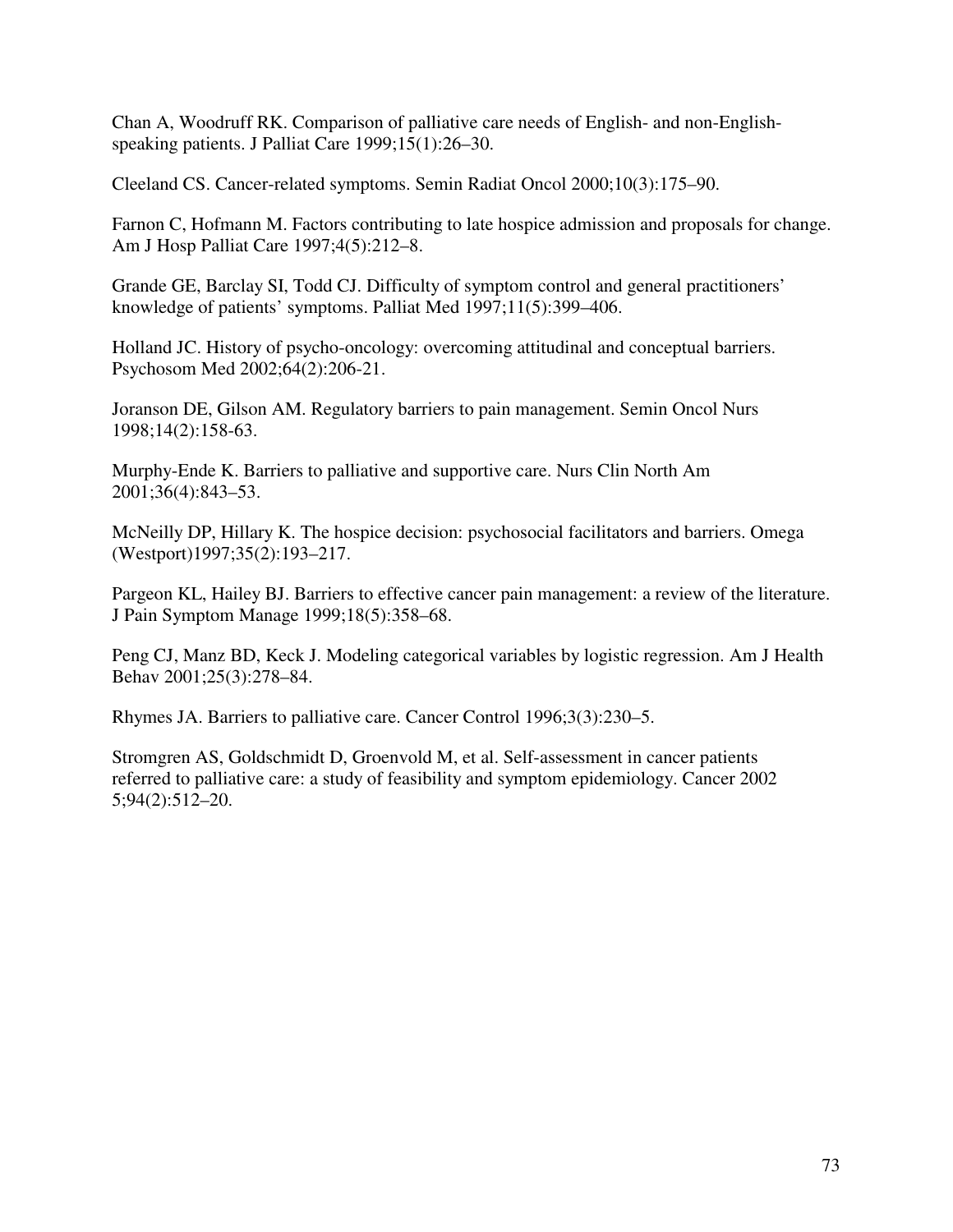# **Palliative Care in Children and Adolescents. Which Patient Needs It and When?**

## **Michael B. Harris, M.D.**

Palliative care in pediatrics is gaining momentum. The American Academy of Pediatrics<sup>(1)</sup> issued a policy statement that called for the "development of clinical policies and minimum standards that promote the welfare of infants, and children living with life-threatening or terminal conditions and their families, with the goal of providing equitable and effective support for curative, life-prolonging, and palliative care." Despite this call for palliative care programs, pediatric oncology programs may be failing in delivering adequate palliation to children with cancer. In a recent study,<sup>(2)</sup> parents of children who died on the pediatric oncology service at Boston Children's Hospital reported that despite treatment at the end of life, their children's suffering from fatigue, pain, dyspnea, poor appetite, nausea, vomiting, constipation, and diarrhea was not adequately relieved. In addition, during the last month of life, the majority of parents reported that their children had little or no fun, were sad, and were not calm or peaceful. Interestingly, the parents rated the care given by the oncologist (81 percent of parents), nurse (90 percent of parents), and psychosocial staff (77 percent of parents) as good to excellent. Finally, the parents were more likely than the caregivers to notice their child's fatigue, poor appetite, constipation, and diarrhea. This important, albeit small, retrospective study demonstrates that while attempting to relieve pain and suffering of children with cancer pediatric oncology teams may not be delivering adequate symptom management.

Why do we fail? First, pediatric deaths in the United States are rare. In the year 2000, 27,897 infants and 25,747 children and adolescents between the ages of 1 and 19 years died in the United States.<sup>(3)</sup> Cancer is the fourth leading cause of death outside of accidents, homicide, and suicide among those between 1 and 19 years, while in infants, cancer is not listed among the 10 leading causes of death. Despite the prominence of cancer as the leading cause of death due to disease, it must be realized that the total number is small. In 1999, approximately 12,400 infants, children, and adolescents were diagnosed with cancer and approximately  $2,240$  died.<sup>(4)</sup>

Second, and importantly, there are few prospective trials in the field of pediatric palliative care, resulting in a lack of evidence-based practice. This forces the clinician to use personal experience and trial by error medical care. It is clear that for pediatric oncologists to make significant progress in caring for these children this must change. For the specific symptoms targeted for this conference, we need to understand the relationship of pain, fatigue, and depression in children with cancer and what treatments should be used in helping this patient population.

Third, pediatric oncologists and those charged with developing pediatric palliative care programs must deal with the different developmental stages inherent in taking care of infants, children, and adolescents.<sup>(5)</sup> Few prospective studies that address this complex issue exist to guide clinicians. This results in palliative care in children with cancer that does not use evidencebased medicine. These developmental milestones are physiologic, physical, and intellectual, intertwined with dependency and desires for independence. This leads to many questions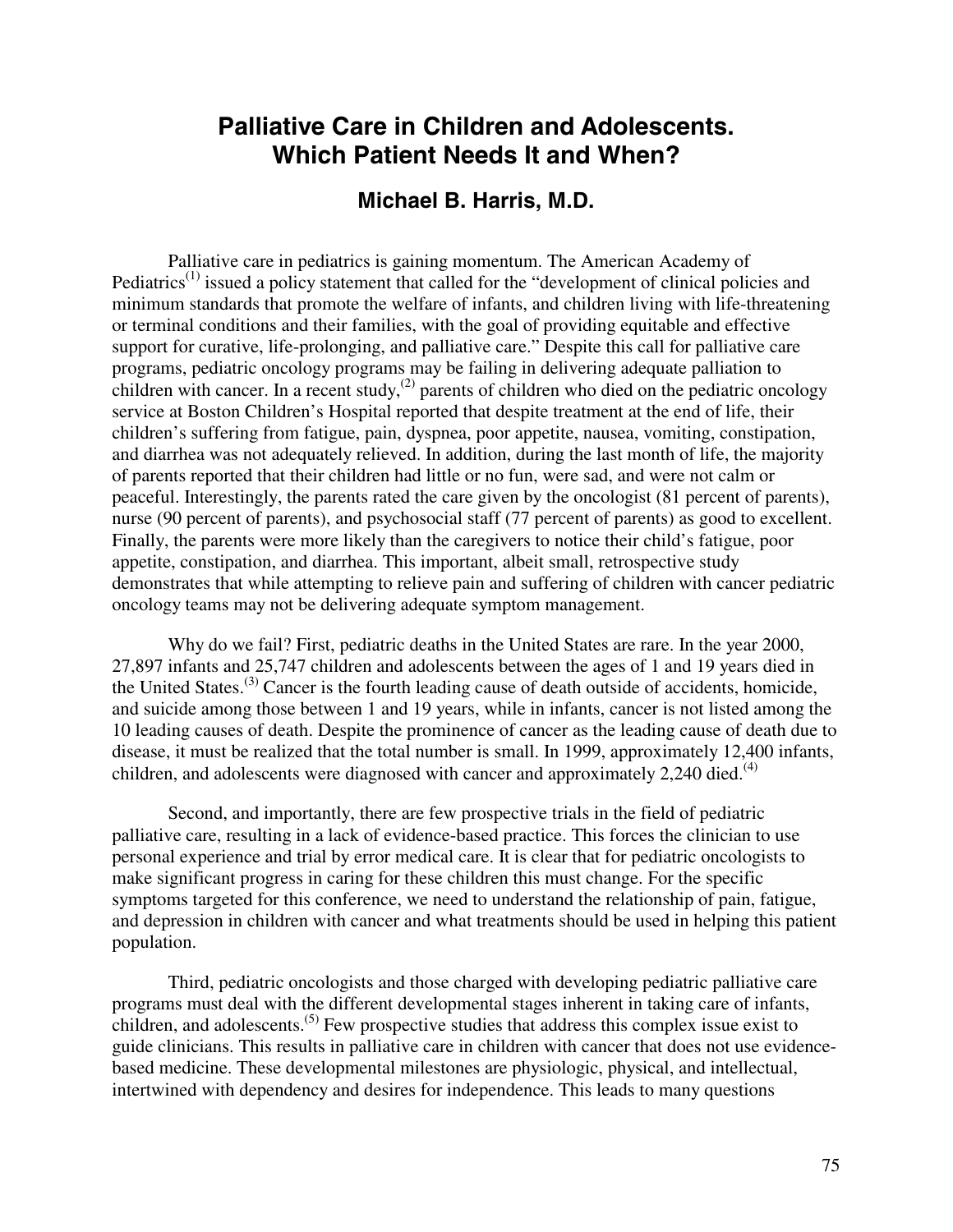regarding how best to integrate the family and the patient into decisions surrounding palliative care. This problem is compounded by the differing pharmacokinetics (PK) and pharmacodynamic (PD) that exist from infants to children to adolescents, which may make uniform dosing recommendations difficult. Additionally, it is inappropriate in many instances to extrapolate PK and PD data used in adults to children and can lead to incorrect dosing of drugs in treating pain and other symptoms in children.

Fourth, education is needed for the pediatric oncologist in many areas of palliative care, as was learned in a recent survey by the American Society of Clinical Oncology.<sup>(6)</sup> This survey found that while formal training in palliative care for pediatric oncologists is lacking, they have a desire to "integrate symptom control, psychosocial support, and palliative care into the routine care of the seriously ill child."

Finally, a variety of reimbursement issues surround the palliative cares field and are a major hindrance in developing effective integrated palliative care teams.<sup>(5)</sup>

The etymology of *palliate* is from Late Latin *palliatus*, past participle of *palliare* —to cloak, conceal. An appropriate definition for palliate is to reduce the violence of disease (http://webster.com), not to conceal it. Thus, when discussing palliative care in children with cancer, where few die but many suffer, a paradigm shift must occur with our focus on "ending the violence of disease" with adequate symptom control of the pain and suffering that cancer and its treatment cause in order to improve the life of the survivors, with the realization that a significant minority of these children will need classical palliation, at the end of life. When is it best to introduce the concept of palliation to the patient and family? The realistic expectation of many is that most of the cancers diagnosed in childhood and adolescence will be eradicated, resulting in cure. Yet, there are diseases, such as advanced stage neuroblastoma, very high-risk acute leukemias, certain brain tumors, and solid tumors with metastases at diagnosis, of which the majority of children will not be cured, and the principles of palliative end-of-life care will need to be introduced early into the treatment goals of the disease. This is a fine line where we do not want to rob the patient and the family of hope, but at the same time, we do not want to miss the opportunity to offer meaningful end-of-life care to the minority of children with cancer who will ultimately need it. A model of how we can make this transition from symptom control that we should offer to every patient to end-of-life care will be discussed and proposed as a fertile area for further research.

- 1. American Academy of Pediatrics: Committee on Bioethics and Committee on Hospital Care. Palliative care for children. Pediatrics 2000;106:351–7.
- 2. Wolfe J, Grier HE, Klar N, Levin SB, Ellenborgen, JM, Salem-Shatz S, et al. Symptoms and suffering at the end of life in children with cancer. N Engl J Med 2000;342:326–33.
- 3. Hoyert DL, Freedman MA, Strobino DM, Guyer B. Annual summary of vital statistics: 2000. Pediatrics 2001;108:1241–55.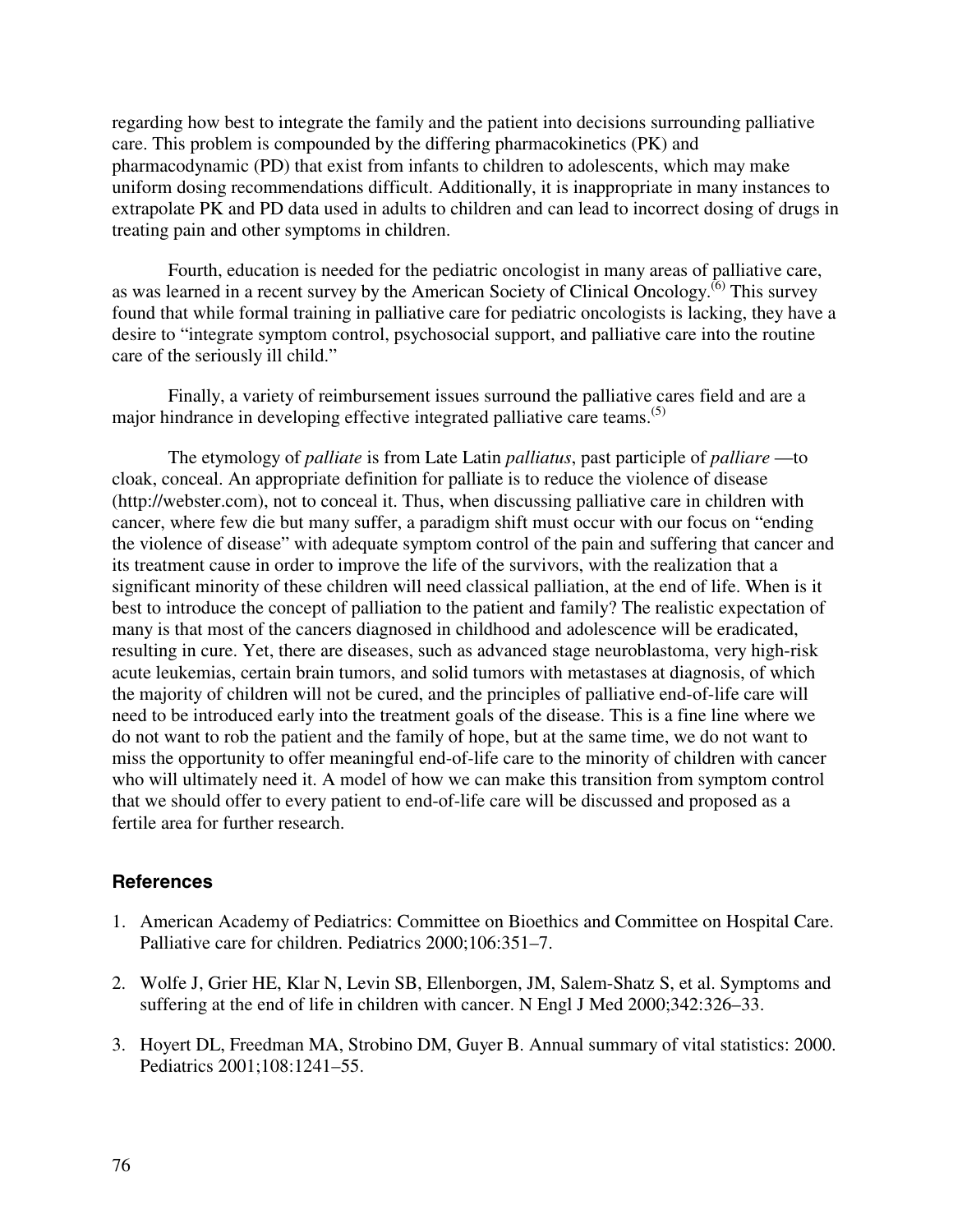- 4. Ries LAG, Eisner MP, Kosary CL, Hankey BF, Miller BA, Clegg L, Edwards BK (eds). SEER Cancer Statistics Review, 1973–1999, National Cancer Institute. Bethesda, MD, http://seer.cancer.gov/csr/1973\_1999/, 2002.
- 5. Hilden J, Himelstein B, Freyer D, Friebert S, Kane J. End-of-life care: special issues in pediatric oncology. In Improving Palliative Care for Cancer. Foley KM, Gelband H, editors; Institute of Medicine and National Cancer Policy Board, Research Council. National Academy Press, Washington, DC, 2001.
- 6. Hilden JM, Emanuel EJ, Fairclough DL, Link MP, Foley KM, Clarridge BC, et al. Attitudes and practices among pediatric oncologists regarding end-of-life care: results of the 1998 American Society of Clinical Oncology Survey. J Clin Oncol 2001;19:205–12.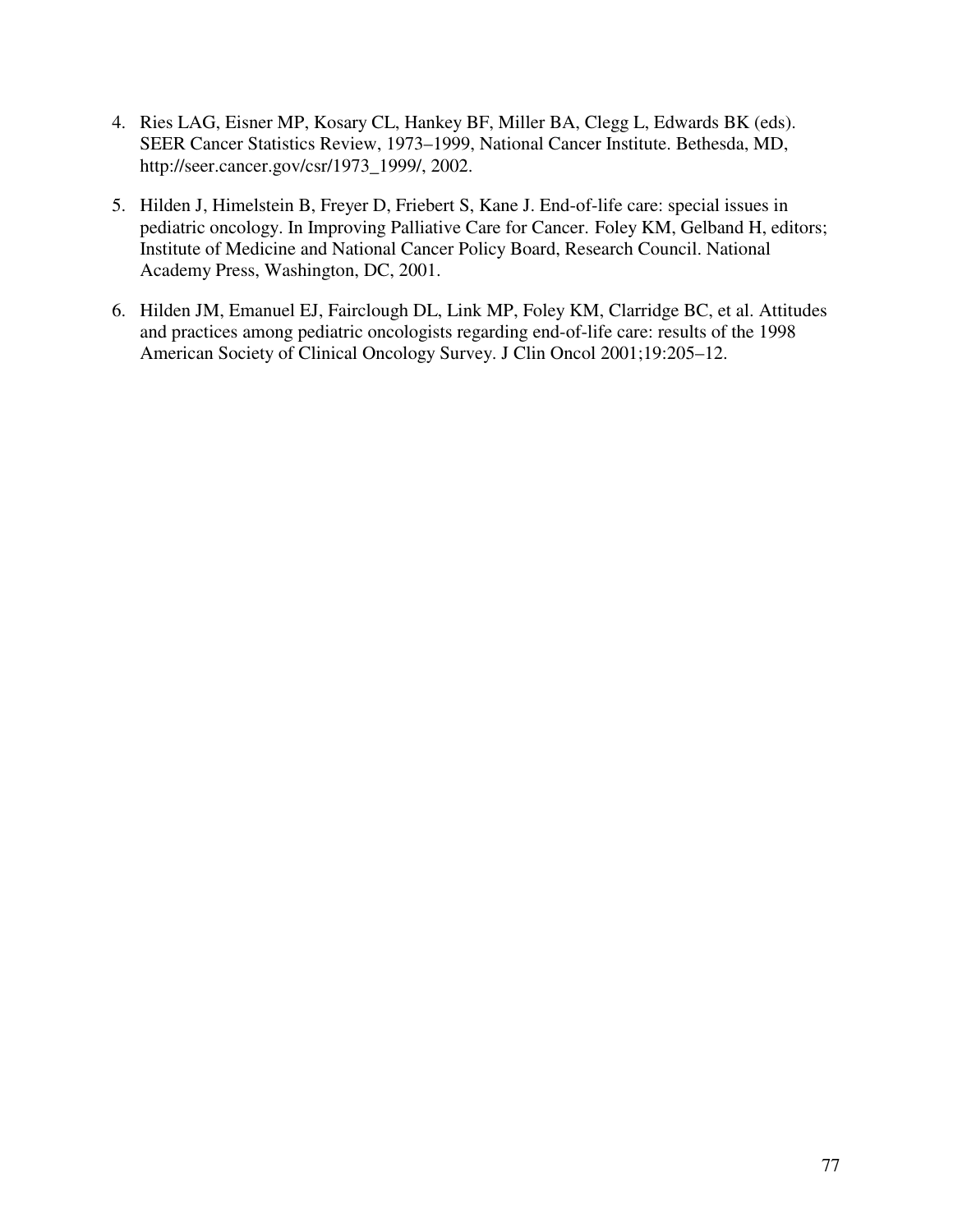# **Symptom Management in the Elderly Cancer Patient**

## **Harvey Jay Cohen, M.D., and Arati Rao, M.D.**

One of the most challenging tasks for the oncologist is the care of the elderly cancer patient. This group of people 65 years of age or older is the fastest growing segment of the population. By 2030, it will comprise 20 percent of the U.S. population. Increasing age is directly related to increasing rates of cancer. The average patient with cancer today is approximately 60 years old, with multiple medical problems, taking several medications simultaneously, and his or her caretaker is often older than 60. Such patients often do not present with typical signs and symptoms of disease, making timely and accurate diagnosis more difficult. The elderly take more drugs than younger patients, and this places them at increased risk for drug-drug and drug-disease interactions.

Fatigue is one of the most commonly reported symptoms by older cancer patients. Prior studies have shown that the prevalence of fatigue is greater than 50 percent for advanced cancer patients and for cancer patients undergoing radiotherapy or chemotherapy. In one study of 841 patients aged  $\geq 65$  years and diagnosed with breast, colon, lung, or prostate cancer, women patients, those with late-stage cancer, and patients with lung cancer were more likely to experience pain and fatigue or fatigue alone. There was no relationship between increasing age and pain and/or fatigue. To understand fatigue in the elderly, we have to understand that agerelated physiologic decline occurs as we grow older. Classically, we see decreased creatinine clearance, forced expiratory volume, nerve conduction velocity, insulin sensitivity, muscle mass and strength, and immune function and neuroendocrine dysregulation. These factors have an aggregate impact on the already frail elderly patient who is burdened with cancer. These patients have chronic undernutrition, which may be secondary to decreased appetite from the neoplasm itself or as a side effect of chemotherapy and/or radiation therapy, and may have micronutrient deficiencies. The elderly patient with cancer also has a decrease in total energy expenditure due to decreased activity and walking speed and a baseline metabolic rate that is low. The decrease in forced expiratory volume adds to fatigue by causing early dyspnea. Treatment of fatigue in the elderly may involve education, antidepressants, treatment of anemia, use of psychostimulants, and exercise.

Half of the patients with cancer experience moderate to severe pain at the time of diagnosis, and at least 80 percent of elderly patients will have significant pain when their cancer is advanced. It is important to assess pain in a systematic way, especially in the elderly, that is look for onset, duration, character, and location of the pain. Identifying factors that aggravate or relieve the pain is also useful. Elderly patients often react more slowly; clinicians should allow ample time to perform the assessment. Visual Analogue Scale is preferred by elderly patients. Pain is often undertreated in the elderly cancer patient for the following reasons: pain is underreported, clinicians believe that the elderly are less sensitive to pain, pain is not assessed properly, clinicians fear that older patients will not tolerate opioids, many nursing homes are unwilling to dispense opioids, and long-term care facilities do not have adequate staff to monitor the frequent use of analgesics. Morphine is the standard with which other opioids should be compared in elderly patients, since the effects of morphine are the best understood and the most predictable. Opioids to avoid in the elderly are methadone, levorphanol, meperidine,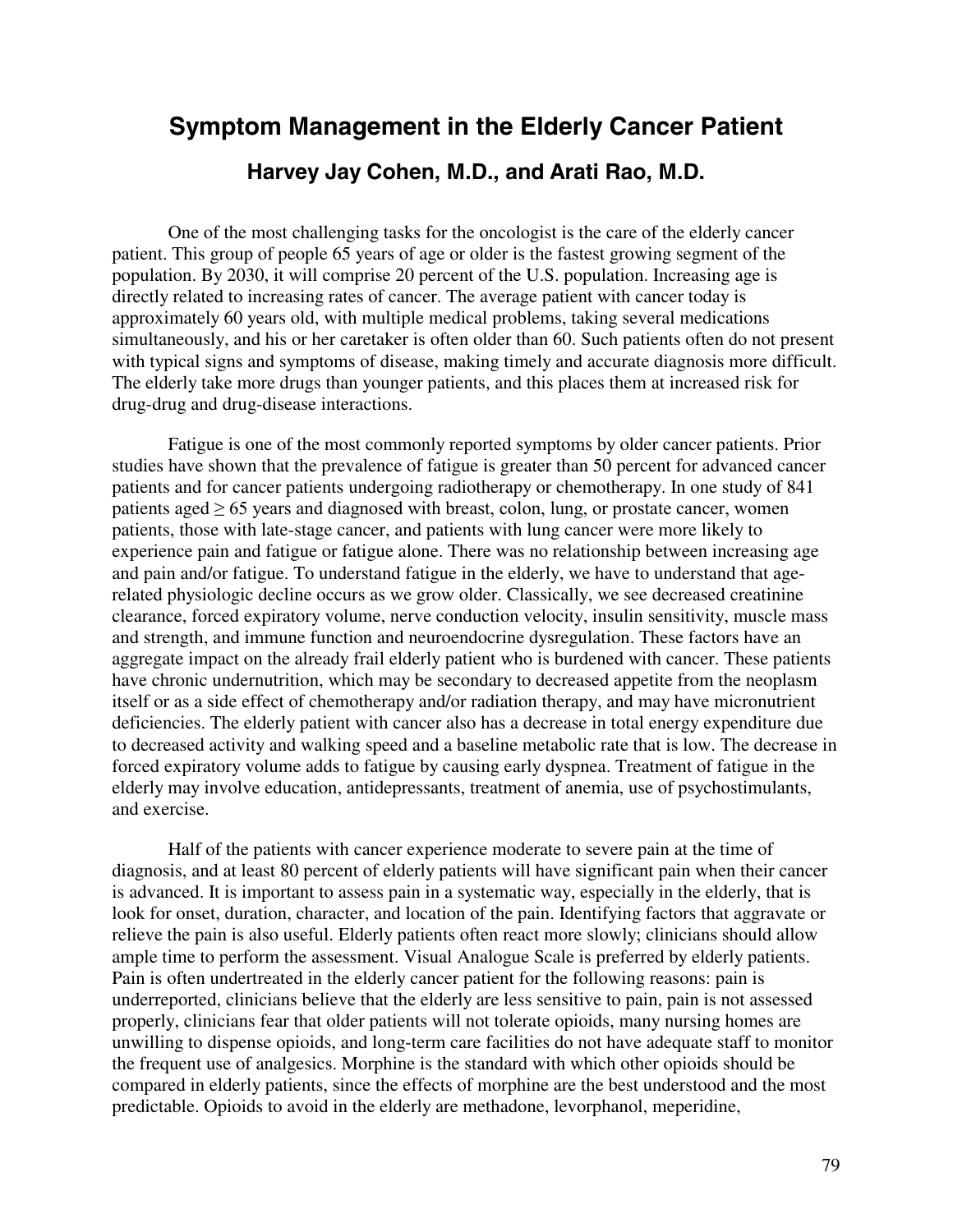propoxyphene, and pentazocine. Side effects to be particularly aware of in the elderly include constipation, sedation, respiratory depression, and tolerance. The elderly patient also uses multiple medications; hence, we should be aware of drug interactions. Aging changes how the body metabolizes and eliminates drugs. Opioids remain in the body longer and at higher concentrations, so their effects are greater and last longer in elderly patients than in younger patients. Thus, it is best to start with low (perhaps one-half or one-third of the normal adult) doses of opioids in the elderly dose. Relaxation, biofeedback, imagery, distraction, or hypnosis therapy may be useful. A recent Veterans Administration (VA) study has shown that elderly cancer patients had a strikingly better pain management and psychologic state when cared for in a geriatric evaluation and management unit. This effect was sustained at 1 year.

The prevalence of depression is 3 percent in elders living in the community but is higher (10–15 percent) for those elders in nursing homes. There are 63 million seniors worldwide living with this symptom. Recent studies indicate that the prevalence of depression in cancer patients is between 17–25 percent. A major obstacle in the study of depression in cancer patients is the difficulty that clinicians have in separating symptoms associated with depression from those associated with the cancer itself. This is more challenging in the elderly, since it may be accompanied by a loss of social support systems due to death of spouse and/or siblings, retirement, or relocation of residence. Depression in late life frequently coexists with multiple chronic diseases. Among cancer patients, there is a strong relationship between pain and depression; those who were experiencing pain had significantly more depressive symptoms than those without pain. The following are a few of the causes of depression in the elderly cancer patient: dysregulation of the hypothalamic-pituitary-adrenal (HPA) axis, dysregulation of the thyroid axis, immune dysregulation, changes in neurotransmitter activity and metabolism with aging, decreased secretion of growth hormone, dysynchronization of circadian rhythms, physical and cognitive decline, presence of pain, association with other medical illnesses, congestive heart failure (CHF), neurosyphilis, hypercalcemia, hyperthyroidism, Cushing's disease, and polypharmacy. Approximately 80 percent of older adults with depression improve when they receive appropriate treatment with medication, psychotherapy, or the combination. Serotonin reuptake inhibitors (SSRIs) (e.g., paroxetine, fluoxetine) are generally preferred with Bupropion, methylphenidate, venlafaxine useful alternatives. Trazadone may be useful if sedation (e.g., at night) is required.

Future research is needed to expand our knowledge base on the occurrence and management of each of these, especially fatigue, in the elderly and to understand better how aging systems interact with this phenomenon to produce unique situations in older adults.

### **References**

Fried LP, Tangen CM, Walston J, et al. Frailty in older adults: evidence for a phenotype. J Gerontol 2001;56(3):M146–56.

Given CW, Given B, Azzouz F, Kozachik S, Stommel M. Predictors of pain and fatigue in the year following diagnosis among elderly cancer patients. J Pain Symptom Manage 2001:21(6):456–66.